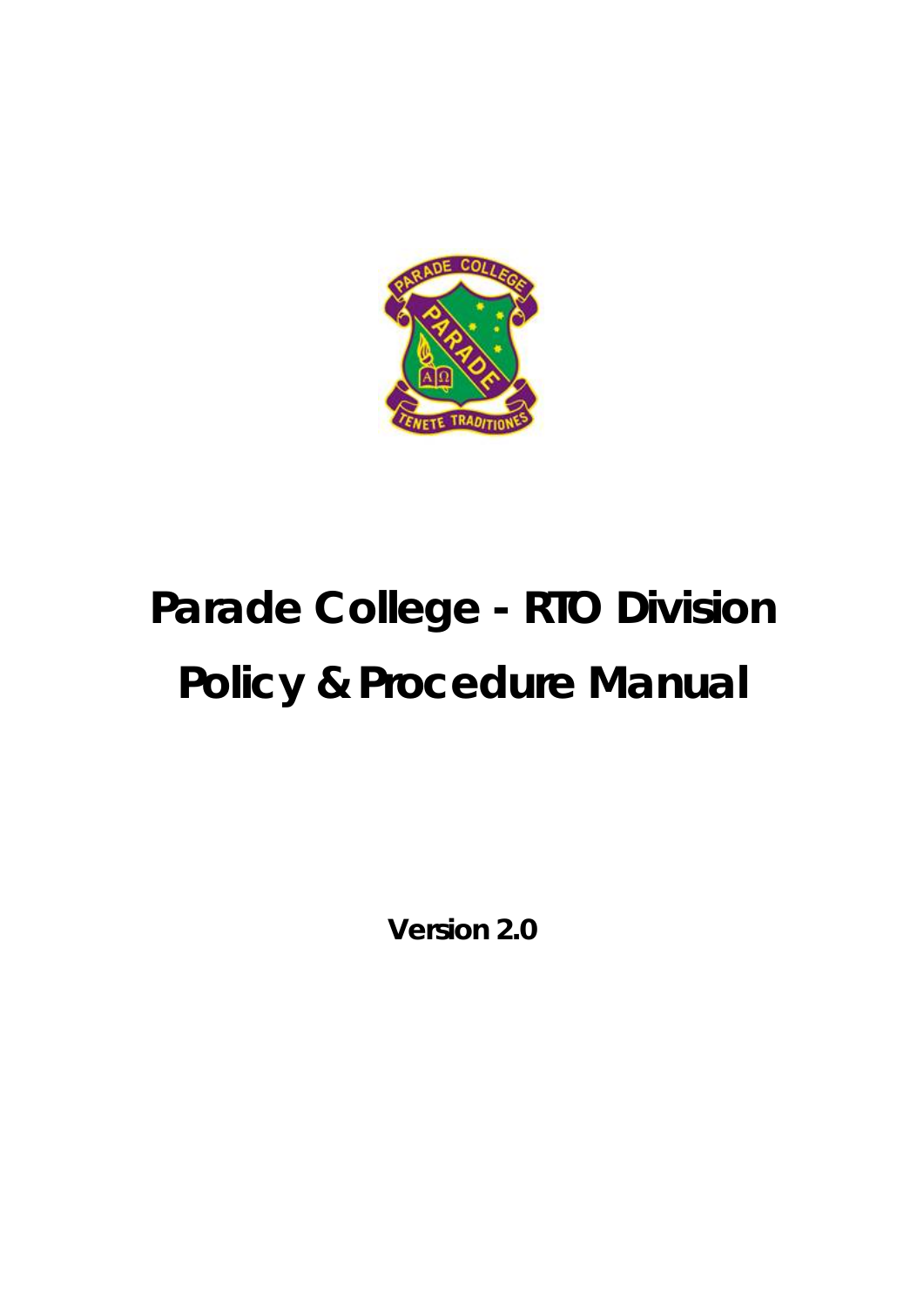# **Contents**

# **Business & Quality**

| 1.1  | Governance                             | 4  |
|------|----------------------------------------|----|
| 1.2  | Interaction with regulatory body       | 8  |
| 1.3  | Compliance with legislation            | 9  |
| 1.4  | Privacy and personal information       | 11 |
| 1.5  | Health and safety                      | 14 |
| 1.6  | Access, equity and anti-discrimination | 16 |
| 1.7  | Continuous improvement                 | 19 |
| 1.8  | Audit processes                        | 22 |
| 1.9  | Complaints and appeals                 | 24 |
| 1.10 | Marketing                              | 29 |
| 1.11 | <b>Financial Management</b>            | 31 |
| 1.12 | Insurance                              | 33 |
| 1.13 | Third party - partnership arrangements | 34 |

# **Administration Matters**

|               | Fees and refunds                                      |    |
|---------------|-------------------------------------------------------|----|
| $2.2^{\circ}$ | Record Management                                     |    |
| 23            | Issuance of certificates and statements of attainment | 40 |

# **Course Matters**

| 3.1 | Course development and review                                                  | 42 |
|-----|--------------------------------------------------------------------------------|----|
| 3.2 | Assessment                                                                     | 46 |
| 3.3 | Validation of assessment                                                       | 50 |
| 3.4 | Credit Transfer and Recognition of Prior Learning                              | 52 |
| 3.5 | Intellectual Property and Copyright                                            | 56 |
| 3.6 | Transition from superseded training packages and expired<br>accredited courses | 58 |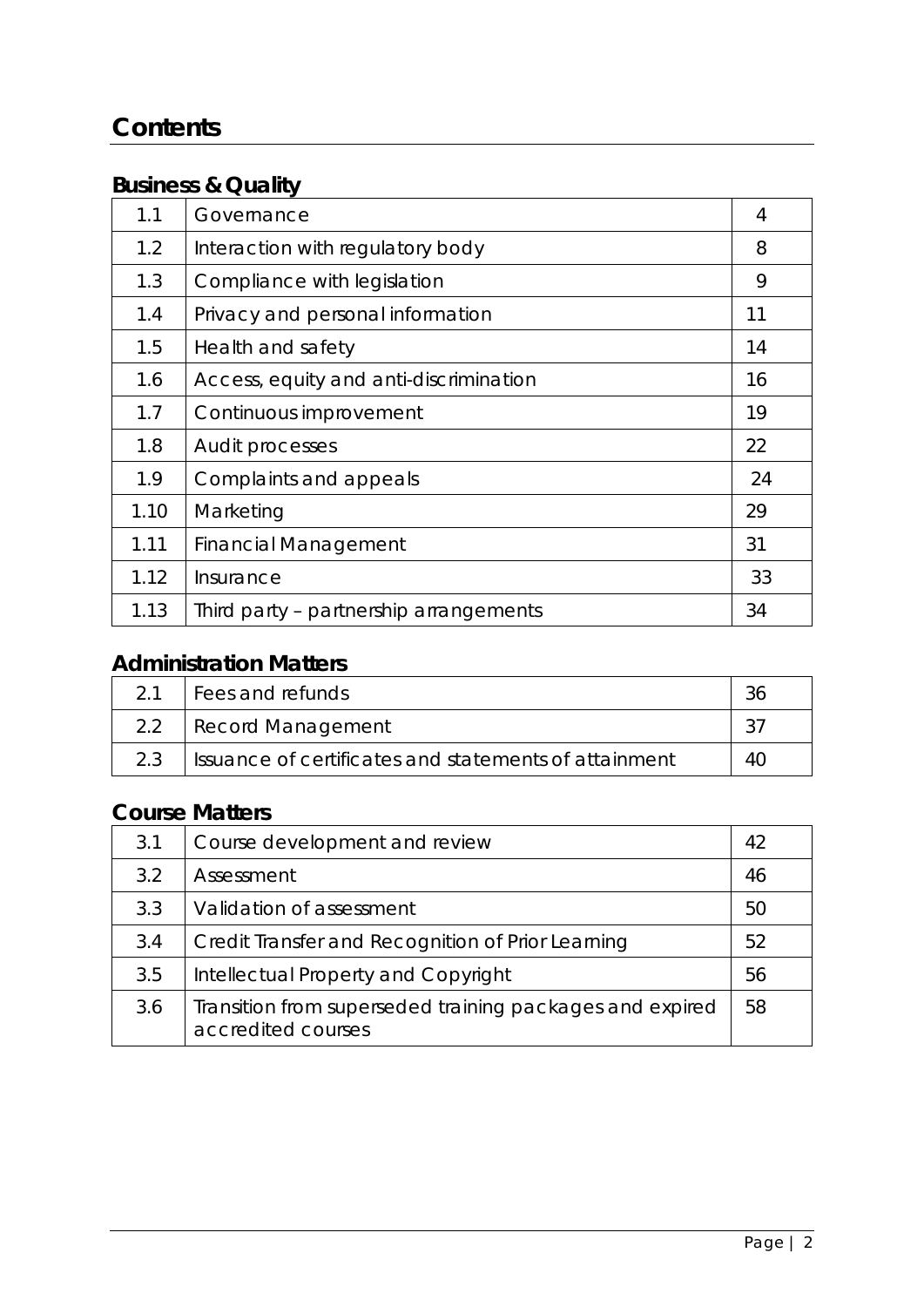# **Student Matters**

| 4.1 | Enrolment                    |    |
|-----|------------------------------|----|
| 4.2 | Discontinuation of enrolment | 62 |
| 4.3 | Cheating and plagiarism      | 63 |
| 4.4 | Student support              | 66 |
| 4.5 | Student code of conduct      | 68 |

# **Staff Matters**

| Staff selection, induction and monitoring |  |
|-------------------------------------------|--|
| Staff code of conduct                     |  |

# **Funding, Apprenticeship and Traineeship atters**

| School bases apprenticeship and traineeship |  |
|---------------------------------------------|--|
|---------------------------------------------|--|

# **Supporting Templates, Forms and Documents**

| <b>Business &amp; Quality</b> |
|-------------------------------|
| <b>Administration Matters</b> |
| Course Matters                |
| <b>Student Matters</b>        |
| <b>Staff Matters</b>          |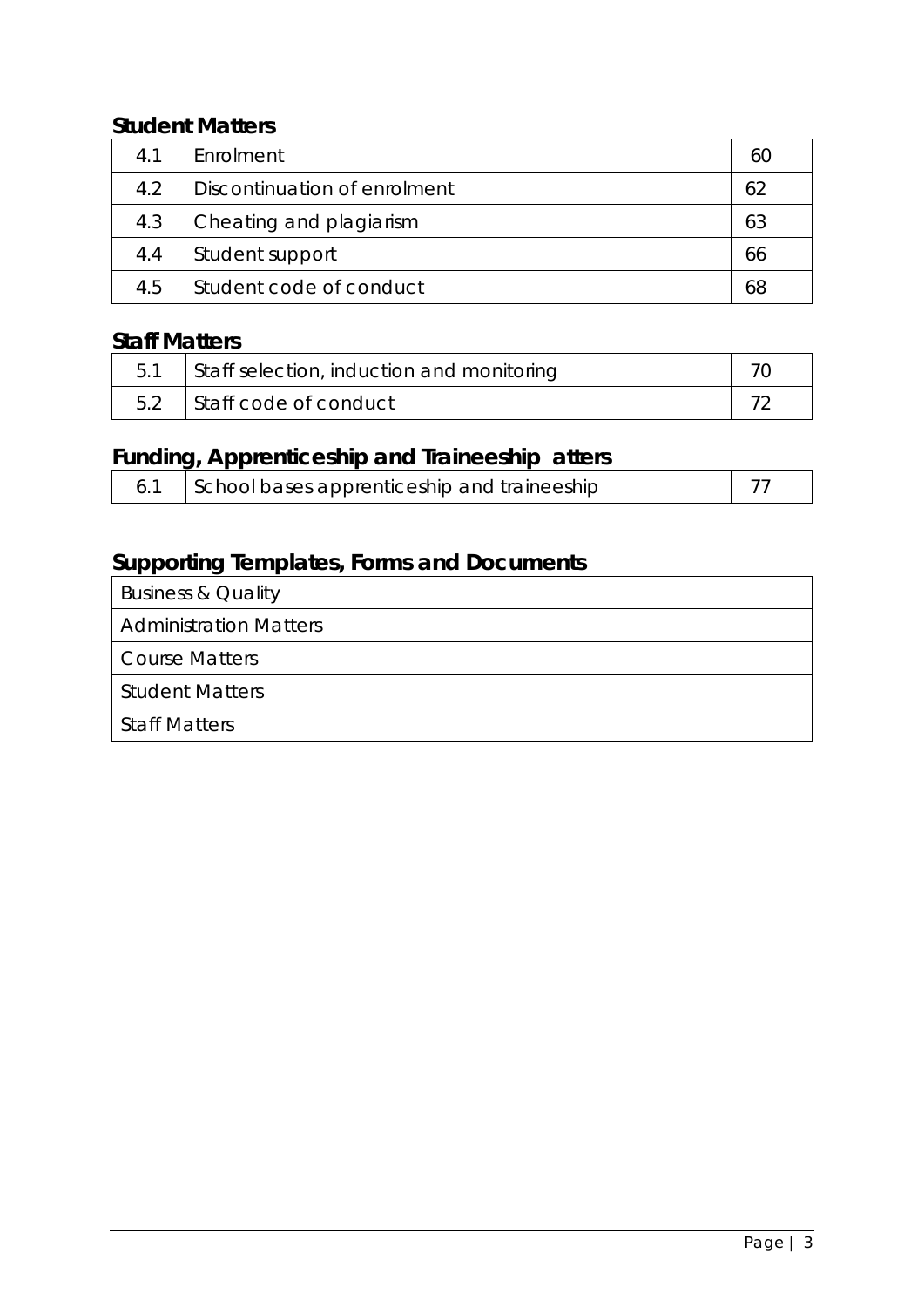# **1.1 Governance**

Parade College – RTO Division will ensure through a variety of structures, policies and processes that it has the capacity to meet required statutory, corporate and regulatory requirements.

#### **Governance Processes**

Parade College – RTO Division will maintain a strategic plan that includes a business plan for a five year period and ensure an annual review of each plan is conducted annually. The strategic plan will include the organisation's vision, mission, and details of its senior management group and outline its strategic directions.

The business plan will include an organisational chart, an outline of all courses, locations and organisational facilities and will include the organisation's risk management strategy, workforce development plan, and marketing plan.

Parade College – RTO Division will establish and maintain appropriate governance structures which include personnel with appropriate qualifications and educational experience to manage the affairs of the organisation and enable them to act appropriately in their roles.

The College Principal, Executive Officer – RTO division and any other individual who has decision making authority or influence within the RTO must satisfy fit and proper person requirements and working with children's checks. The College Principal will notify ASQA if one or more people no longer meet fit and proper person requirements.

#### **Governance Structures**

#### *RTO Leadership Group*

1. Role

Provides oversight of the RTO, ensures the strategic and operational directions of the RTO are in line with the broader aims and directions of the College, approves RTO program expansion and facility and resource expenditure. Decisions of the RTO Leadership Group will be informed by the experiences and feedback of trainers and assessors, students and other stakeholders.

2. Membership

College Principal College Business Manager Executive Officer – RTO division Principal Personal Assistant – Minute Taker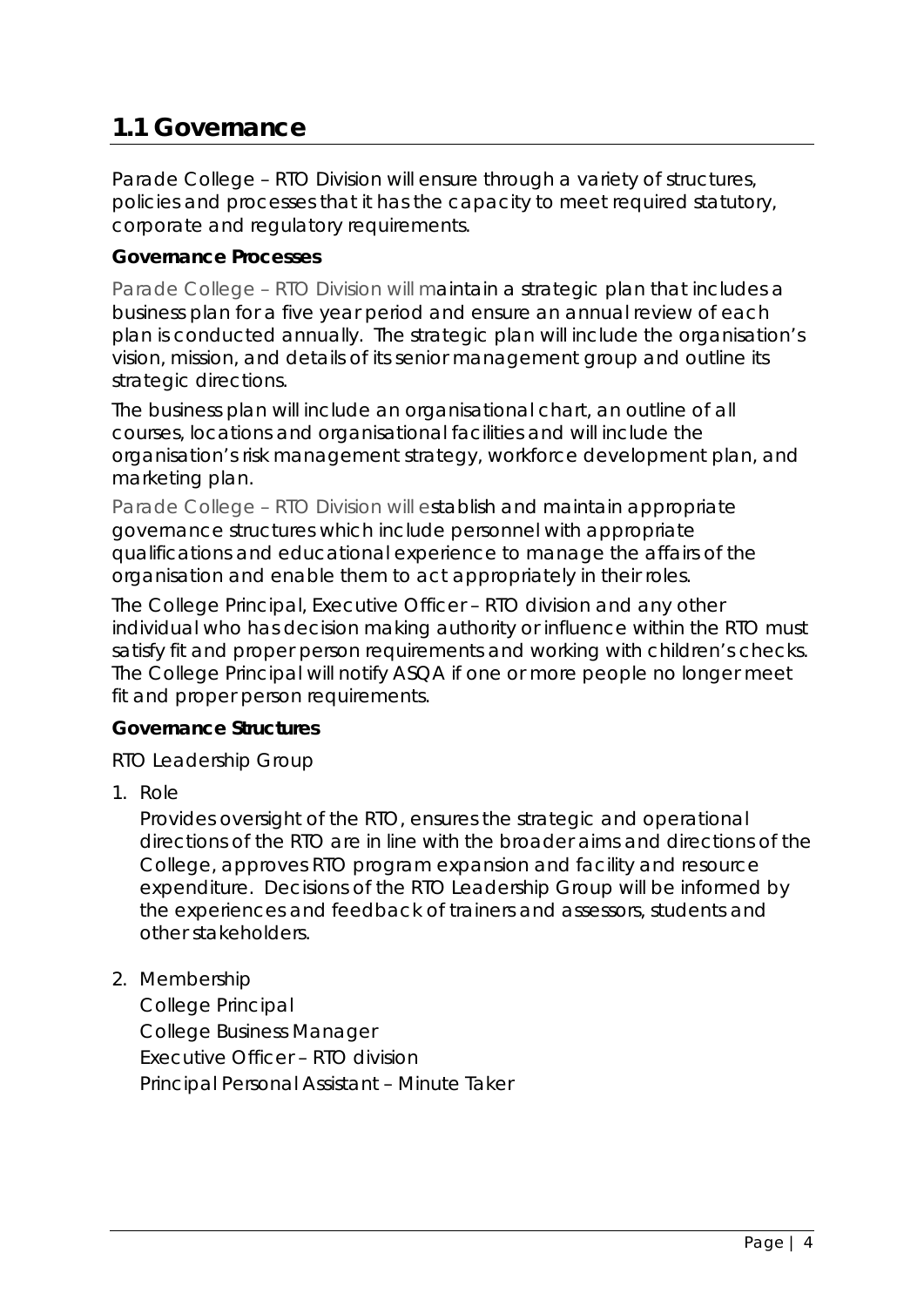3. Meetings

The RTO Leadership Group meets fortnightly and will be chaired by the Principal. Minutes of meetings will be prepared, circulated to all attendees and retained for historical and regulatory purposes.

## *Executive Officer – RTO Division*

1. Role

In conjunction with the Principal, holds responsibility to ensure that structures, policies and processes to support the operations of the RTO are in place; that an effective regulatory compliance program is maintained, and strategic and operational documents and records are appropriately prepared, approved and maintained.

The Executive Officer – RTO Division will report directly to the Principal, and maintain regular communications in respect of RTO operations. Such communications will be recorded and retained by the RTO.

- 2. Essential Requirements
	- The Executive Officer RTO Division will optimally have the following combination of knowledge, skills and experience:
		- o Certificate IV in Training and Assessment or higher;
		- o business finance;
		- o RTO/business management;
		- o education and/or training;
		- o industry experience in one of more program areas related to the scope of registration.

In the event of a deficit in any area of expertise Parade College will seek an additional resource with appropriate knowledge, skill and experience to support and advise the Executive Officer – RTO Division.

- 3. Responsibilities
	- Implement the vision of the organisation in line with strategic and operational plans;
	- Establish, prioritise and achieve organisational strategies, goals, budgets, business plans and performance indicators;
	- Identify, prioritise and manage the principal risks to the organisation;
	- In conjunction with senior College staff, appoint, train, motivate, monitor and evaluate trainers and assessors;
	- Establish and implement policies and procedures to ensure statutory and regulatory responsibilities are met, an effective compliance program is in place and associated documents and records are appropriately prepared, approved and maintained;
	- Investigate and propose new services and products;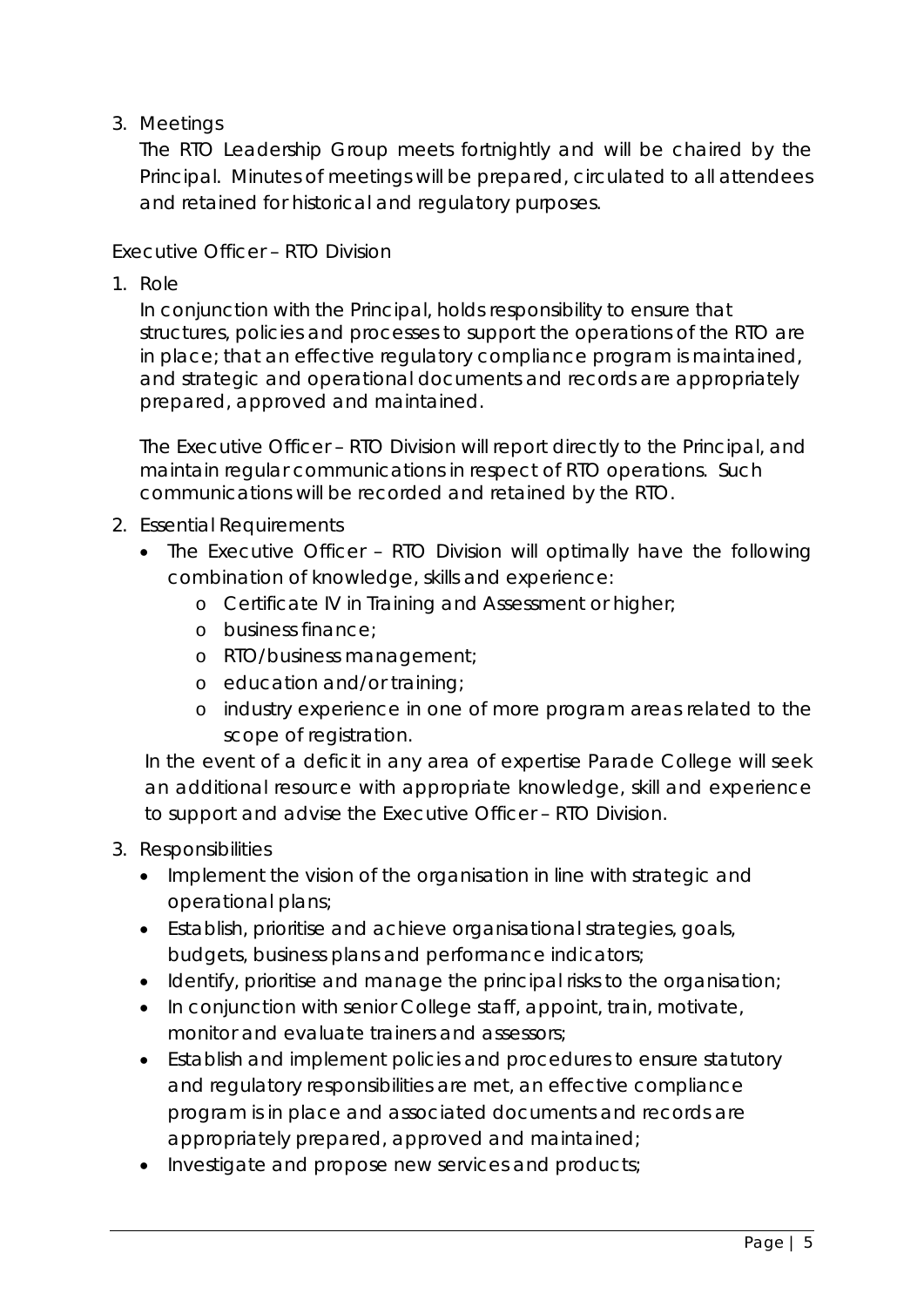• Disseminate operational and compliance information to relevant staff on an as needs basis.

#### *Trainers Group*

1. Role

Has responsibility to ensure that organisational services and products are implemented and reviewed in accordance with organisational policies, procedures and processes.

- 2. Responsibilities
	- Implement the vision of the organisation via the provision of quality training and assessment products and services.
	- Evaluate training and assessment services and products, with a view to continuous improvement.
	- Maintain currency by engaging in ongoing professional development activities and sharing of industry and compliance developments.
	- Where appropriate, contribute to new program and service development.
	- Liaise with other Parade College staff on training and assessment matters.
- 3. Meetings

The Trainers Group meets monthly and will be chaired by the Executive Officer – RTO Division or delegate. Minutes of meetings will be prepared, circulated to all attendees and the Parade College Principal, and retained for historical and regulatory purposes.

#### *External Advisors*

If, in order to properly discharge its functions, duties and responsibilities, it is necessary in the opinion of the College Principal or Executive Officer – RTO Division to obtain the advice and counsel of external advisors, the Principal or the Executive Officer – RTO Division shall engage the necessary advisors.

#### **Probity Arrangements**

Any individual who exercises a degree of control or influence over the management or direction of a registered training organisation must satisfy fit and proper person requirements. Such requirements may be met via a federal police or state police check, statutory declaration or Victorian Teachers Registration.

Employees of Parade College – RTO Division who are *required* to satisfy the fit and proper person test include:

- *Parade College Principal*
- *Parade College, Business Manager*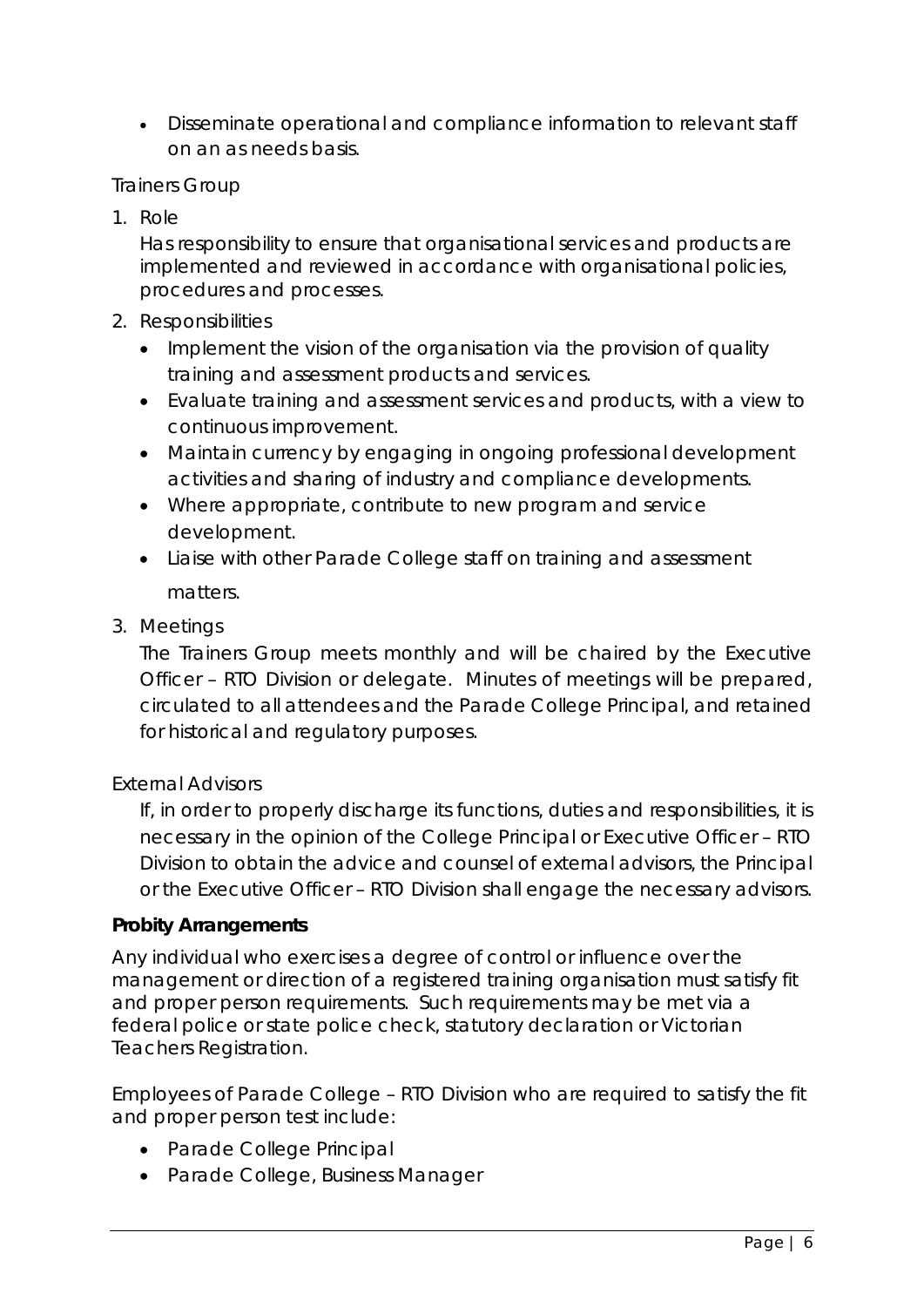- *Parade College, Executive Officer – RTO Division*
- *Parade College, Assistant Executive Officer – RTO Division*

Individuals who engage in paid or voluntary child-related work i.e. under the age of 18 are required to hold a current Working With Children Check. Such requirements may be met via a current Working With Children Check card, Victorian Teachers Registration, or letter from the appropriate government department, for example Department of Justice in Victoria.

Employees of Parade College – RTO Division who are *required* to have a Working with Children Check in place include:

- *Parade College Principal*
- *Parade College, Business Manager*
- *Parade College, Executive Officer – RTO Division*
- *Parade College, Assistant Executive Officer – RTO Division*
- *All trainers and assessors*
- *All administrative staff*

Verified documentation to support probity arrangements will be retained by the RTO in the appropriate staff file.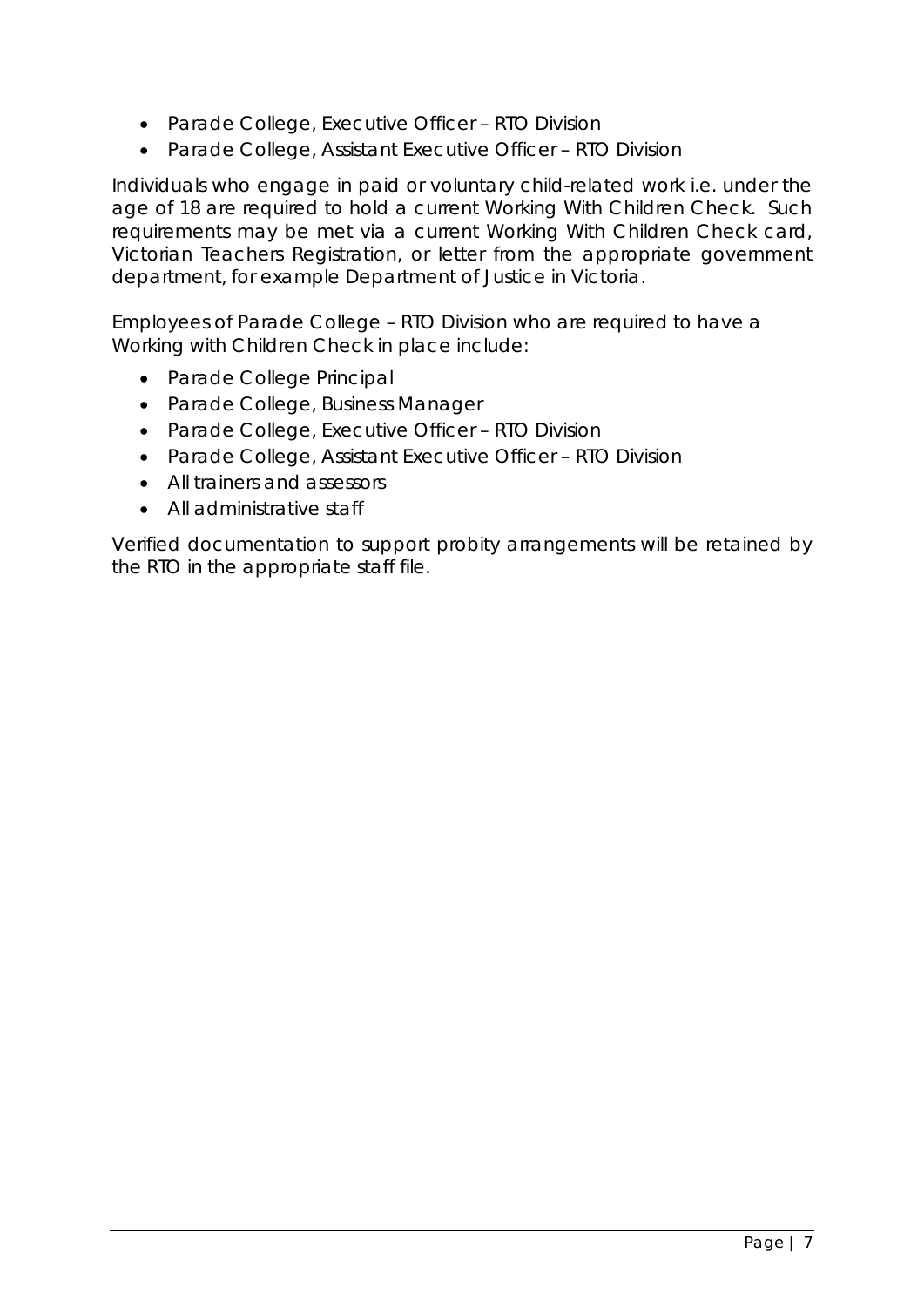# **1.2 Interaction with Regulatory body**

Parade College – RTO Division will interact and cooperate with national registering body requirements in the monitoring of its performance and ensure the national registering body is notified in the event of any significant changes to its operations.

#### **Processes**

Parade College – RTO Division will:

- provide accurate and truthful responses to information requests from the VET Regulator relevant to the RTO's registration;
- comply with the Standards for Registered Training Organisations 2015 and ensure such standards apply to all operations within the organisation;
- provide an annual declaration on compliance with the above Standards to the VET regulator;
- maintain a current and up to date scope of registration;
- only issue qualifications and statements of attainment pursuant to its scope of registration;
- cooperate with the VET Regulator in the conduct of audits and the monitoring of its operations;
- allow government departments or their agents, access to training records, delivery locations and staff for auditing purposes when required, in line with privacy and confidentiality principles, and in line with the requirements of the registering body;
- provide accurate and timely data quality/performance indicator data;
- cooperate with its registering body's requirements in relation to retention, archiving, retrieval and transfer of records;
- provide a statement of its financial viability, an annual report and/or a business plan on request of the registering body;
- provide information about substantial changes to its operations or any event that would significantly affect the RTO's ability to comply with these standards within 90 calendar days of the change occurring, and
- provide information to its registering body about significant changes to its ownership within 90 calendar days of the change occurring.

The Principal of Parade College (or delegate) will be responsible for the implementation and monitoring of these processes.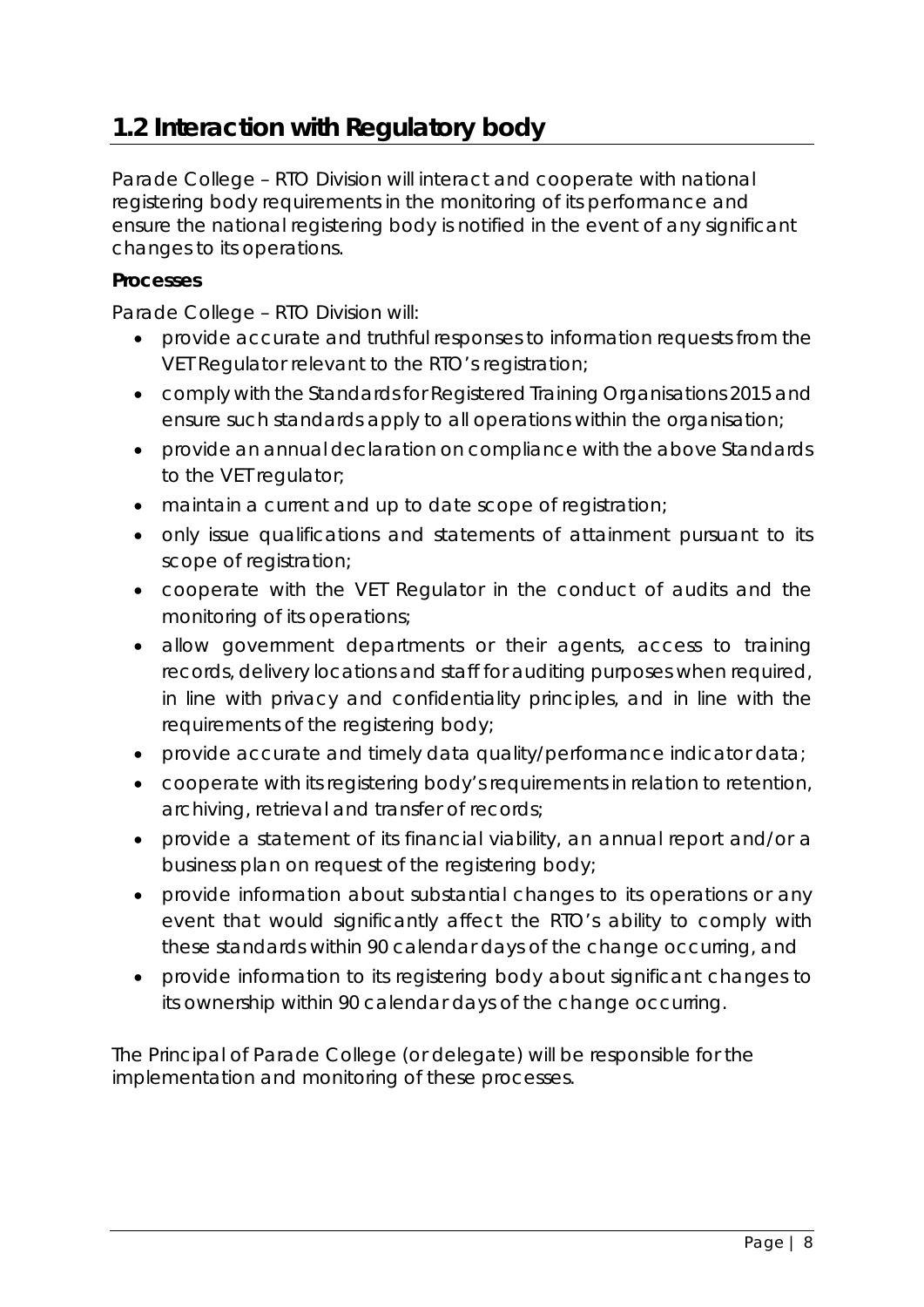# **1.3 Compliance with legislation**

Parade College – RTO Division will comply with relevant Commonwealth and State legislation and regulatory requirements that relate to operating as a Registered Training Organisation (RTO) in the Vocational Education and Training (VET) sector.

#### **Legislative Overview**

The following legislation is applicable across all RTO operations. Legislation, regulations, codes relevant to specific courses are detailed in the respective Training and Assessment Strategy.

*Standards for Registered Training Organisations 2015(Commonwealth)* The purpose of the standards is to describe the requirements that Parade College – RTO Division must meet in order to be an RTO in Australia; to ensure that training delivered by Parade College – RTO Division meets industry requirements, and ensures Parade College – RTO Division operates ethically. Parade College – RTO Division will seek to comply with the requirements of the Standards through implementation of robust and ethical business and operational management systems and programs, which are learner centred and industry focused.

## *National Vocational Education and Training Regulator Act 2011 (Commonwealth)*

This Act underpins the vocational and education training sector at a national level. In particular the Act describes processes for the registration and ongoing registration of RTOs and ensuring RTO compliance with the VET Quality Framework.

# *Privacy Act 1988 (Commonwealth)*

Both Acts underpin Parade College's approach to privacy and ensures the organisation meets its legal and ethical requirements in regard to the collection, storage and disclosure of personal information it holds in regard to its student population, staff, other clients and interactions with external organisations.

# *Occupational Health and Safety Act 2004 (Victoria)*

Parade College recognises the importance of providing a safe and healthy environment for staff, students, contractors and visitors during their participation in work and training activities with the organisation. Parade College aspires for excellence in health and safety and is committed to providing an environment which is free from risks and conducive to the productivity and efficiency needs of its staff, students and others.

#### *Student Identifiers Act 2014 (Commonwealth)*

Parade College recognises its obligations under the Act and will collect, verify and report on the Unique Student Identifier (USI) of each student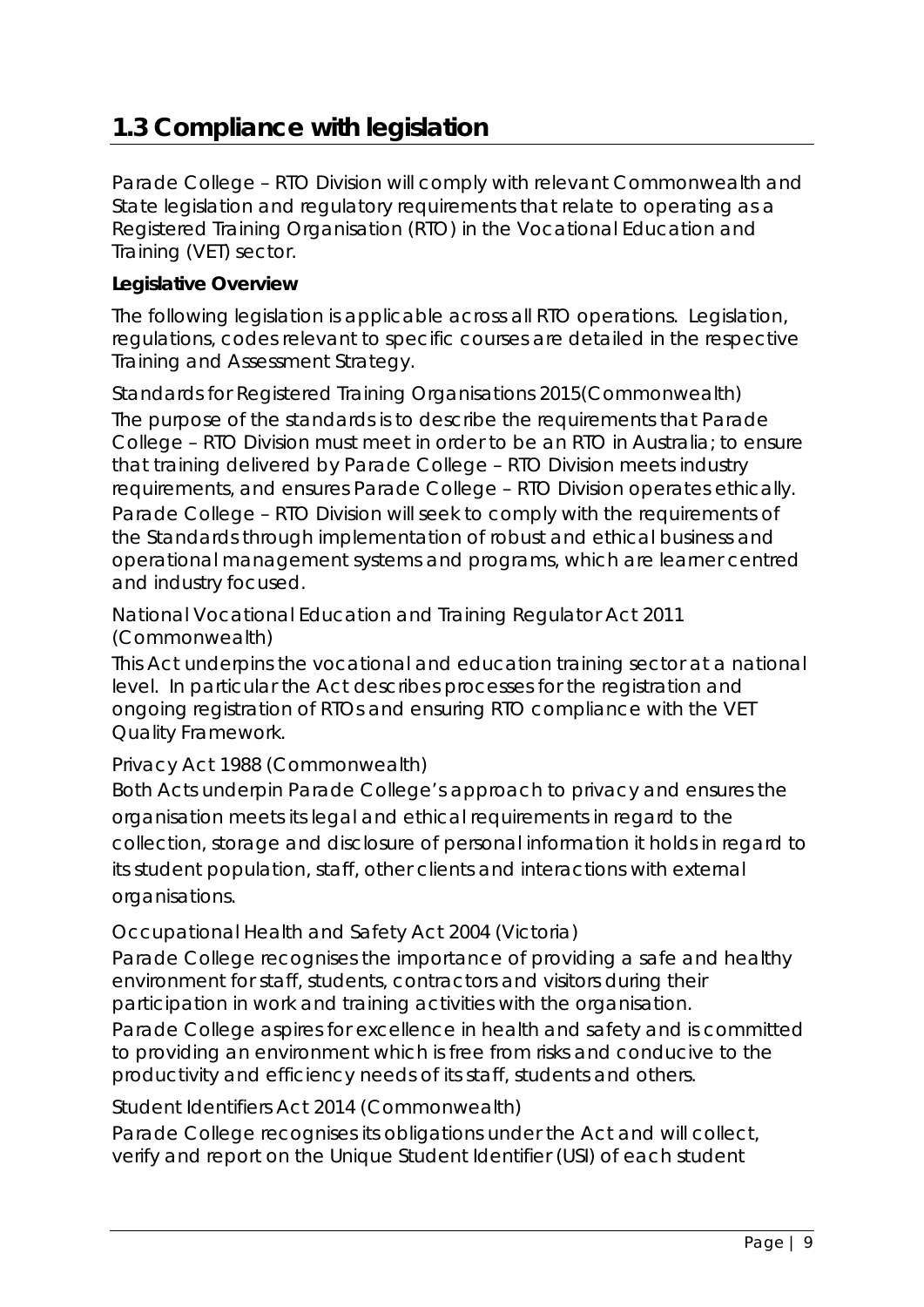enrolled in nationally recognised VET qualifications, accredited courses and units of competency.

# *Copyright Act 1968 (Commonwealth)*

Parade College recognises its obligations under the Act and will maintain licence agreements for any external material utilised within its operations and where appropriate acknowledge the original source of external material.

# *Working With Children Act 2005 (Victoria)*

Parade College will comply with the Act by ensuring that all members of the management team, trainers and assessors, and administrative staff who interact with persons under the age of 18 years have current Working With Children checks.

*Sex Discrimination Act 1984 (Commonwealth); Racial Discrimination Act 1975 (Commonwealth; Disability Discrimination Act 1992 (Commonwealth) and Equal Opportunity Act 1995 (Victoria).*

Parade College recognises and values the individual differences of its students, staff and industry stakeholders, and within the spirit of the legislation promotes an inclusive training environment and recognises that diversity is an opportunity to enrich and extend opportunities for all.

# **Dissemination of information**

Staff will be informed of legislative requirements via an initial induction process and Trainer Information Booklet, students will be informed of relevant legislation via the Student Information Booklet.

#### **Maintaining currency**

Legislation is to be reviewed annually by the Executive Officer – RTO Division or delegate, and on an as needs basis when the organisation is made aware of changes to particular legislation.

Any changes/updates are to be communicated to stakeholders including trainers and assessors who need to remain abreast of legislative changes; and training, learning and assessment materials amended accordingly.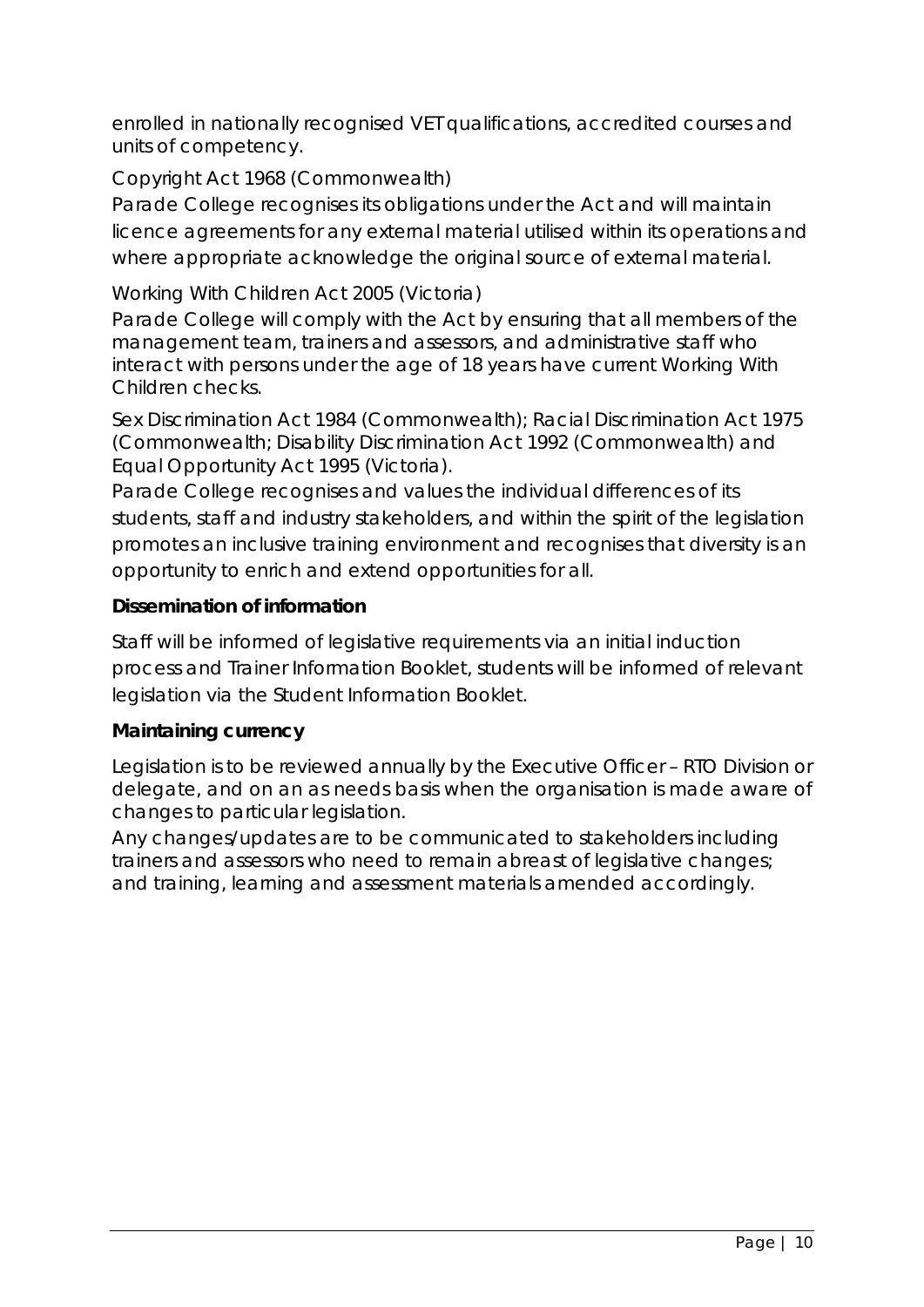# **Purpose**

This policy ensures that Parade College – RTO Division meets its legal and ethical requirements in regard to the collection, storage and disclosure of personal information it holds in regard to its student population, staff, other clients and interactions with external organisations.

# **Principles**

In collecting personal information Parade College – RTO Division will comply with the requirements set out in the *Privacy Act 1988 (Commonwealth)* and the *Privacy Amendment (Enhancing Privacy Protection) Act 2012 (Commonwealth).*

1.1Parade College – RTO Division is committed to ensuring the confidentiality, integrity and security of all information.

# **Collection and use of Information**

- 2.1In the course of its business, Parade College RTO Division will collect information from students, potential students, and other clients either electronically or in hard copy format; including information that personally identifies individual people.
- 2.2Parade College RTO Division will only collect personal information by fair and lawful means which is necessary for the functions of Parade College – RTO Division.
- 2.3The information supplied by individuals will only be used to provide information about study opportunities, to enable efficient administration, and to maintain proper student and client records. If an individual chooses not to provide certain information then we may be unable to provide some services or provide appropriate information.

# **Disclosure of Personal Information**

- 3.1Personal information about students studying with Parade College RTO Division may be shared with the Australian Government and designated authorities, such as the Australian Skills Quality Authority (ASQA) and the National Centre for Vocational Education Research (NCVER). This information includes personal and contact details, course enrolment details and changes, competency completion and results.
- 3.2Parade College RTO Division will not disclose an individual's personal information to another person or organisation unless: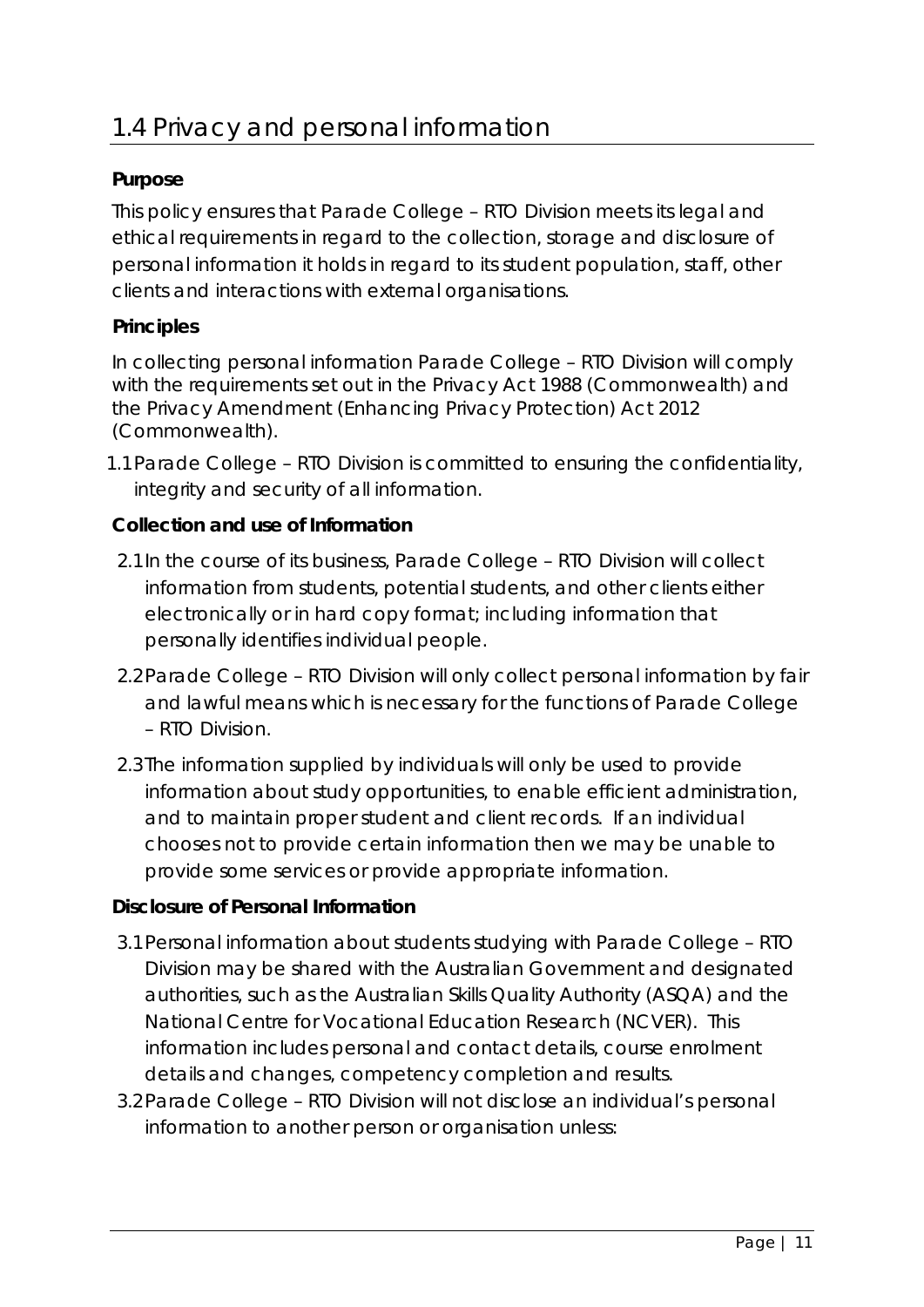- a) the individual concerned is reasonably likely to have been aware, or made aware, that information of that kind is usually passed to that person or organisation;
- b) the individual concerned has given written consent;
- c) Parade College RTO Division believes on reasonable grounds that the disclosure is necessary to prevent or lessen a serious and imminent threat to the life or health of the individual concerned or of another person;
- d) the disclosure is required or authorised by or under law; or
- e) the disclosure is reasonably necessary for the enforcement of the criminal law or of a law imposing a pecuniary penalty, or for the protection of the public revenue.
- 3.3Any person or organisation to whom personal information is disclosed as described in this policy is not permitted to use or disclose the information for a purpose other than the purpose for which the information was supplied to them.
- 3.4Where personal information is disclosed for the purposes of enforcement of the criminal law or of a law imposing a pecuniary penalty, or for the purpose of the protection of public revenue, Parade College – RTO Division shall include in the record containing that information, a note of the disclosure.

# **Security of Personal Information**

- 4.1Parade College RTO Division will take all reasonable steps to ensure that any personal information collected is:
	- a) relevant to the purpose for which it was collected;
	- b) up to date;
	- c) complete; and
	- d) accurately recorded.
- 4.2 Parade College RTO Division will store securely all records containing personal information and take all reasonable security measures to protect personal information collected from unauthorised access, misuse or disclosure.

#### **Right to Access Records**

5.1 Students have the right to access records of participation and results held by Parade College – RTO Division. Requests to access such information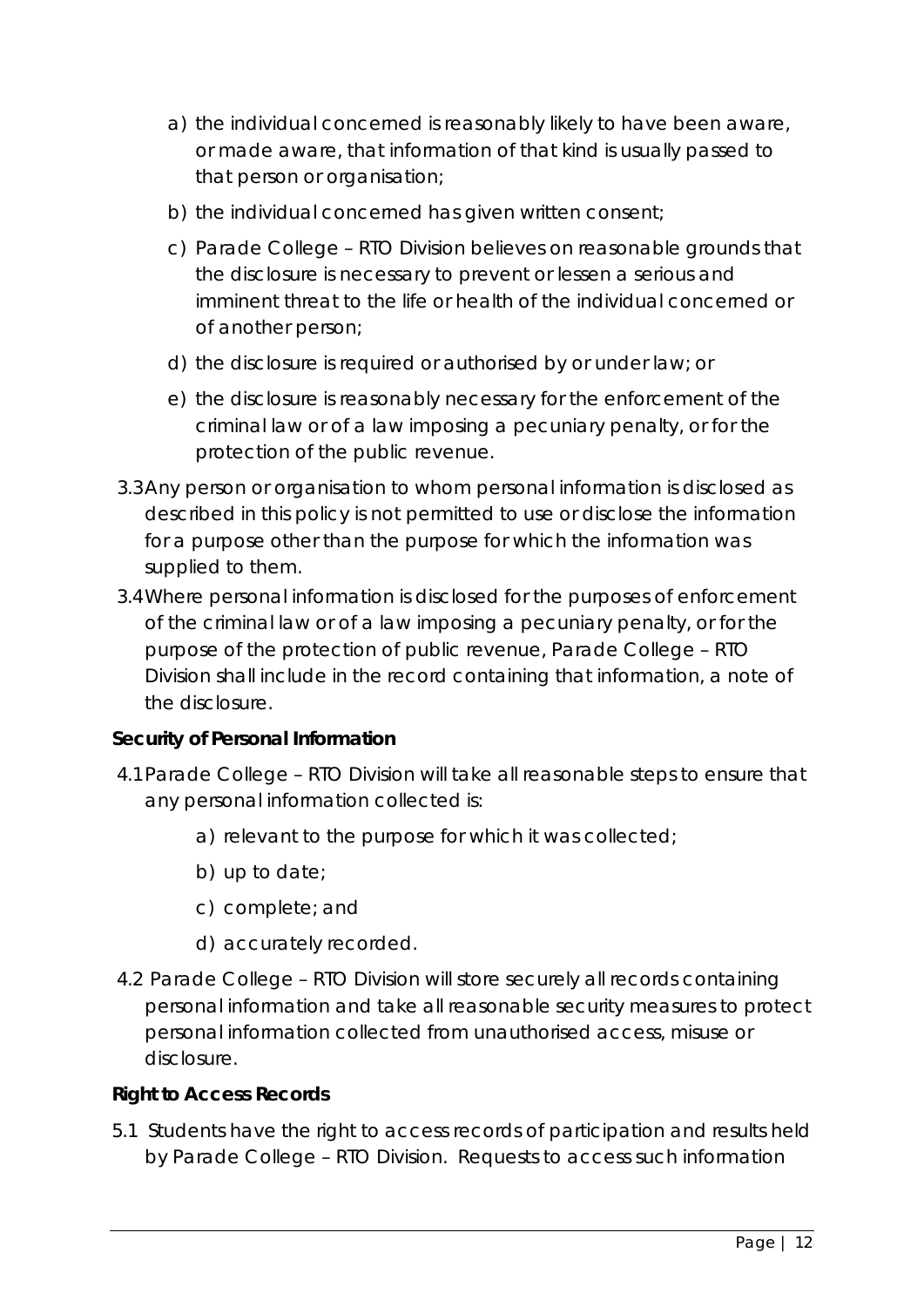can be made to the Executive Officer – RTO Division, students should allow 24 – 48 hours for information to be retrieved.

# **Amendment to Records**

- 6.1 If an individual considers the personal information that Parade College RTO Division holds about them to be incorrect, incomplete, out of date or misleading, they can request that the information be amended.
- 6.2 Where a record is found to be inaccurate, a correction will be made. Where a student requests that a record be amended because it is inaccurate but the record is found to be accurate, the details of the request for amendment will be noted on the record.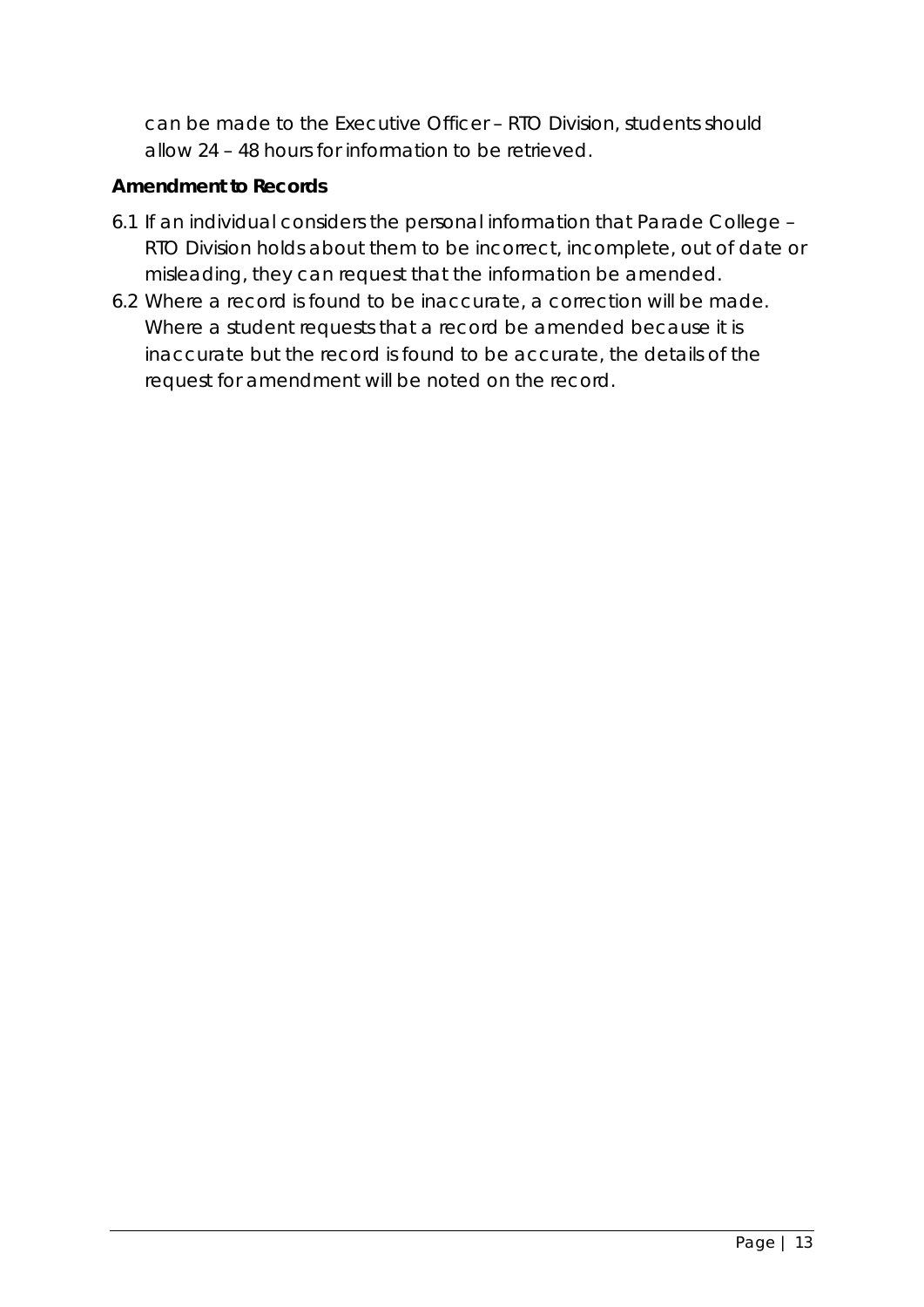# **1.5 Health and safety**

This policy outlines the approach taken by Parade College – RTO Division to ensure a healthy and safe environment for all students, staff and others participating in any activities within the registered training organisation (RTO).

#### **Overview**

Parade College – RTO Division recognises the importance of providing a safe and healthy environment for staff, students, contractors and visitors who may be affected by the operations and activities of the RTO. Parade College – RTO Division aspires for excellence in workplace health and safety and is committed to providing an environment which is free from risks and conducive to the productivity and efficiency needs of its staff, students and others.

#### **Compliance with Legislation**

1.1. Parade College – RTO Division meets the requirements of the *Occupational Health and Safety Act 2004* (Victoria) and complies with all other relevant legislation, codes of practice, advisory and best practice standards as well as relevant policies and procedures of the College.

#### **Organisational Responsibility and Commitment**

- 2.1Parade College RTO Division is committed to:
	- a) Providing a safe and healthy environment for all students, staff and others during their participation in activities with the RTO.
	- b) Implementing effective risk management systems that; are relevant and suitable for the RTO's scope of business; promote workplace health and safety at all times; and continuously improve performance in relation to health and safety.
	- c) Encouraging active participation, cooperation and consultation with all students, staff and others in the promotion and development of measures to improve health and safety.
	- d) Actively responding to, recording and investigating all incidents.
	- e) Taking immediate response to reduce the risk of identified hazards.
	- f) Maintaining relevant policies, procedures, training, codes of conduct systems and resources to support and communicate effective health and safety practices throughout the RTO.
	- g) Routinely conducting checks of the RTO environment to assess risks, identify hazards and identify areas for improvement.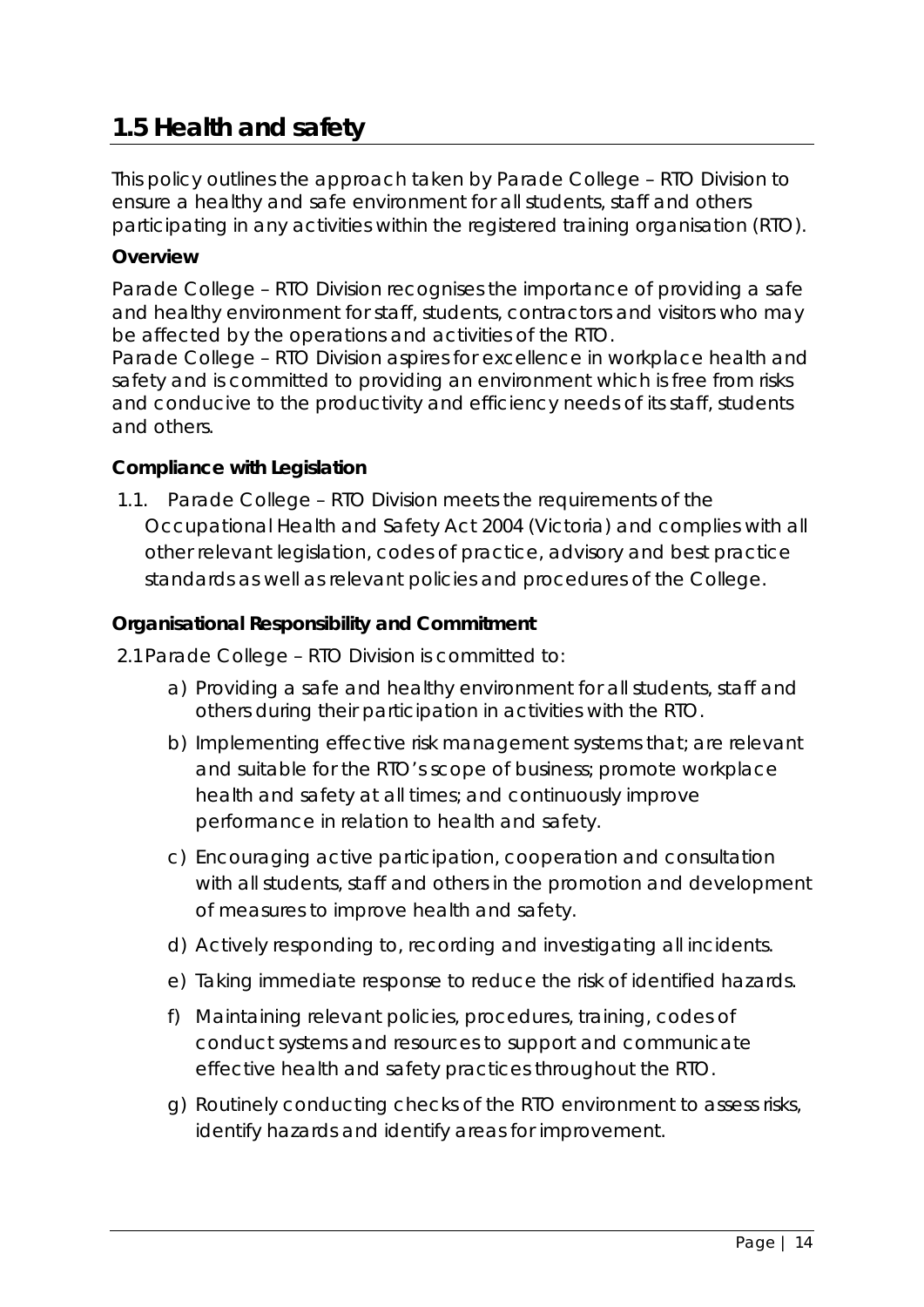- h) Providing appropriate induction, information and updates to staff and students about workplace health and safety.
- i) Maintaining appropriate records in relation to the risk management program.
- j) Ensuring all relevant OHS documentation is made available to employees and regulatory authorities on an as required basis.

# **Staff and Student Responsibility**

3.1All staff and students have a responsibility to take all reasonable care for their own health and safety; and always consider the health and safety of others who may be affected by their actions.

# **Reporting**

- 4.1All staff, students and others are required to report any identified hazards and associated risks as soon as they become aware of them.
- 4.2All staff, students and others are required to report any incident that causes harm to a person during their participation in work and/or training activities with Parade College – RTO Division.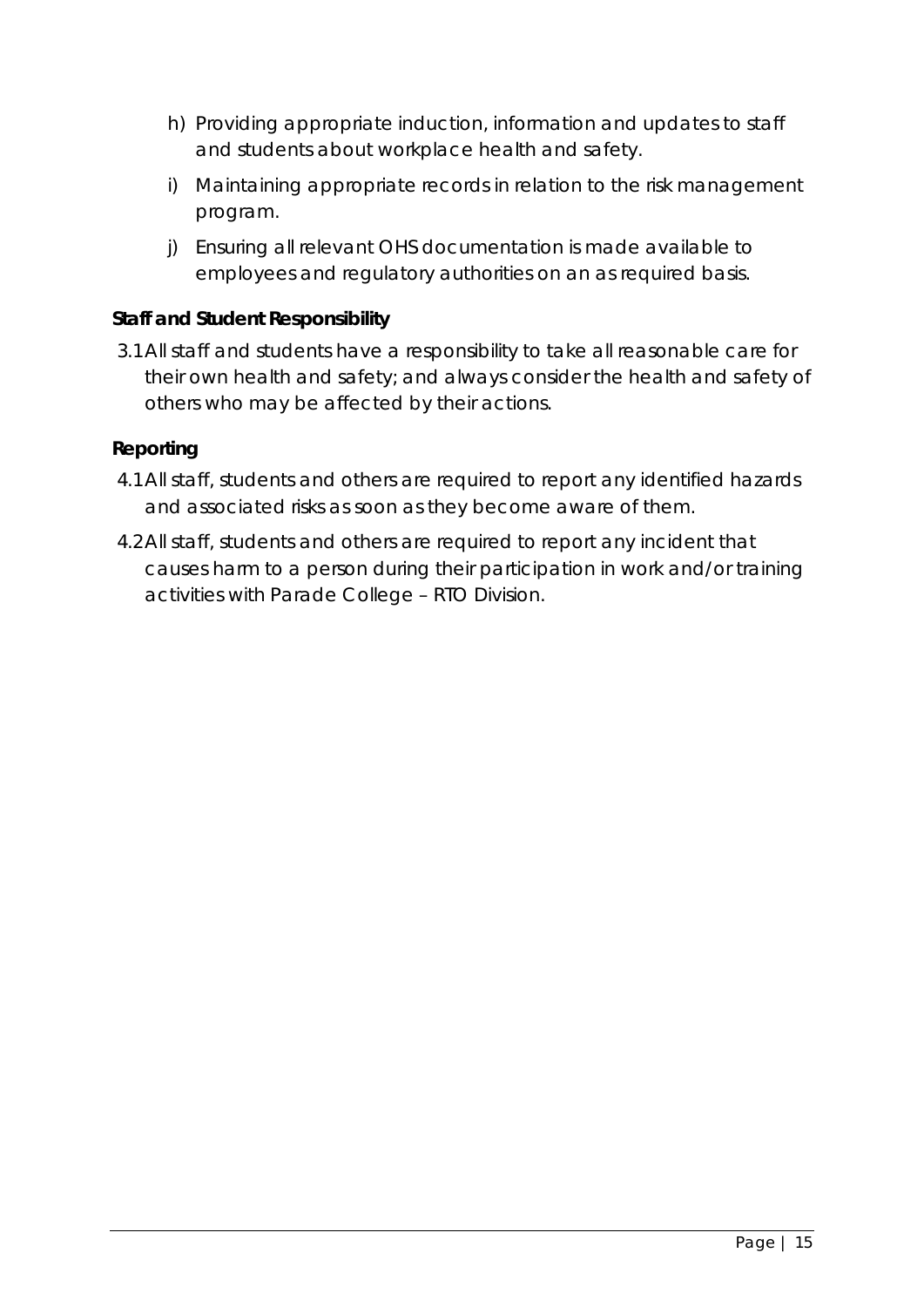# **1.6 Access, equity and anti-discrimination**

#### **Overview**

Parade College – RTO Division is committed to ensuring that:

- i. Access and equity principles are applied to all aspects of its operations, promoting full and equal opportunities for all students, prospective students and other clients.
- ii. No person is discriminated against, harassed or treated unfairly in their dealings with the RTO Division.
- iii. Each student has access to the level of support required to enable them to reach their full potential without it causing unjustifiable hardship to the organisation.
- iv. The RTO Division complies with relevant Equal Opportunity and Discrimination legislation.

#### **Scope**

This policy applies to the RTO's interactions and dealings with all students, prospective students, employers, prospective employers, host workplaces and staff.

#### **Diversity**

- 1.1Parade College RTO Division recognises and values the individual differences of its students and the community, and recognises that students come into its programs with a wealth of personal knowledge and life experiences.
- 1.2Parade College RTO Division promotes an inclusive training environment and recognises that diversity is an opportunity to enrich and extend opportunities for all.
- 1.3Parade College RTO Division creates an inclusive environment for all people regardless of their background by:
	- a) Providing a welcoming and supportive training community.
	- b) Offering flexibility in training and assessment.
	- c) Providing reasonable adjustments to training and assessment activities.
	- d) Having open recruitment and selection procedures.
	- e) Determining the needs of all individuals upon engagement with the organisation.
	- f) Providing students and clients access to a range of support services.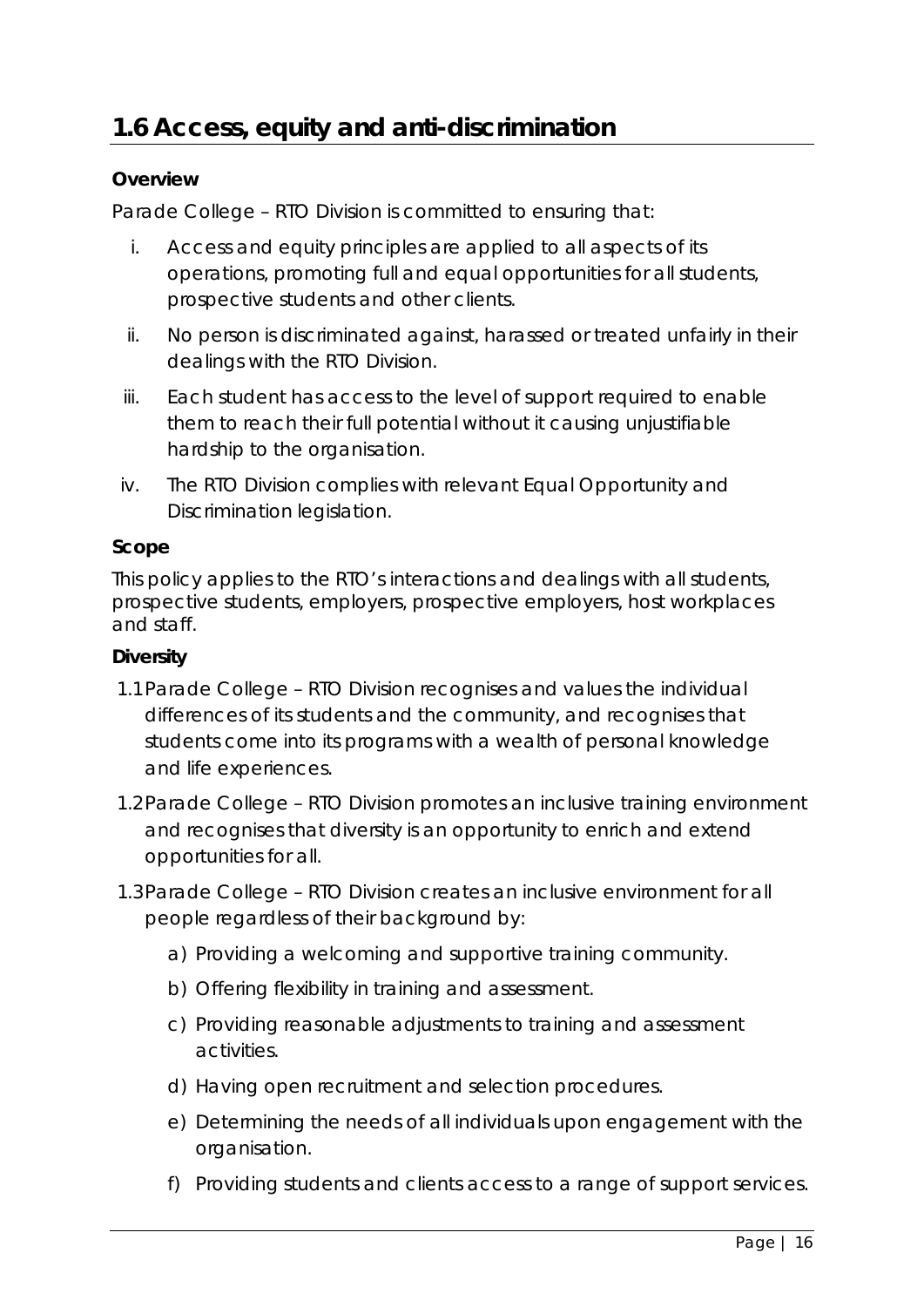#### **Discrimination**

In accordance with legislation, no person or organisation will be treated unfairly or discriminated against on the basis of age, colour, race, gender, religious or political conviction, sexuality, ability or disability, location, family responsibilities, membership or non-membership of an association or for any other stereotypical or illegal reason.

#### **Harassment**

3.1Parade College – RTO Division is committed to providing all people with an environment free from all forms of harassment. Parade College – RTO Division will not tolerate any behaviour that harms, intimidates, threatens, victimises, offends, degrades or humiliates another person.

#### **Fairness**

- 4.1The principles and practices adopted by Parade College RTO Division aim to ensure, that current and prospective students, clients and other stakeholders are treated fairly and equitably in their dealings with Parade College – RTO Division.
- 4.2Parade College RTO Division aims to provide open, fair, clear and transparent policies and procedures for use by staff and students.
- 4.3Parade College RTO Division has fair and equitable processes for selecting students for enrolment into its courses. Decisions about student selection are based on clearly defined entry requirements. Students will be selected on merit, based on the course's publicised criteria. Entry requirements as well as application and enrolment procedures are published in Parade College – RTO Division's marketing materials such as course guides and website.
- 4.4All people will be treated courteously and expeditiously throughout the process of enquiry, selection and enrolment and throughout their participation in a course.

#### **Exclusion from Services**

- 5.1A person may not be permitted access to training services if:
	- a) They have a criminal history which impacts on the requirements of the course or vocation of the area being studied.
	- b) The student requires delivery in a language other than that being offered by Parade College – RTO Division in accordance with the related Training Package.
	- c) The student requires special services or facilities and provision of such would cause unjustifiable hardship to the organisation.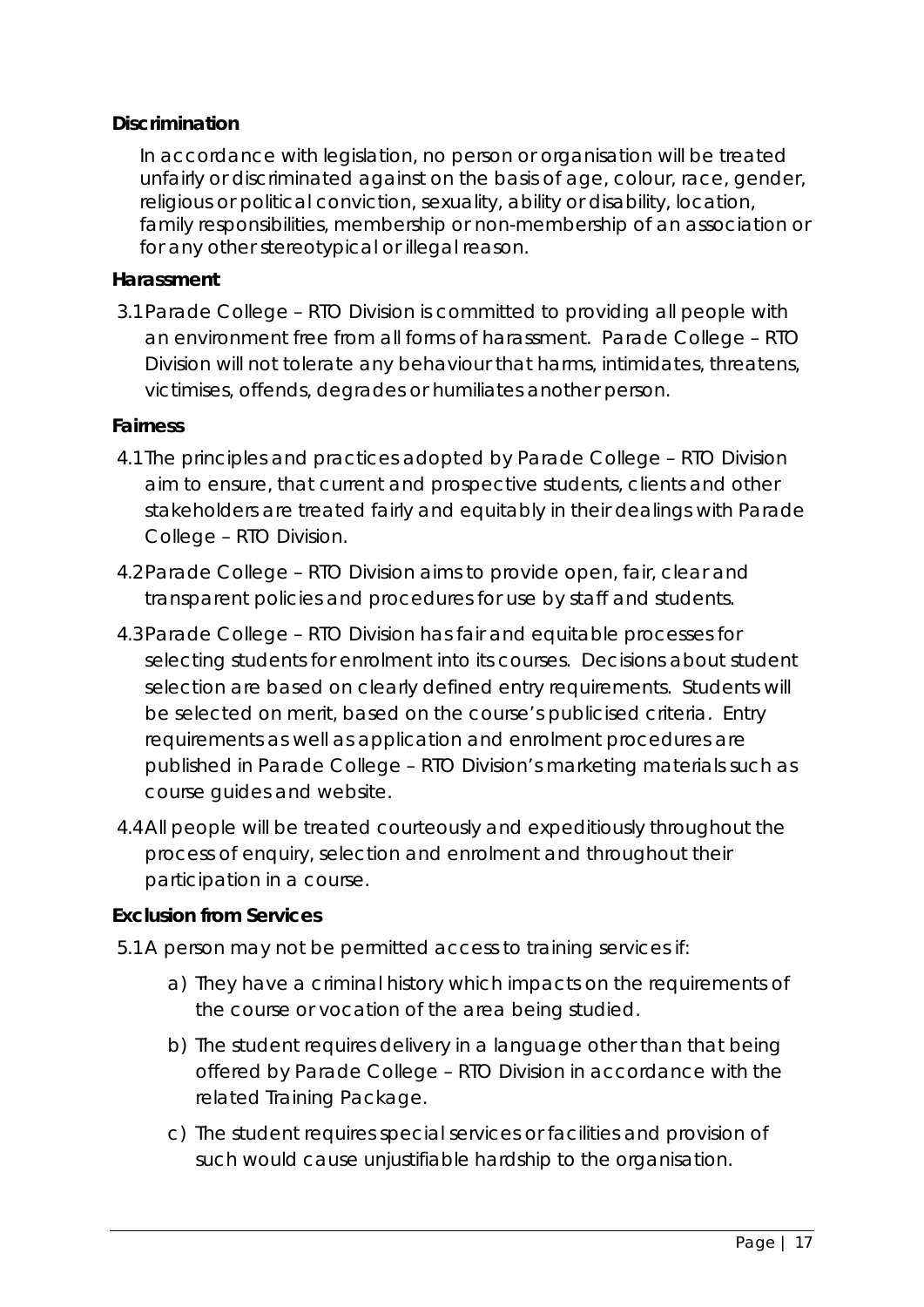# **Equity in Access**

- 6.1Parade College RTO Division provides equity in access to the level of training and support required by each student. All students are supported in a manner that enables them to achieve their full potential and success in their training outcomes. All students are provided with opportunities to develop and successfully gain skills, knowledge and experience through education and training.
- 6.2Parade College RTO Division provides equitable access to training and education services by:
	- a) Offering culturally appropriate teaching resources that are relevant to participant needs and circumstances.
	- b) Referring students to support and counseling services where needed.
	- c) Offering a wide range of course and learning options.
	- d) Assisting students to arrange additional services if required such as interpreters or trained note takers.
	- e) Providing courses that are self-paced and flexibly delivered.
	- f) Encouraging participants to be involved in their own feedback and decision making processes regarding realistic goals and progress.

#### **Support Services**

7.1General learning support is available to assist students with any aspect of learning and assessment and includes assistance for students from non-English speaking backgrounds. Where the required support is beyond the scope of Parade College – RTO Division, students will be provided with the contact details of relevant external agencies.

NB For Parade College – RTO Division students any costs incurred as a result of consulting with an external agency will be met by the student's parent or guardian. For external students undertaking VET courses at Parade College – RTO Division students any costs incurred as a result of consulting with an external agency will be met by the home school or referring agency.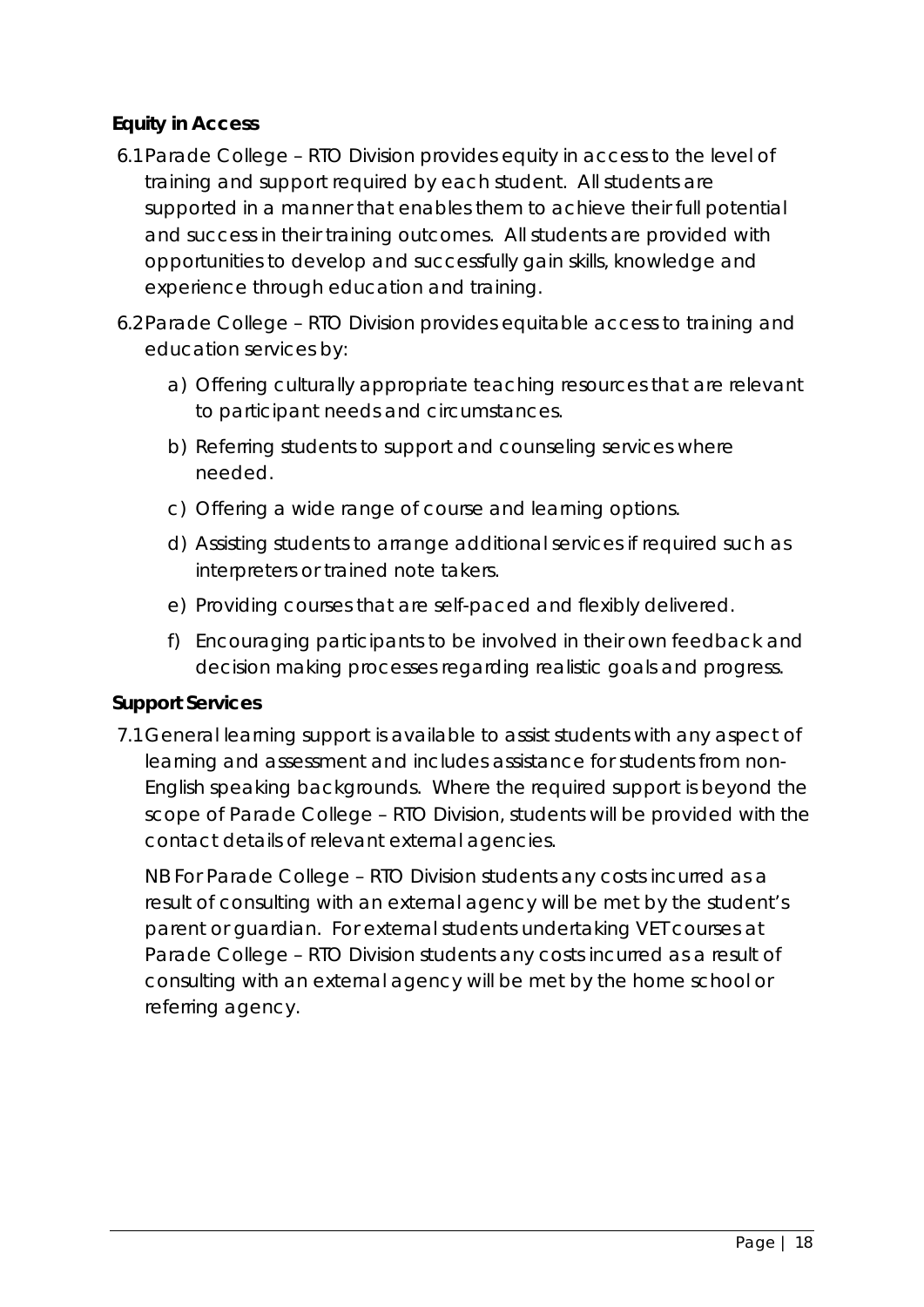# **1.7 Continuous improvement**

Parade College strives for excellence and quality and takes every opportunity to improve and enhance all aspects of its business operations, products and/or services.

The following mechanisms are in place to assure quality within the RTO Division of Parade College:

- a) A robust continuous improvement and feedback cycle that ensures feedback is collected from a range of stakeholders on a regular basis and used to monitor and improve the organisation's own performance.
- b) An internal self-assessment audit cycle that ensures the RTO Division of Parade College systematically checks that it meets the requirements of legislation, regulatory frameworks, and client service expectations.
- c) Regular assessment validation and moderation sessions that ensure the training and assessment methods used by the RTO Division of Parade College are adequate and appropriate.

#### **Stakeholder Feedback**

#### *Students*

At the end of each semester students are requested to complete an electronic questionnaire (via [www.surveymonkey.com\)](http://www.surveymonkey.com/). Student responses are collated and analysed by the Executive Officer – RTO Division or delegate. Recommendations are considered and discussed at Trainer's Meetings, where appropriate these recommendations will be actioned, recorded on the Continuous Improvement Register and relevant staff/students informed. Completed survey monkey questionnaires will be stored electronically.

Additionally and on course completion, students are requested to complete a Learner Engagement - Quality Indicator (QI) survey.

Student responses are collated via an MS Excel spreadsheet by the Administration Officer, on completion the spreadsheet is forwarded to the relevant Trainer/Assessor and the Executive Officer – RTO Division for analysis and possible action.

Where improvements are to be made, these will be assigned to the relevant staff member/s, recorded on the Continuous Improvement Register and relevant staff/students informed.

Original QI forms will be archived in the specific course box.

Also refer Data Provision Requirements section below.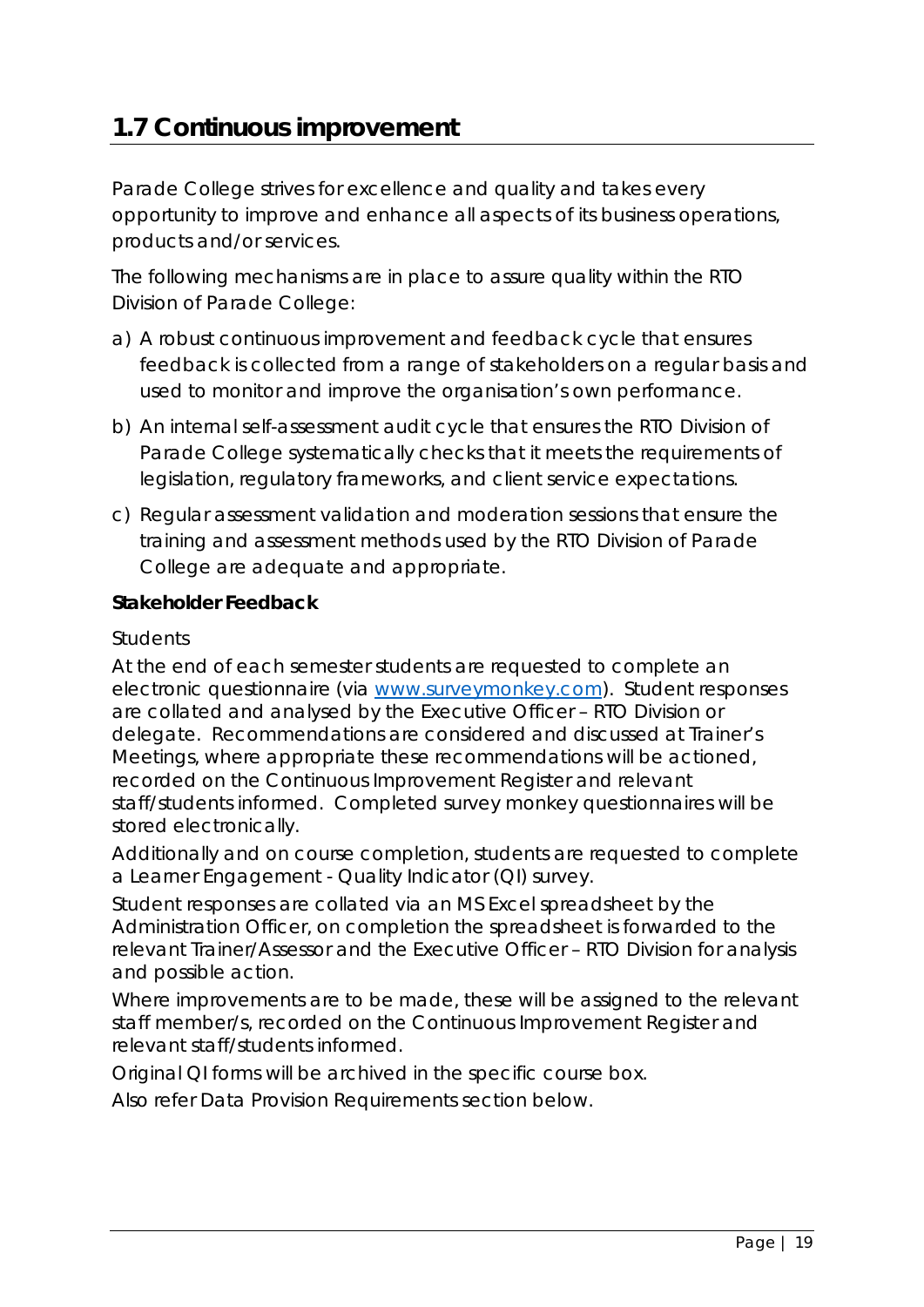# *Staff*

Staff are encouraged to provide feedback, recommendations, knowledge and advice on any aspect of the organisation's operational, training and assessment processes.

Monthly meetings of trainers and assessors and the Executive Officer – RTO Division provide a forum for such feedback; with meetings minuted.

Suggested improvements are considered by meeting attendees and where improvements are to be made, these will be assigned to the relevant staff member/s, recorded on the Continuous Improvement Register and relevant staff/students informed.

#### *Employers*

As a school based RTO with limited employer engagement, formal feedback processes will not be implemented; however from time to time the organisation may receive ad hoc, informal feedback from employers via professional and industry networks or forums. Such feedback will be discussed as part of staff meeting procedures and minuted.

Where improvements are to be made, these will be assigned to the relevant staff member/s, recorded on the Continuous Improvement Register and relevant staff/students informed.

#### **Data Provision Requirements**

In line with ASQA Data Provision Requirements, Parade College – RTO Division collects and uses data from two of the required Quality Indicators to gauge its performance. The two endorsed indicators are:

a) Learner Engagement

b) Competency Completion Rates

Reports from the Quality Indicator feedback collection tools will be used by Parade College – RTO Division to monitor and benchmark its performance at regular intervals. This allows identification of:

- a) Areas that need improvement;
- b) Areas where performance is getting weaker;
- c) Improvement targets; and
- d) Whether the improvement plan is working.

Parade College – RTO Division will provide an annual summary report of Quality Indicator data to ASQA by 30<sup>th</sup> June each calendar year.

#### **Audits**

An annual internal audit of compliance against the NVR Standards will be conducted and reported. Such internal audits will provide an opportunity to review all managerial and operational policies, procedures and associated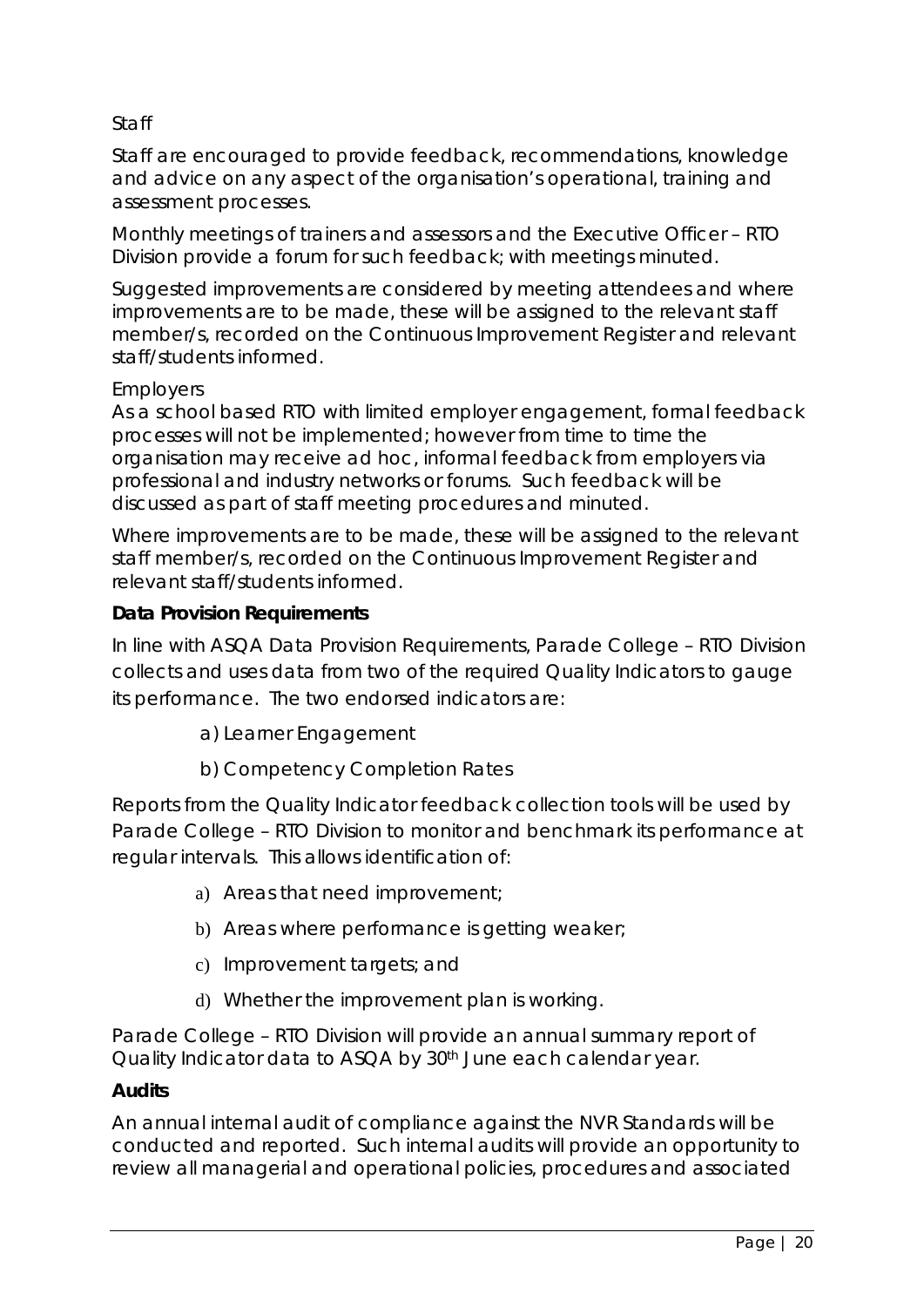forms and templates. Furthermore, internal audits will also review training and assessment services, facilities, equipment and materials, and staffing arrangements.

Parade College – RTO Division will also cooperate with audits or any other monitoring activity required by the Australian Quality Skills Authority. Where Parade College – RTO Division receives government funding, the organisation will comply with any similar monitoring procedures.

Refer to the Audit Processes Policy and Procedure for further details.

#### **Performance Reviews**

As part of the organisation's continuous improvement processes, all staff will undergo a performance review on an annual basis. Whilst the outcome of such reviews will remain confidential; it is expected that any improvement in staff performance will have a rippling effect to the wider organisation including the RTO Division.

#### **Complaints and Appeals**

Where improvements are to be made as a result of a Complaint or Appeal process, these will be assigned to the relevant staff member/s, recorded on the Continuous Improvement Register and relevant staff/students informed.

#### **Continuous Improvement Schedule**

A rolling 12 month schedule is utilised to guide continuous improvement activities in a planned and systematic way.

#### **Continuous Improvement Register**

All continuous improvement action items will be logged on the register for historical and regulatory purposes.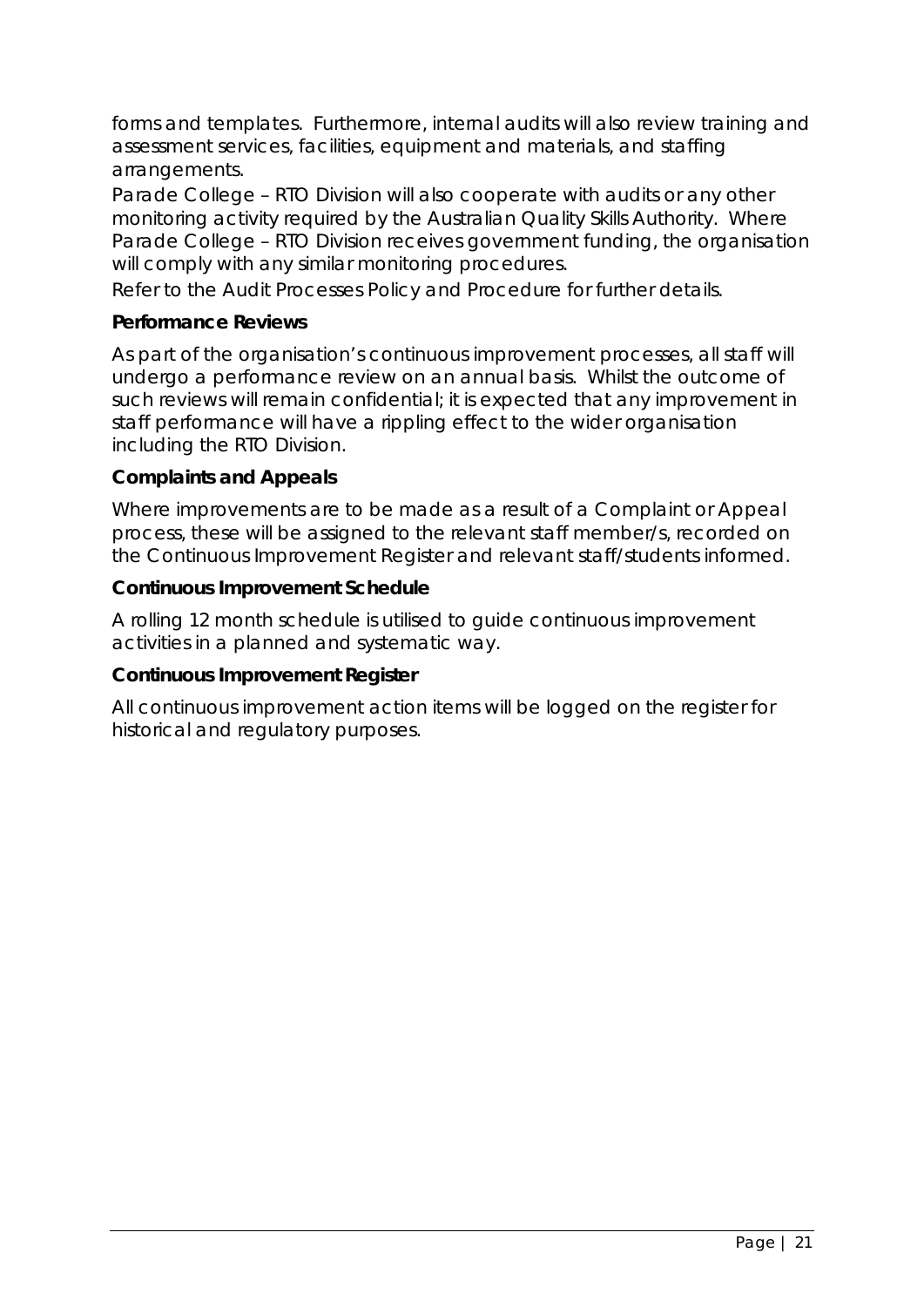# **1.8 Audit processes**

This procedure ensures that Parade College – RTO Division complies with required regulatory standards and legislation across all areas of its operations, in all its training/assessment activities and improves the quality of services it provides to stakeholders.

#### **Regulatory Audit**

#### **Process**

- 1. A request by the relevant regulatory body or delegate will be sent to Parade College – RTO Division in the event that an audit (or any other performance monitoring activity) is to be conducted.
- 2. The request will be read and understood by the Principal in consultation with the Executive Officer - RTO Division.
- 3. The Principal in consultation with the Executive Officer RTO Division will reply to the request and an audit date and location will be negotiated in full cooperation with the regulatory body or delegate.
- 4. The Executive Officer RTO Division will ensure that Parade College RTO Division prepares for the audit and ensures all personnel, systems and documents required for the audit are presented on the agreed audit date and audit location.
- 5. If there are any issues or situations that may affect the conduct of the regulatory audit the Executive Officer – RTO Division will advise the regulatory body as soon as these become evident.
- 6. The Executive Officer RTO Division will ensure that a suitable space with all necessary personnel, systems and documents are provided for the audit.
- 7. During the audit Parade College RTO Division will present personnel, systems and documents in a manner and format requested by the regulatory auditor/s.
- 8. Parade College RTO Division will discuss issues of non-compliance and areas of improvement with the Auditor in an objective manner. If there are disagreements these will be discussed with the Auditor in a professional manner.
- 9. The findings of the audit will be discussed and finalised with the Auditor/s before the Auditor/s leaves College premises.
- 10.If areas of non-compliance are highlighted in the audit report, Parade College will follow the instructions and rectification plan/process required by the regulatory body to address areas of non-compliance.
- 11.Parade College will provide all rectification evidence within timelines set out by the regulatory body.
- 12.If there is disagreement with the findings of the audit report, Parade College – RTO Division will formally write to the regulatory body outlining such concerns and seek appropriate resolution.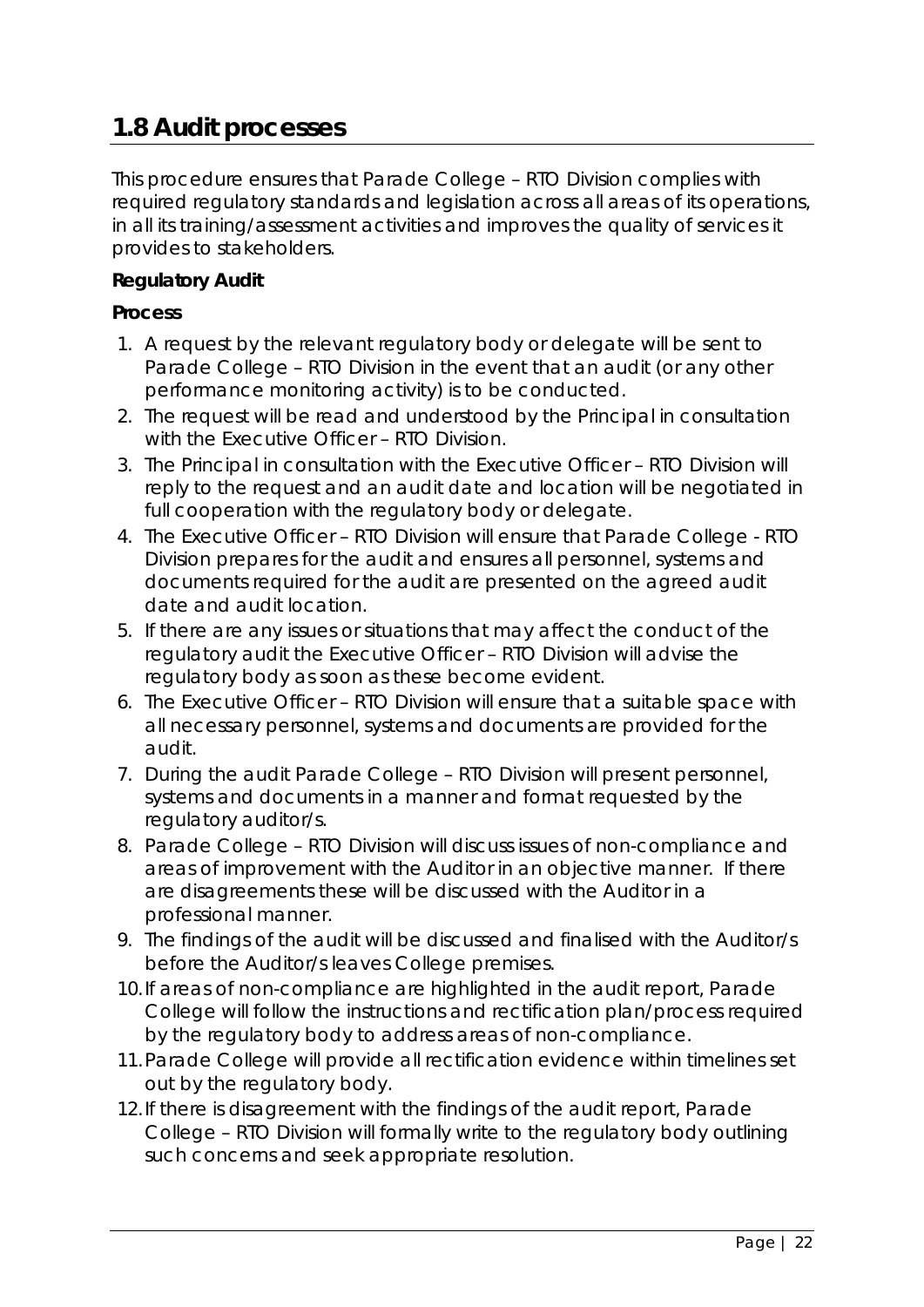- 13.All relevant College staff will be advised about the outcomes of the audit, and any improvements stemming from the audit will be implemented in a consultative, timely and compliant manner.
- 14.All documents (audit report, verification documents, Registering Body forms etc) will be properly stored (electronic and hardcopy).

# **Internal Audit**

## **Process**

- 1. The Executive Officer RTO Division is to ensure that an internal audit of Parade College – RTO Division's compliance against regulatory standards is conducted at least annually.
- 2. The Executive Officer RTO Division, in consultation with other staff, will engage a suitably qualified and experienced external consultant(s) to conduct the internal audit.
- 3. In preparation for such audits the Executive Officer RTO Division in consultation with other staff will ensure that all necessary documentation is prepared for the audit.
- 4. The audit is to be conducted as scheduled and all audit outcomes are to be documented using an audit checklist. As a professional development initiative, the Executive Officer – RTO Division will arrange, where possible, staff members active contribution to the audit process.
- 5. The audit outcomes will be recorded in an audit report and discussed with relevant staff members before being finalised.
- 6. As part of the audit report or as an attachment to the audit report, a rectification plan (if required) will also be developed in consultation with staff members.
- 7. Once finalised the audit report and its findings along with the rectification plan will be presented to the Principal and rectification actions will be discussed and implemented.
- 8. Once all agreed rectification actions have been implemented these will be reported to the Principal.
- 9. All audit and rectification documentation and systems will be properly filed and saved to ensure evidence of conduct of these audits and continuous improvement of Parade College RTOs operations;
- **10.**All information obtained from these audits will be used to continuously improve the quality of the services that Parade College – RTO Division provides to its students and other stakeholders.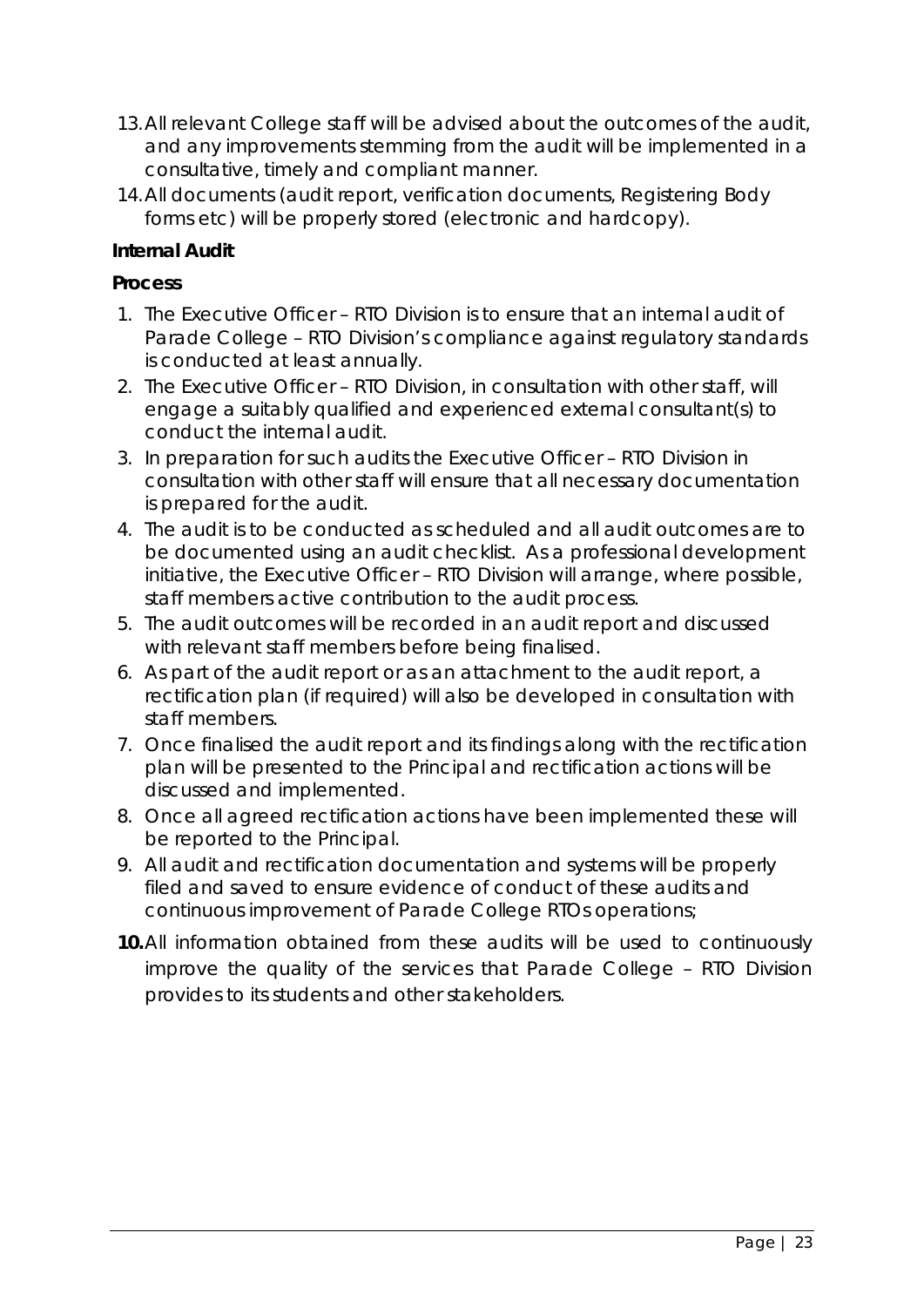# **1.9 Complaints and appeals**

#### **Introductory notes**

The essential elements of a complaints handling procedure are to:

- Explain the meaning of 'complaint and appeal';
- Ensure confidentiality, fairness and timeliness;
- Explain in detail what a complainant can do state the different options available;
- Explain what will happen once a formal complaint is made;
- Detail outcomes if complaint is substantiated or unsubstantiated;
- Explain the appeals procedure;
- Detail the names of Compliant Officer/s, and include the right of the complainant or appellant to go outside the College if dissatisfied.

# **DEFINITIONS**

Complaints Process:

A process by which a student, parent/guardian, staff member, or other stakeholder may raise a concern about the conduct of:

a) the RTO, its trainers, assessors or other staff;

b) a third party/partner organisation providing services on behalf of the RTO, its trainers, assessors or other staff; or

c) a student of the RTO.

Where a complaint relates to a third party/partner organisation, the complainant may lodge a complaint with the third party/partner organisation, with Parade College, or both. The process for managing a complaint as detailed below will be followed irrespective of whether Parade College or the third party/partner organisation is managing the complaint. Appeals Process:

A process by which a student, staff member, parent, guardian or other interested party may dispute a decision made by the RTO. An appeal is generally an escalation of a complaint, where the appellant is dissatisfied with the process or outcome of a complaint.

#### **Purpose of this procedure**

Parade College – RTO Division is committed to providing a safe and pleasant working and learning environment for all students, parents, guardian, staff and visitors. However we acknowledge that sometimes individuals may feel aggrieved about something that is happening at the RTO which appears to be unsatisfactory.

The purpose of this document is to provide a clear procedure by which individuals can have such complaints addressed.

If you feel that you are being harassed or discriminated against, or a product or service of the College's RTO Division or one of its partner organisations is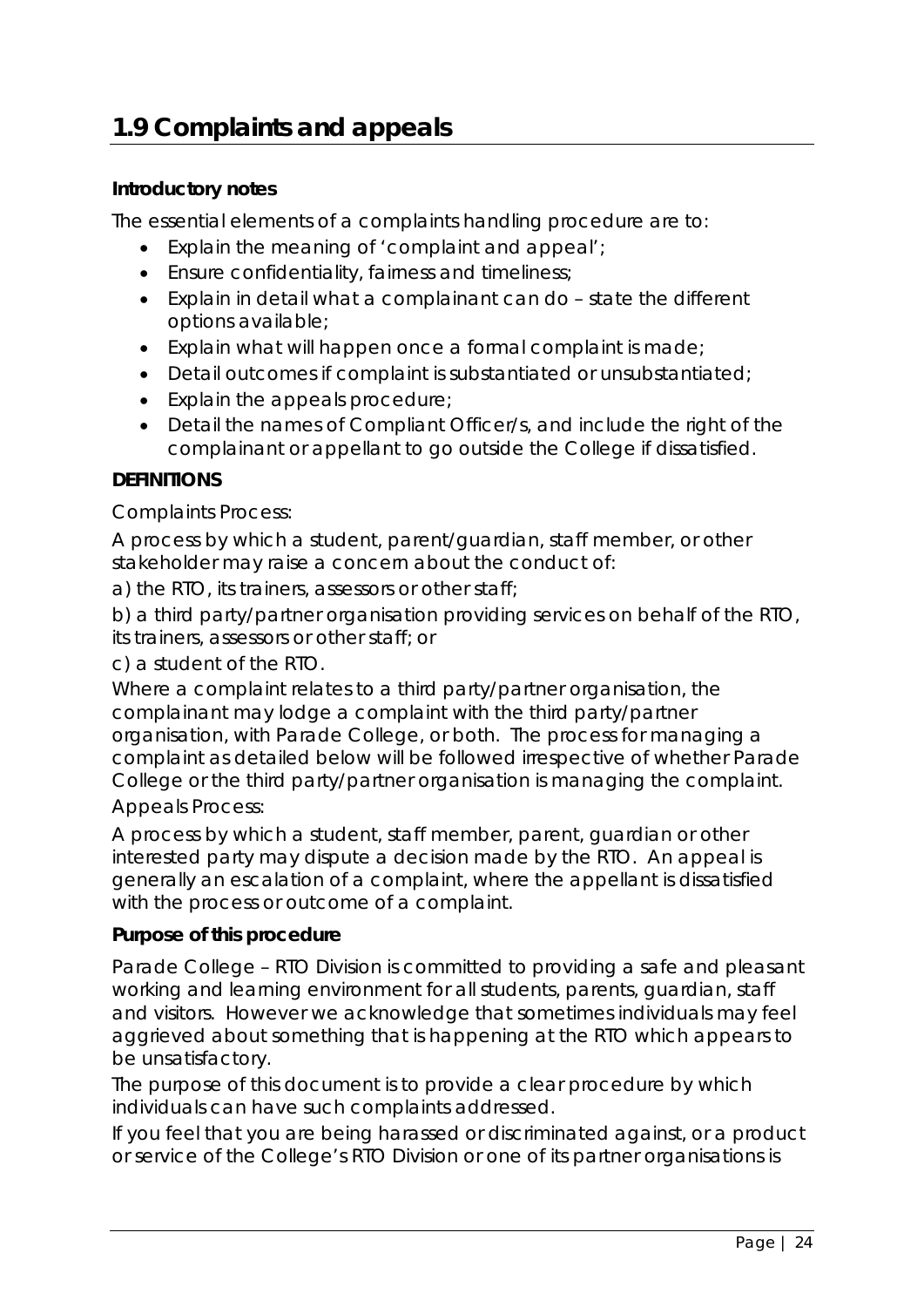unsatisfactory, this complaints handling procedure is available to you so that your concerns can be addressed.

# **Key elements of the complaints handling procedure**

**Impartiality**: If you make a complaint, it will be investigated in a fair and impartial manner. No judgements or assumptions will be made, and no action taken until the investigation is complete. If a complaint is made against you, your rights will be protected and you will be given an opportunity to tell your side of the story.

**Confidentiality**: You can feel secure that if you do make a complaint under this policy, details of the complaint will remain confidential. The only people who will have access to information about the complaint will be the person making the complaint and the person investigating.

**No Victimisation:** You can also rest assured that if you make a complaint you will not suffer in any way as a consequence. The College authorities will ensure that a person who makes a complaint is not victimised in any way.

**Timeliness**: Each complaint will be finalised within as short a period as possible. All complaints and appeals should be finalised within one month. If for any reason the management of a complaint or an appeal takes longer than 60 days, the complainant/appellant will be informed of the reasons for the delay and will be provided with regular updates on the progress of the matter.

# **What to do if you have a complaint**

# **1. Approach the person involved.**

In many situations, the most appropriate thing to do in the first instance is to tell the person who is the cause of the complaint how you feel. If the complaint is about their behaviour, tell them that is offensive/hurtful/not acceptable. If it is about a product or service tell them the reason for your dissatisfaction. If it is about an assessment decision tell them the reasons for your dissatisfaction. Telling the person will give them an opportunity to stop what they are doing; improve the product or service; or review the assessment decision.

# **2. Go to a member of the Leadership Team**

If you don't feel that you can approach the person directly, then go and explain your concern to your Teacher, the Executive Officer RTO, or a Complaints Officer (the names of Complaints Officers are listed at the end of this procedure). These people have been trained to be the first point of contact for people with complaints. This person will advise you of your options and what will happen if you decide to make a formal complaint. Nothing will be done in relation to your complaint without your agreement.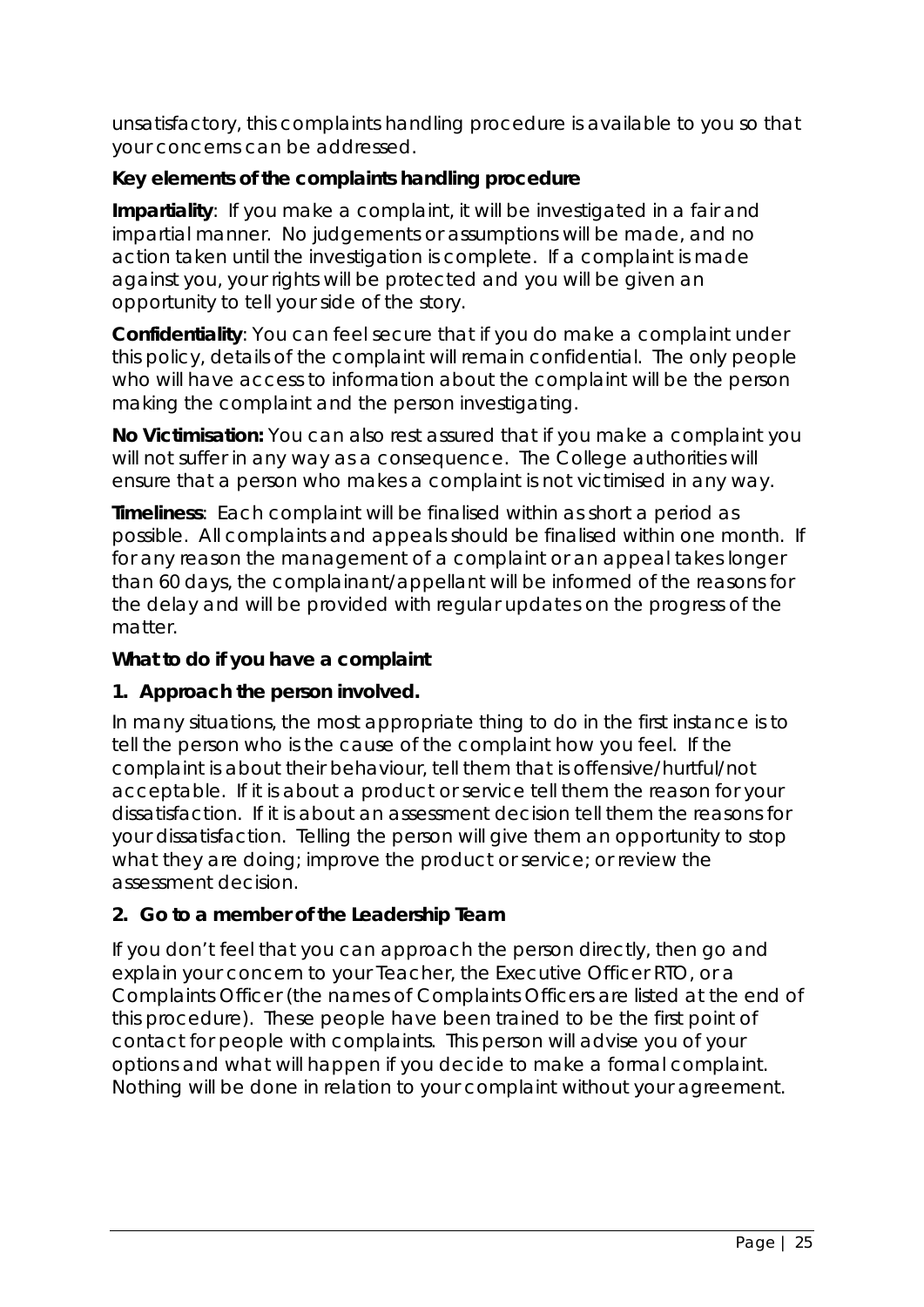# **3. What happens next?**

If you decide to proceed to a formal complaint, you will need to put your complaint in writing and submit this to the Executive Officer RTO or a Complaints Officer. Receipt of your written complaint will be acknowledged in writing, and your complaint will be investigated by the Executive Officer RTO or Complaints Officer.

The investigation process will generally include an interview with you. During this interview a number of things will be explained to you, such as what will happen if the complaint is found to be supported by evidence or not found to be supported by evidence. During the interview you should provide details of the complaint and tell the Executive Officer RTO or Complaints Officer what action you would like to be taken, for example an apology from the person, a written warning etc.

The Executive Officer RTO or Complaints Officer will then talk to the person about whom the complaint is being made to hear their side of the story. Any witnesses will also be interviewed. These interviews will be conducted separately and impartially. The importance of confidentiality will be stressed to all parties and they will be warned of the consequences if there is a breach of confidentiality. Any relevant documentation will also be considered.

Based on the outcome of the investigation you will receive written correspondence from the Executive Officer RTO or Complaints Officer, within one month of lodging the written complaint, as to whether your complaint has or has not been substantiated. If the complaint is substantiated, strategies to resolve the complaint will be included. If the complaint is not substantiated, reasons for this decision will be included. You will also be told where you can go for assistance if you are not happy with the complaint process or outcome.

# **Appeals**

If you believe the complaints process has not been followed or that the outcome is unacceptable to you, you may appeal in writing to the Principal, Parade College.

The Principal will consider the way in which the complaint was investigated and managed, and examine the outcome. If the Principal believes the complaint process was properly followed and that the outcome was appropriate, the Principal will take no further action. If the Principal believes the complaint process was not properly followed, or that the outcome was inappropriate, the Principal will organise for the complaint to be reviewed. In this instance the appeal will be dealt with by someone other than the person who first managed the complaint.

Based on the outcomes of the review, you will receive written correspondence from the Principal, within one month of lodging the appeal, as to whether your appeal has or has not been substantiated. If the appeal is substantiated, strategies to resolve the matter will be included. If the appeal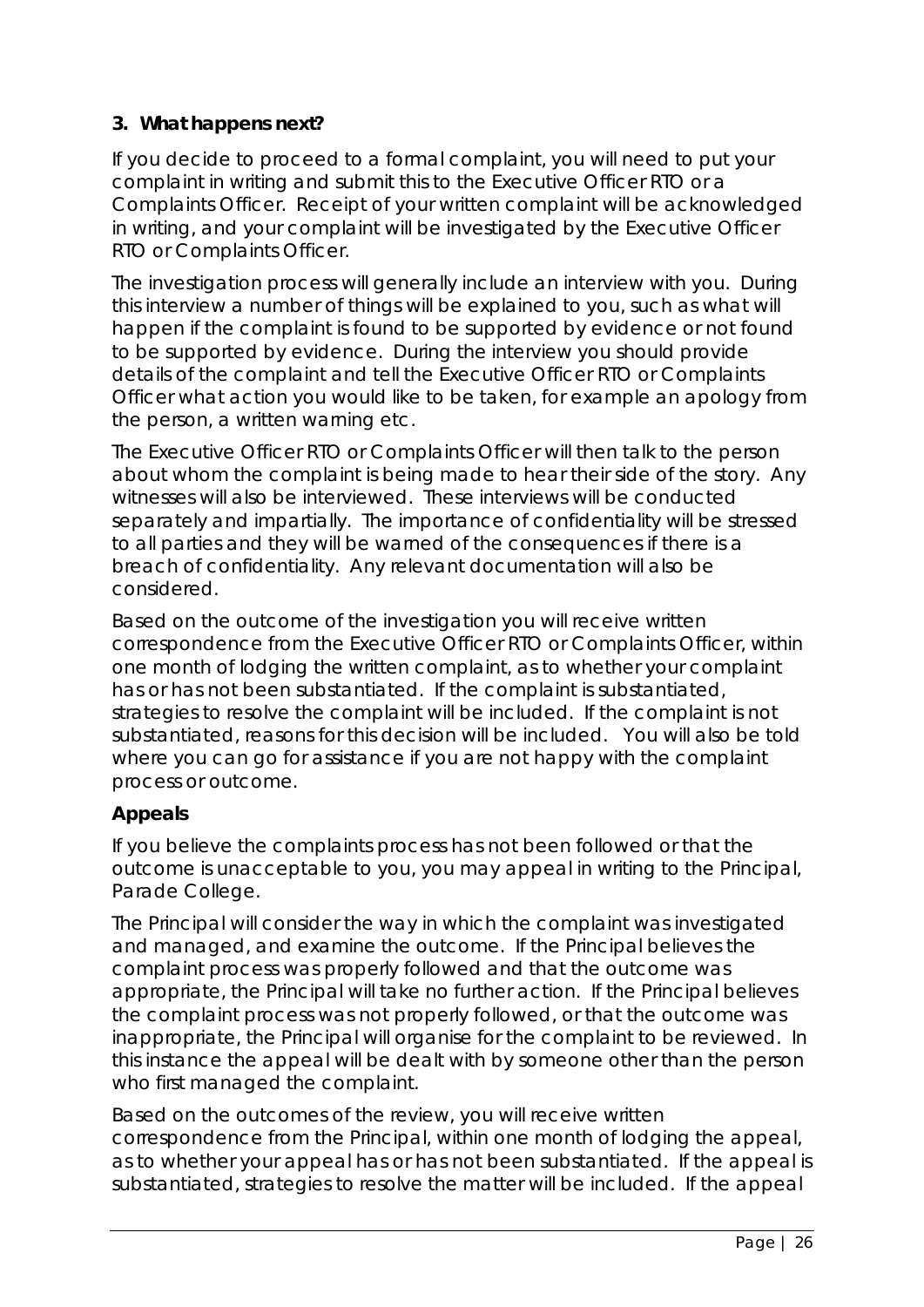is not substantiated, reasons for this decision will be included. You will also be told where you can go for assistance if you are not happy with the appeal process or outcome.

# **Appeal against assessment result**

Any student dissatisfied with the mark awarded or the outcome of an assessment task, or the final result for a unit/module because they feel the mark or result is unfair or incorrect, may submit a request to the Executive Officer RTO for review.

In the first instance, such review will be undertaken by the original assessor. If the student remains dissatisfied with the outcome then he/she may lodge a formal appeal. The appeal must be in writing, explaining reasons for the appeal and submitted to the Exceptive Officer RTO within 10 working days of the student being notified of the review outcome. Where reasonable grounds for appeal exist, the Executive Officer RTO will arrange for an external review to be undertaken. Any costs associated with the external review will be borne by Parade College.

#### **Going to an external agency**

After exhausting the College's internal complaints and appeals procedure, the complaint/appellant may wish to lodge a complaint or appeal with an external agency. You may take your complaint or appeal to an external agency at any stage of the Complaints and Appeals process if you are unhappy with the management, progress or outcome of your complaint or appeal. Such external agencies include but are not limited to:

- In the Melbourne Archdiocese the coordinating Chairperson, Pastoral Care Unit, Catholic Education office.
- For Edmund Rice Schools contact Edmund Rice Education Australia
- The National Training Complaints Hotline Telephone 13 38 73 (Monday – Friday, 8.00 am – 6.00 pm) or via email to skilling@education.gov.au

#### **Record management**

All documentation related to a complaint or appeal will be kept in an individual file and stored in a secure area. Documentation related to a complaint or appeal must be stored in such a way that relevant parties cannot be identified or cannot be used for purposes other than which such documentation was intended. All complaints and appeals will be logged on a Complaints and Appeals Register.

# **Continuous improvement**

Where improvements are to be made as a result of a Complaint or Appeal process, these will be assigned to the relevant staff member/s, recorded on the Continuous Improvement Register and relevant staff/students informed.

#### **Parade College complaints officers**

• Mr. Andrew Kuppe – Principal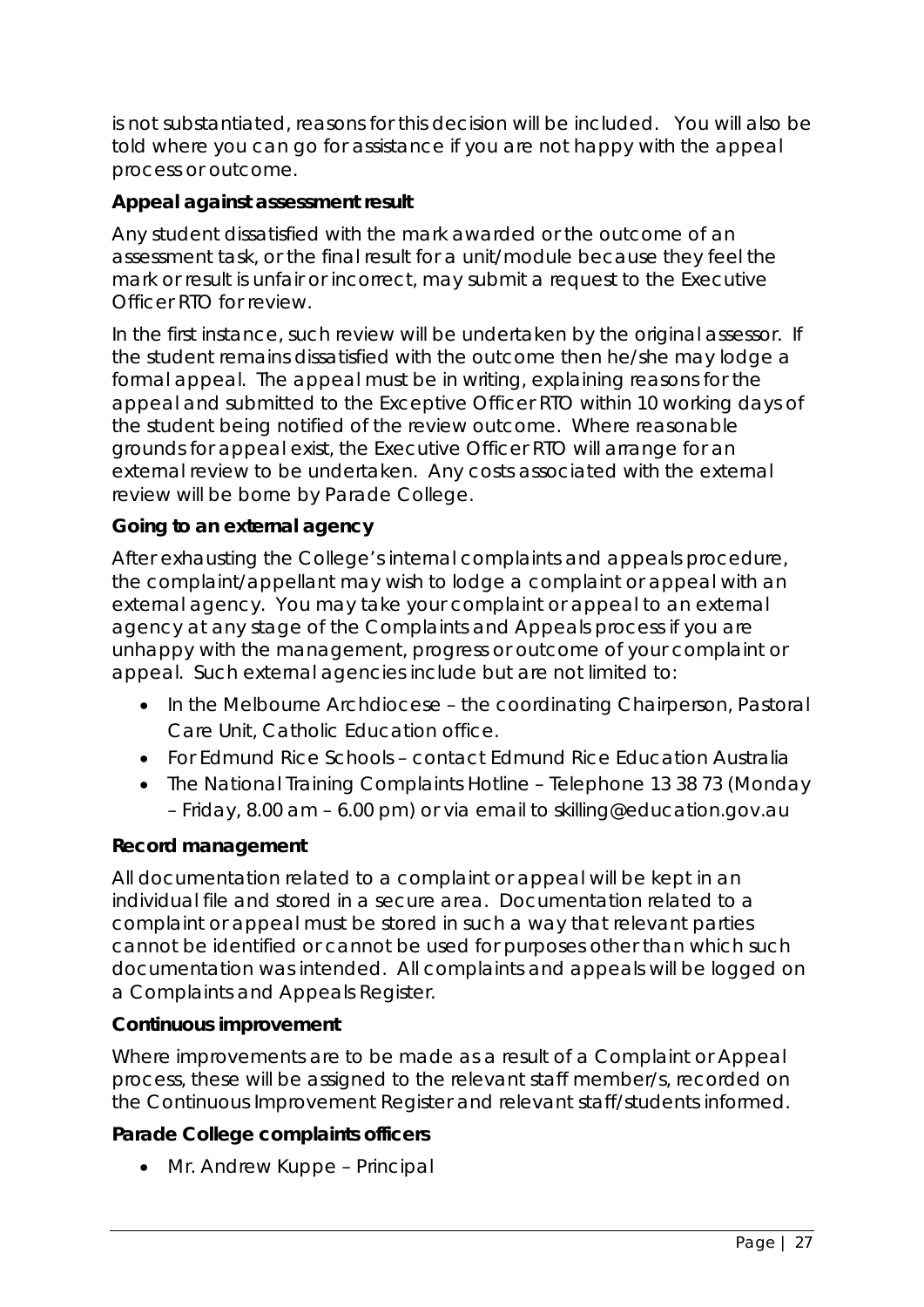- Mr. Mark. Aiello Deputy Principal
- Mr. Paul Harris Business Manger
- Mr. Anthony McKay Executive Officer RTO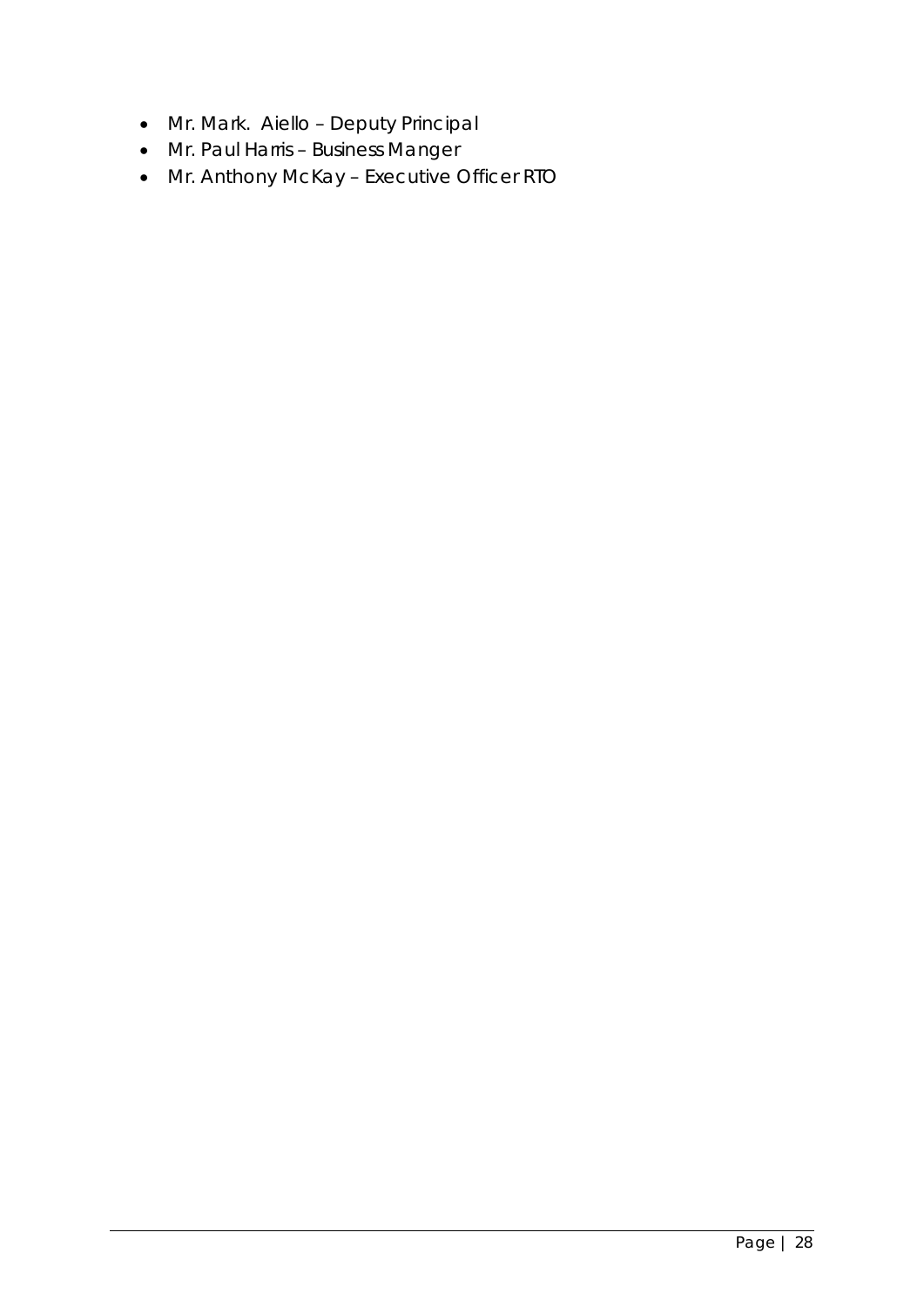# **1.10 Marketing**

Parade College will ensure that marketing and advertising activities to prospective students are ethical, accurate and consistent with our scope of registration.

- 1. All marketing and advertising materials (including brochures, newspaper advertisements, website content and any other media advertising materials) are to be developed by RTO staff members in consultation with the Executive Officer RTO.
- 2. During the process of developing these materials:
	- Parade College accurately represents our training and assessment products and services and does not mislead students/stakeholders by making false claims about our products and services which may have an impact on their decision to use our products and services.
	- Parade College will clearly separate nationally recognised training from non nationally recognised training in our marketing materials to ensure we do not mislead students/stakeholders.
	- Parade College will ensure that we only market and advertise AQF qualifications/units of competency/accredited courses on our scope of registration.
	- Parade College will ensure that advertised outcomes are consistent with AQF Qualifications or Statements of Attainment.
	- Parade College will ensure that we use the exact codes and titles as required by the Training Package or Accredited Course.
	- Parade College will use the NRT logo only in accordance with its use.
	- Parade College will clearly outline course/qualification/unit of competency requirements as required by the Training Package/Accredited Course.
	- RTO staff will obtain written permission from person/s or organisation/s prior to publication of materials which refers to the person/s or organisation/s in such materials, for example images, comments and/or testimonials. Parade College will abide by the conditions of that permission. Parade College will file the written permission documents into our filing system for future reference.
- 3. RTO staff will utilise the Marketing and Advertising Material Checklist to guide the design and preparation of such materials.
- 4. Once the materials have been developed these must be approved by the Executive Officer RTO. If amendments are required these will be made and resubmitted for approval to the Executive Officer RTO, until these materials are fit to be published.
- 5. The Student Services Administration Assistant will arrange production or publication of marketing and advertising materials and keep a copy of these materials in our filing system.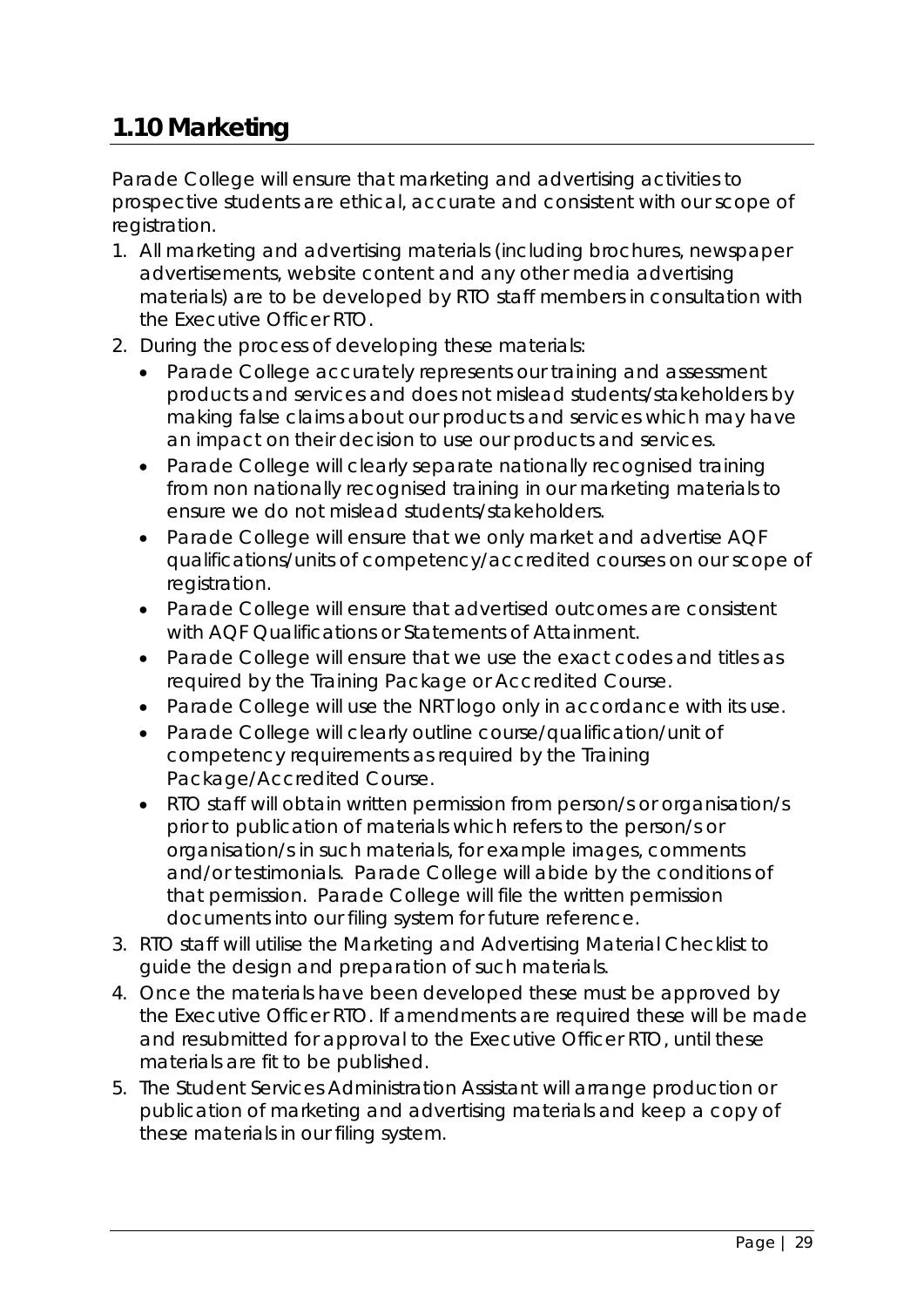# **Monitoring and Review**

All marketing materials will be reviewed on an ongoing basis; and will also be reviewed at least annually as part of our internal audit program.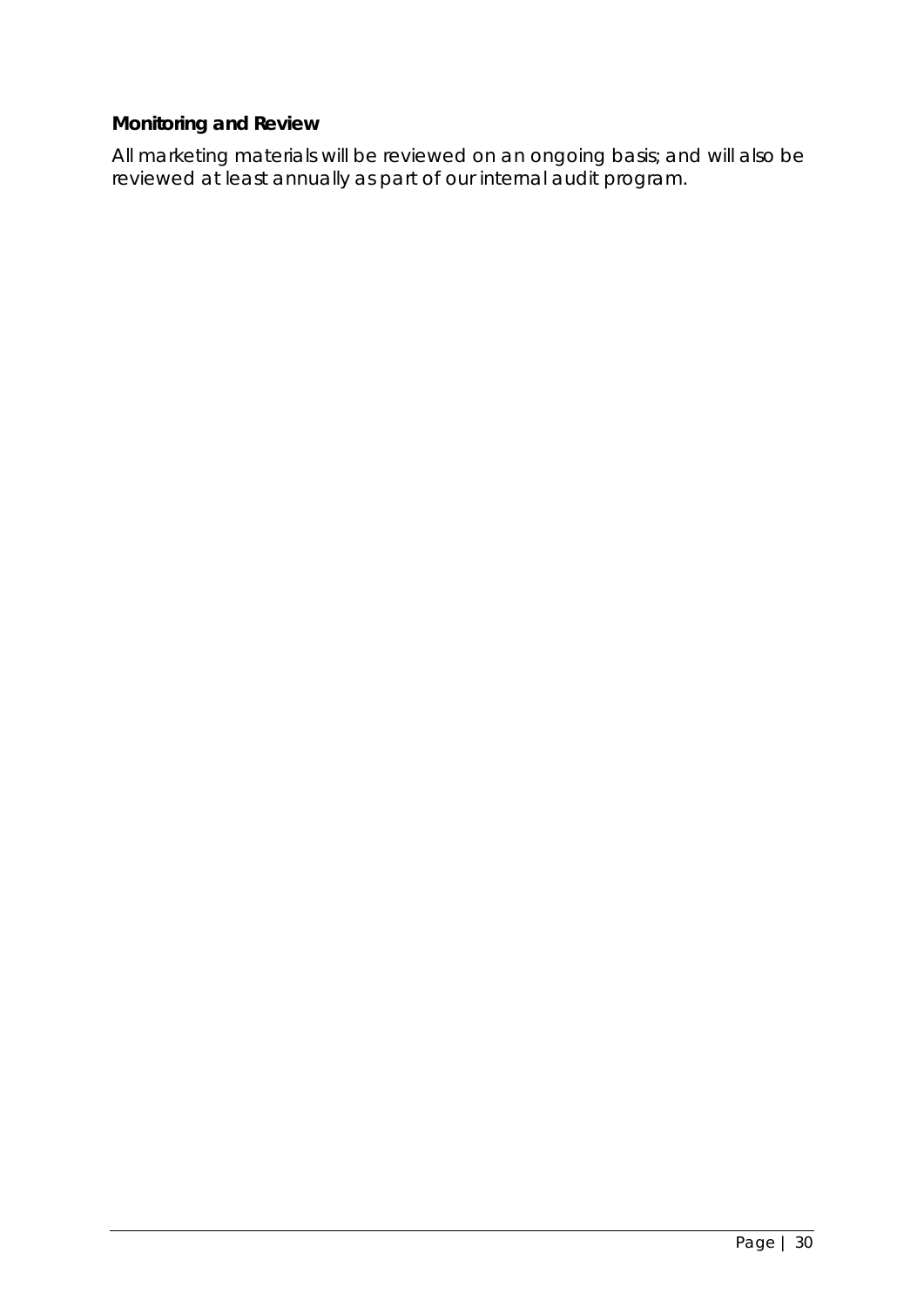# **1.11 Financial management**

This policy ensures that the finances of Parade College – RTO Division are accurately maintained, substantiated and reported. Parade College – RTO Division conducts its business to ensure a sound financial basis, effective risk management and probity at all times.

## **Responsibility**

All financial operations are under the control of the Parade College Principal and are managed and administered by the Parade College Business Manager.

#### **Maintenance of Records**

A record of all financial activity within the business will be kept in the Parade College's financial software system. Financial records will be kept accurate and current and no more than one month in arrears. This includes a record of all payments made to Parade College – RTO Division including student fee payments and student refunds.

Physical records of financial documents will be stored in a clear, consistent and transparent manner for a period of at least seven (7) years. Accounts will be reconciled monthly to ensure accurate and efficient reporting can be provided as needed. Reporting obligations include those to the Australian Taxation Office (business activity statements, payroll and company tax (if applicable), employee superannuation entitlements etc) and other requested reports. Other financial reports are generated as needed for ongoing business financial activities.

#### **Financial Viability**

Parade College maintains an annual budget as part of a three year financial plan, to ensure continued financial viability and to demonstrate the organisation's capacity to sustain quality operations into the future. The plan includes projections on student enrolments and a range of financial indicators such as credit rating, cash flow analysis, asset to liability ratio, debt ratio and working capital.

Parade College's cash flow position is regularly checked against short and medium term liabilities.

All normal activities of the business are budgeted to ensure a net positive return unless specifically designated as a marketing or speculative exercise. All activities are monitored to ensure that they meet or exceed budgeted figures.

Financial reports are generated and issued to the Parade College Principal monthly for the purposes of monitoring the financial activities of the business.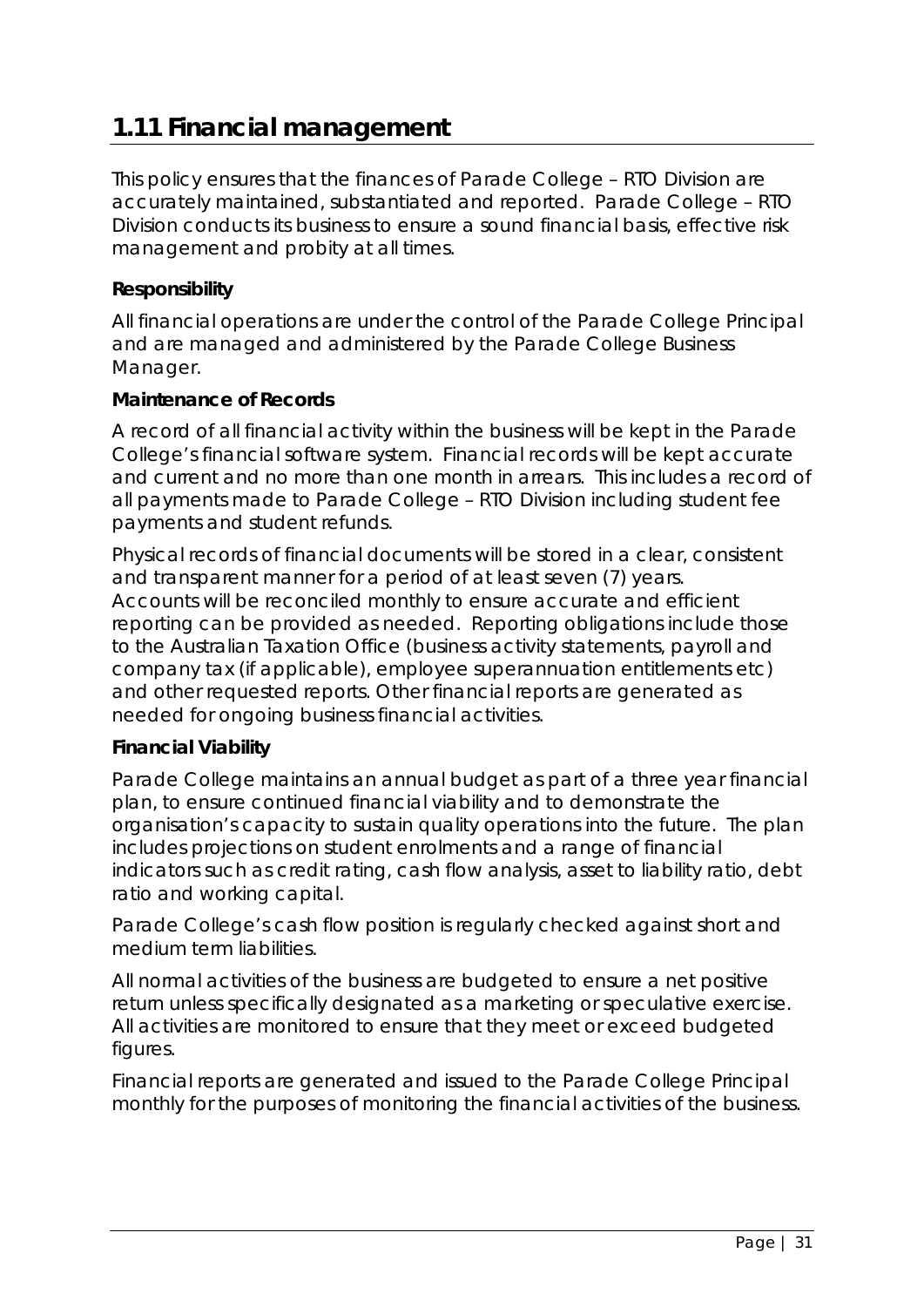#### **Fees Information**

Parade College – RTO Division has a fair, equitable and clearly stated Fees and Refund Policy which is provided to all students and where appropriate parents/guardians, prior to entry into a VET course including:

- the total amount of all fees including course fees, administration fees, materials fees and any other charges;
- payment terms, including the timing and amount of fees to be paid and any non-refundable deposit and administration fees;
- where required, fees and charges for any additional services, and the
- Refund Policy.

#### **Accounts Receivable**

All invoicing and claiming procedures are designed to meet the requirements of contractual and legal obligations where applicable. Regular monitoring against these requirements occurs.

Parade College will use necessary means to collect monies owing from debtors. This may include the use of an external debt recovery agent where necessary. Services provided by Parade College – RTO Division may be suspended until payment is made for accounts that are overdue more than 60 days.

#### **Certified Accounts**

Parade College's financial report shall be certified annually by a qualified auditor.

The certification report will be made available to the national registering body upon request.

Parade College shall obtain and make available, if requested by the registering body, a full set of audited financial statements from a qualified auditor.

#### **Reporting Financial Indicators to Registering Body**

Where Parade College identifies any significant changes in its financial position which may impact on its viability and student or client consumer protection entitlements, Parade College will notify the registering body as it becomes aware.

Furthermore, the registering body will be notified where there is any significant change to the organisation's financial viability, debt ratio or insurance arrangements.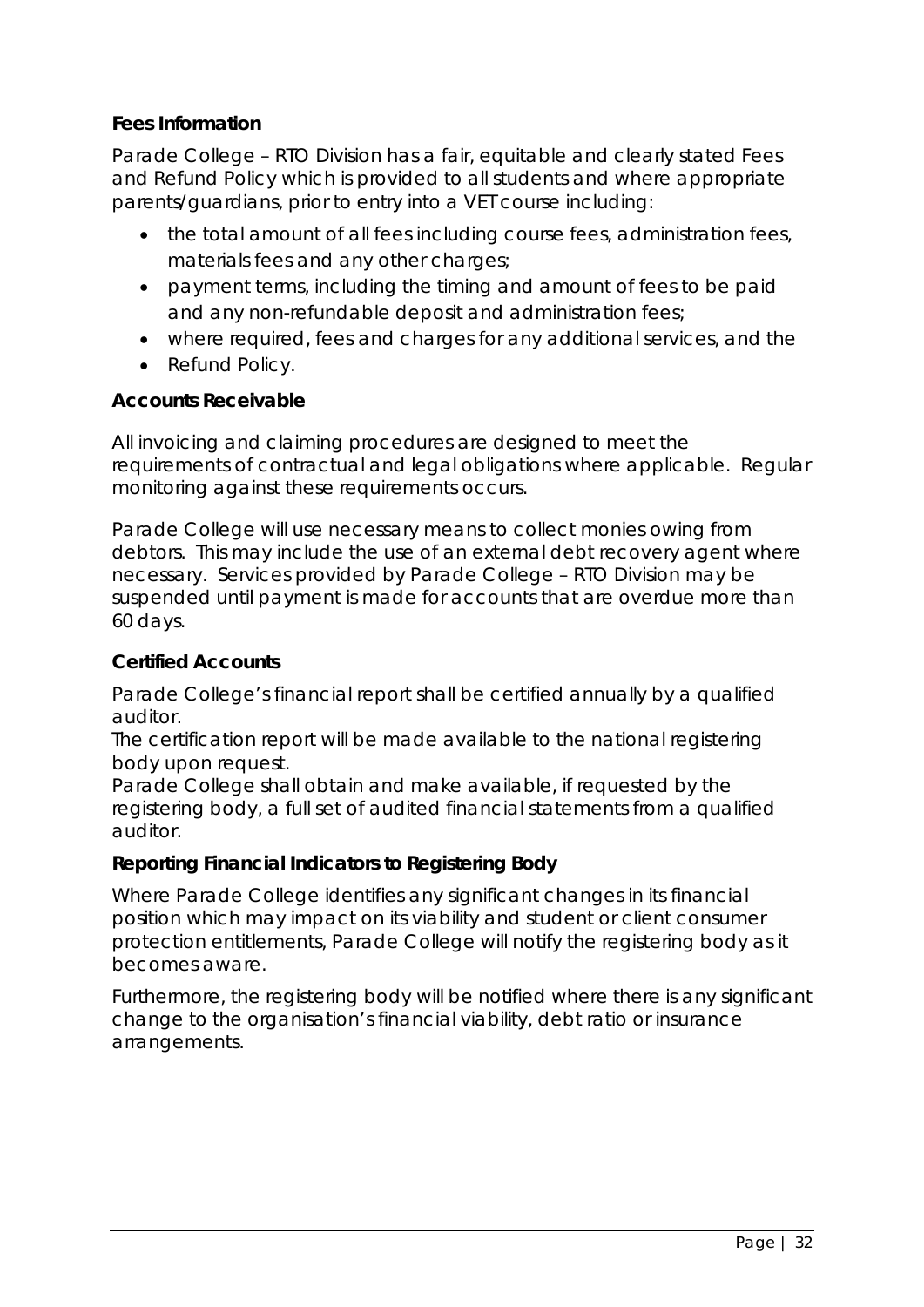# **1.12 Insurance**

Parade College – RTO Division will ensure it has necessary insurance provisions relevant to its operations.

#### **Procedure**

- 1. An insurance broker will be appointed by Edmund Rice Education Australia.
- 2. The insurance broker is to be provided with details of operations and the broker is to provide Edmund Rice Education Australia with advice on what insurances are required.
- 3. As a minimum Parade College RTO Division operation requires an appropriate level of Public Liability Insurance i.e. minimum \$10M.
- 4. The types of required insurances are to be finalised by the Business Manager.

Types of insurances will include but not be limited to:

- Public Liability;
- Professional Indemnity;
- WorkCover, and
- Contents.
- 5. The Business Manager will complete the relevant forms and documents required by the broker.
- 6. The broker returns confirmed insurances policy documents for approval by the Edmund Rice Education Australia
- 7. The insurance policy documents are approved and signed Edmund Rice Education Australia and returned to the broker who will forward appropriate invoices to Parade College..
- 8. Parade College Business Manager will arrange payment.
- 9. Certificate of currency are filed in the Business Manager's office for reference in the event a claim needs to be made and for audit purposes.
- 10. The above steps are to be followed each year our insurance policies need renewal and/or updating.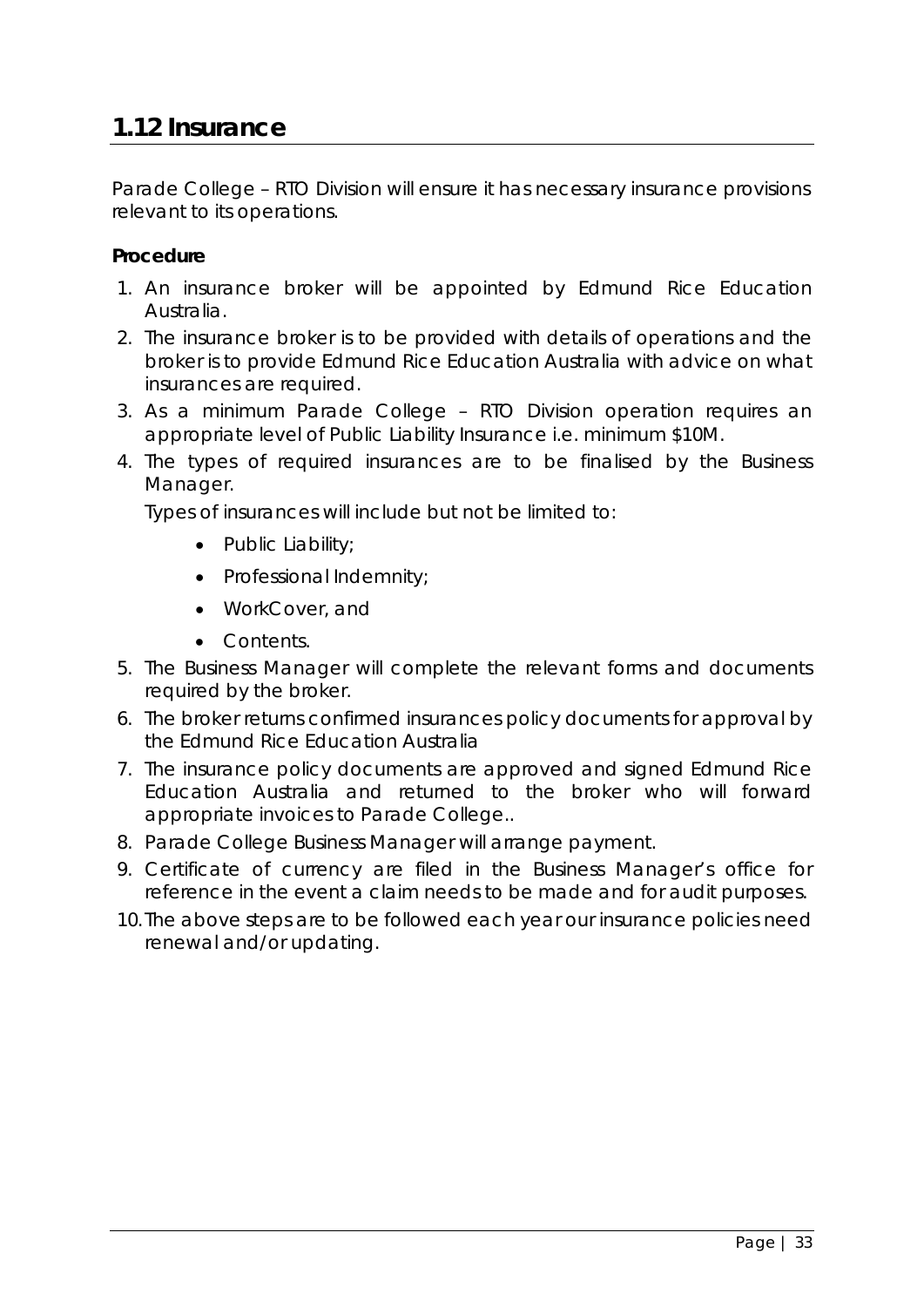# **1.13 Third party – partnership arrangements**

Parade College acknowledges that we are accountable for the services delivered under our registration, regardless of who delivers them or where they are based.

Where such services are delivered on our behalf by a third party partner, delivery of services will be underpinned by a clearly articulated written agreement that fully expresses the roles and responsibilities of each party and any monitoring arrangements. Services which may be delivered by a third party partner are limited to training and assessment delivery. It should be noted that the hiring of trainers and assessors as contractors, arrangements for advertising our services, workplace supervision and information technology support, as well as counselling, mentoring or mediation services do not constitute a third party partner arrangement.

Organisations we may enter into a third party partner arrangement with include non-registered training providers.

Parade College is aware of its obligation to inform the Australian Skills Quality Authority (ASQA) and any relevant funding bodies when it enters into a written agreement with a third party partner for the delivery of services. The relevant authorities will also be notified when a third party partner agreement comes to an end.

#### **Process**

The RTO Leadership Group will oversee the selection, approval and appointment of a third party partner for the delivery of services on behalf of Parade College.

The Executive Officer - RTO will be responsible for informing ASQA of any third party arrangement:

- a) within 30 calendar days of the agreement being entered into or prior to the obligations under the agreement taking effect, whichever comes first; and
- b) within 30 calendar days of the agreement coming to an end

The Executive Officer - RTO will inform any funding bodies as per the timeframe required of the funding contract.

Written agreements with organisations providing training and assessment services on our behalf will include but not be limited to the following:

- The name and address of both organisations;
- The commencement and end date of the Agreement;
- The duration of Agreement;
- Clauses detailing Parade College's obligations, roles and responsibilities under the Agreement;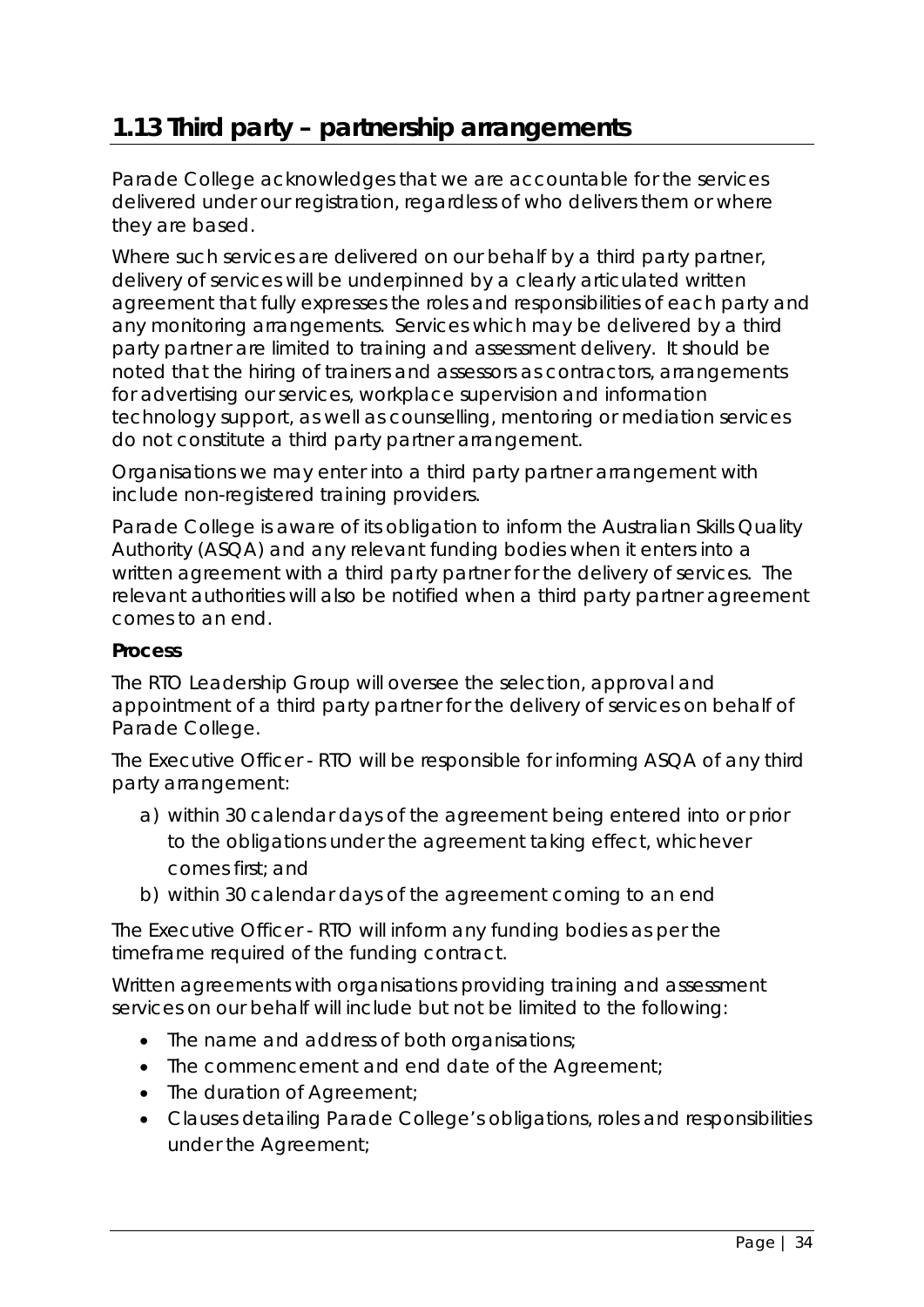- Clauses detailing the third party partner's obligations, roles and responsibilities under the Agreement,
- Details of any fees or charges to be paid by the third party partner;
- Mechanisms by which Parade College will monitor the third party.

Refer to Partnership Agreement document for specific details of obligations, roles and responsibilities.

The Executive Officer - RTO will be responsible for overseeing the implementation and monitoring of the Agreement.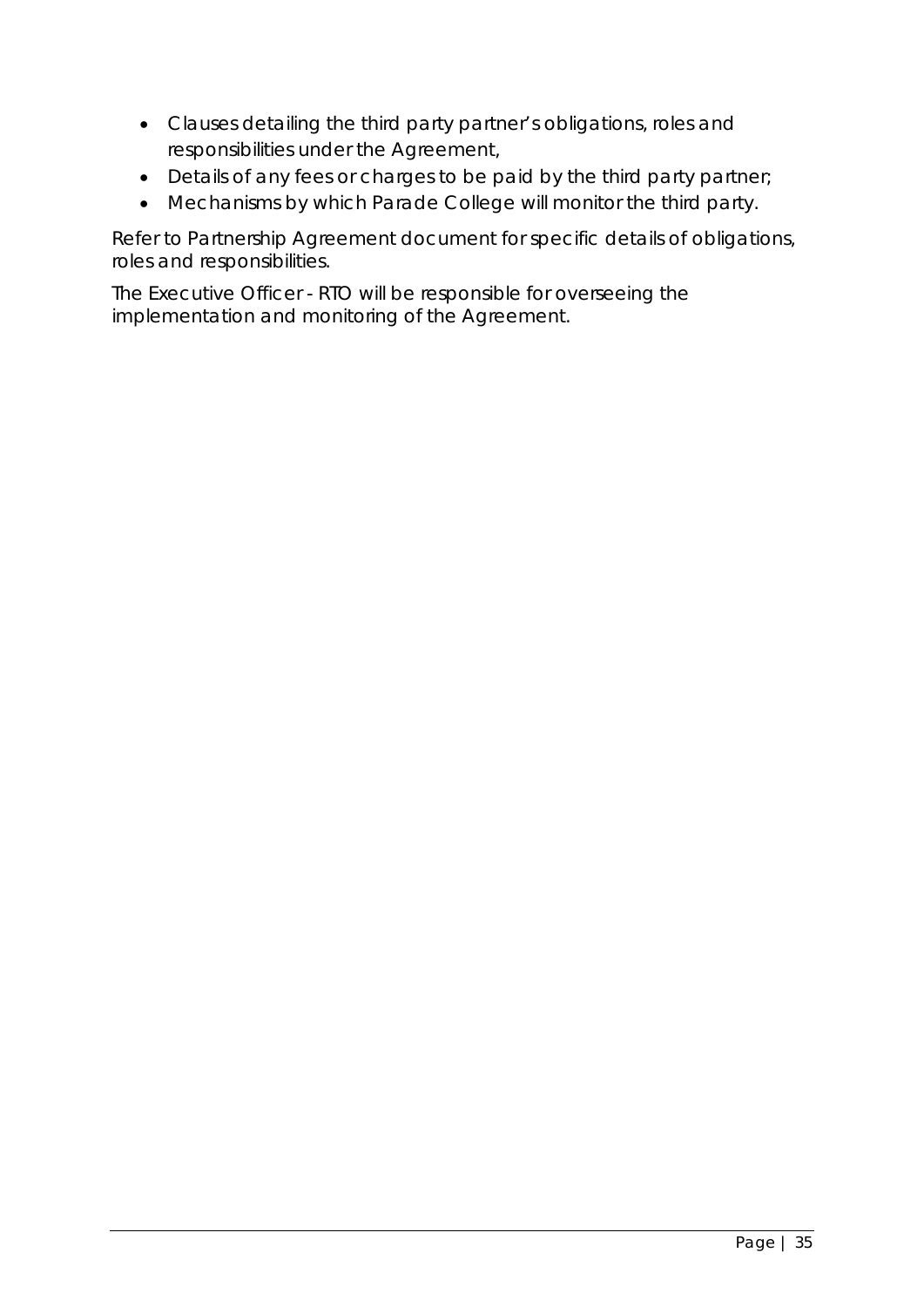# **2.1 Fees and refunds**

This policy aims to ensure that all course fees are protected and subject to appropriate auditing processes, and a fair and transparent refund policy is in place.

# **Fees**

Course fees will be established and reviewed by the Business Manager in consultation with the Executive Officer RTO.

As a school based RTO parents/guardians are responsible for the payment of all fees and charges associated with each course, including VET courses. In Term 4 of each school year parents/guardians of Parade students who enrol in Parade College RTO division courses, receive a detailed fee invoice from the College which itemises such fees and charges applicable to the following year. This information will also be made available via the Parade College website. External students will receive a detailed fee schedule at a scheduled information evening. All advertised fees will be fully inclusive i.e. tuition, materials; resources and GST.

In Term 1 of the school year, the Parade College Accounts Department will be notified by the RTO Administrative Officer of students enrolled in VET courses. The Accounts Department will generate an invoice for College fees inclusive of VET training fees and charges, and the invoice will be forwarded by postal mail or email to the parent/guardian responsible for payment. Payment of fees can be made by cash, cheque, money order or credit card, in person, by mail or telephone.

NB Where course fees are greater that \$1,000.00, individuals will be required to pay no more than \$1,000.000 prior to course commencement, and no more than \$1,500.00 in one instalment thereafter.

# **Refunds**

Parade College is committed to a refund process which is prompt, accessible and easily understood by students, parents/guardians and other clients.

**Course Cancellation:** In the event of a training course being cancelled by Parade College, all students enrolled in the course will have the option of being transferred to a later course or receiving a full refund of monies paid.

**Course Withdrawal:** In the event of a student withdrawing from a VET course during the year, there may be an entitlement to a partial refund or fee rebate in accordance with the following policy:

- If withdrawal occurs before 28th February 100% of RTO related fees and levies is refundable.
- If withdrawal occurs after 28<sup>th</sup> February but before 30<sup>th</sup> June 25% of RTO related fees and levies will be refundable.
- If withdrawal occurs after 30<sup>th</sup> June no refund of RTO related fees and levies is applicable.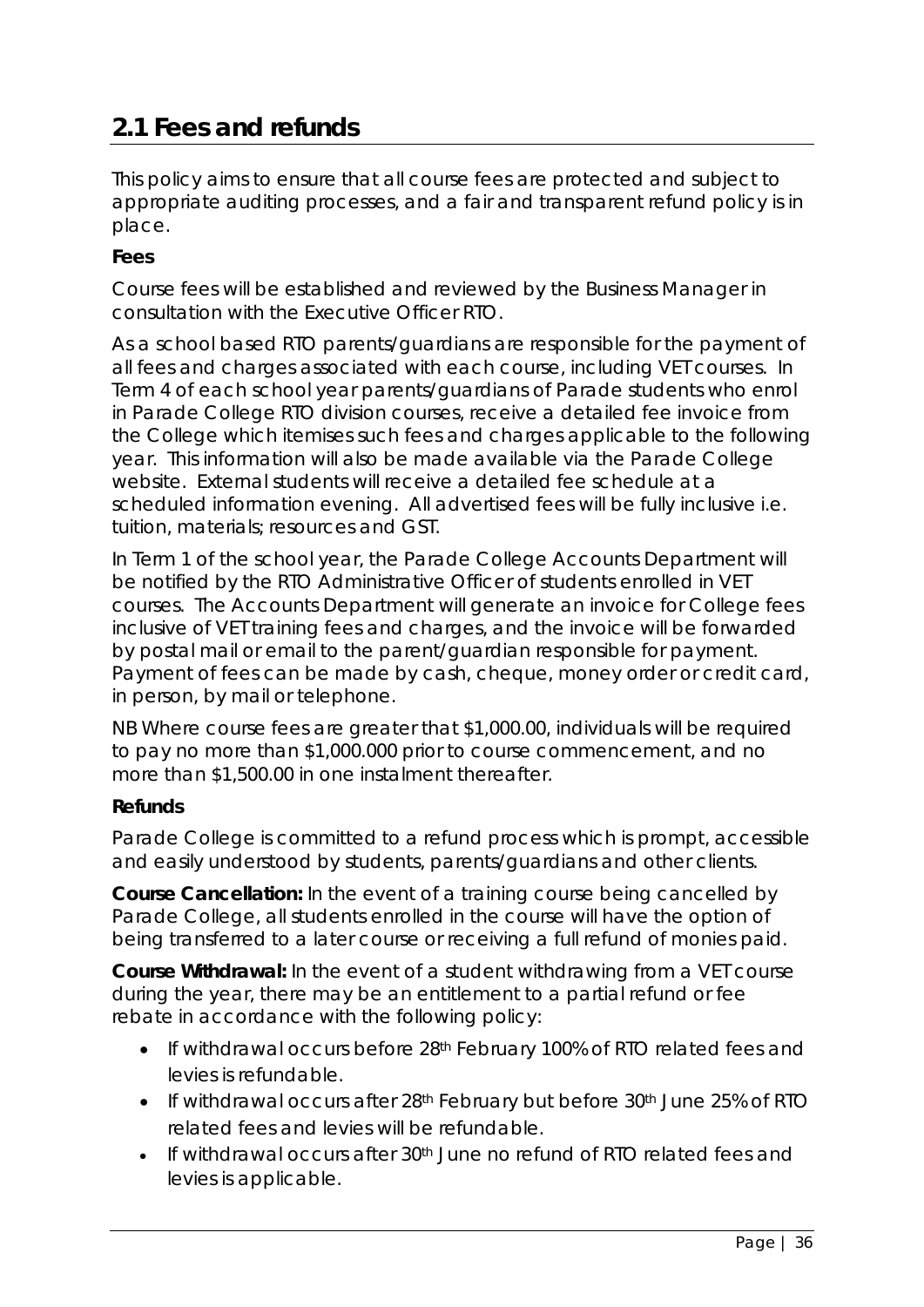## **2.2 Record management**

This procedure describes the processes whereby Parade College – RTO Division administers and manages all records and documentation relating to its delivery of training and assessment services to ensure accuracy and integrity of these records.

#### **Student Records Process**

- 1. Parade College RTO Division is committed to maintaining the integrity and accuracy of electronic and hard copy academic records.
- 2. Electronic copies of student records will be stored on the RTO's AVETMISS approved Student Management System.
- 3. Records will be maintained in a format consistent with current technology to facilitate transfer to the ASQA and other regulatory authorities in the event that the Parade College – RTO Division ceases operations or on request.
- 4. All electronic records will be kept in confidence and will be retained for a minimum period of 30 years.
- 5. Information recorded includes, but is not restricted to:
	- Full name and address including residential post code (Mandatory).
	- Date of birth (Mandatory).
	- Unique Student Identifier.
	- Enrolment commencement date (Mandatory).
	- Course/unit code and title of course/unit in which the client is enrolled (Mandatory).
	- Completion date (Mandatory).
	- Course/unit assessment results (Mandatory).
	- Qualification issued and date of issue (Mandatory).
	- Special needs requirements.
- 6. In addition Parade College RTO Division will maintain hard copy records of the following student data on site for a period of 5 years:
	- Enrolment form.
	- Completed assessment tools for each unit of competence.
	- RPL assessments/Credit Transfer documentation, if applicable.
	- Attendance records.
	- Copy of Certificates/Statements of Attainment and transcript of units completed.
- 7. Student records and results will not be made available to any other party without written prior consent from the student concerned.

#### **Trainer/Assessor Record Keeping Procedure**

1. Obtain and work from current curriculum/training package documentation.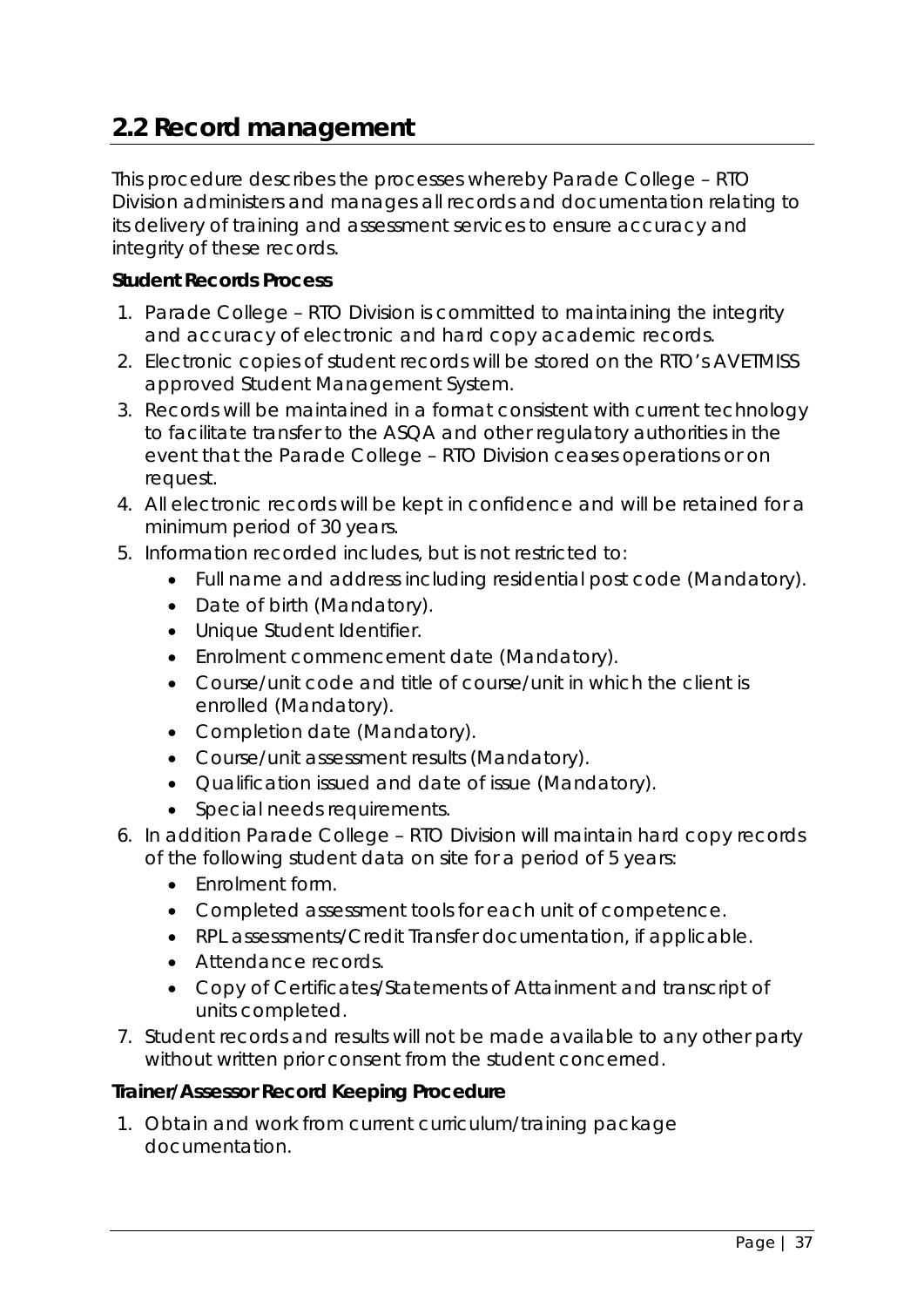- 2. Ensure learning materials, exercises, handouts etc. all relate to current curriculum/training package documentation.
- 3. Ensure assessment instruments and standards are compatible with current curriculum/training package documentation i.e. match the competency standards/learning outcomes.
- 4. Maintain and submit Attendance Records record each attendance session. Attendance records, upon completion of modules/units should be retained for 5 years post module/unit completion.
- 5. Follow up students who are absent, are one week behind in submitting assigned work and/or who are deemed to be at risk of dropping out.
- 6. Submit final results. Reporting of course/unit results must be done on a continuous basis, as soon as practicable after completion of the course/unit.
- 7. Ensure results are recorded in line with Parade College RTO Division's assessment reporting protocol. This will be done by clearly highlighting Competent and Not Yet Competent on assessment instrument/tools.
- 8. Submit all course/unit documentation to the Student Services Administration Officer to be uploaded onto the Student Management System.

If there are complications with an assessment outcome for a particular student these will be clearly stated in a file note to assist the Student Services Administration Officer in entering accurate information on the Student Management System.

- 9. If the Student Services Administration Officer requires any further information about a student's result then the Trainers/Assessors will provide this to the Student Services Administration Officer.
- 10.Regular checks will also be conducted by the Student Services Administration Officer to ensure that student competency data is being entered correctly into the Student Management System and any discrepancies will be rectified.

## **Student Access to Records**

Students have the right to access records of participation and results held by Parade College – RTO Division. Requests to access such information can be made to the Student Services Administration Officer, students should allow 24 – 48 hours for information to be retrieved.

#### **Staff Files**

All qualifications of trainers and assessors including certified/verified copies of staff qualifications/certificates are to be filed in staff personnel files and securely stored.

## **Version Control**

• All Parade College – RTO Division documentation will contain a version identifier within the document footer; the version identifier will be consistent across both hard copy and electronic documentation.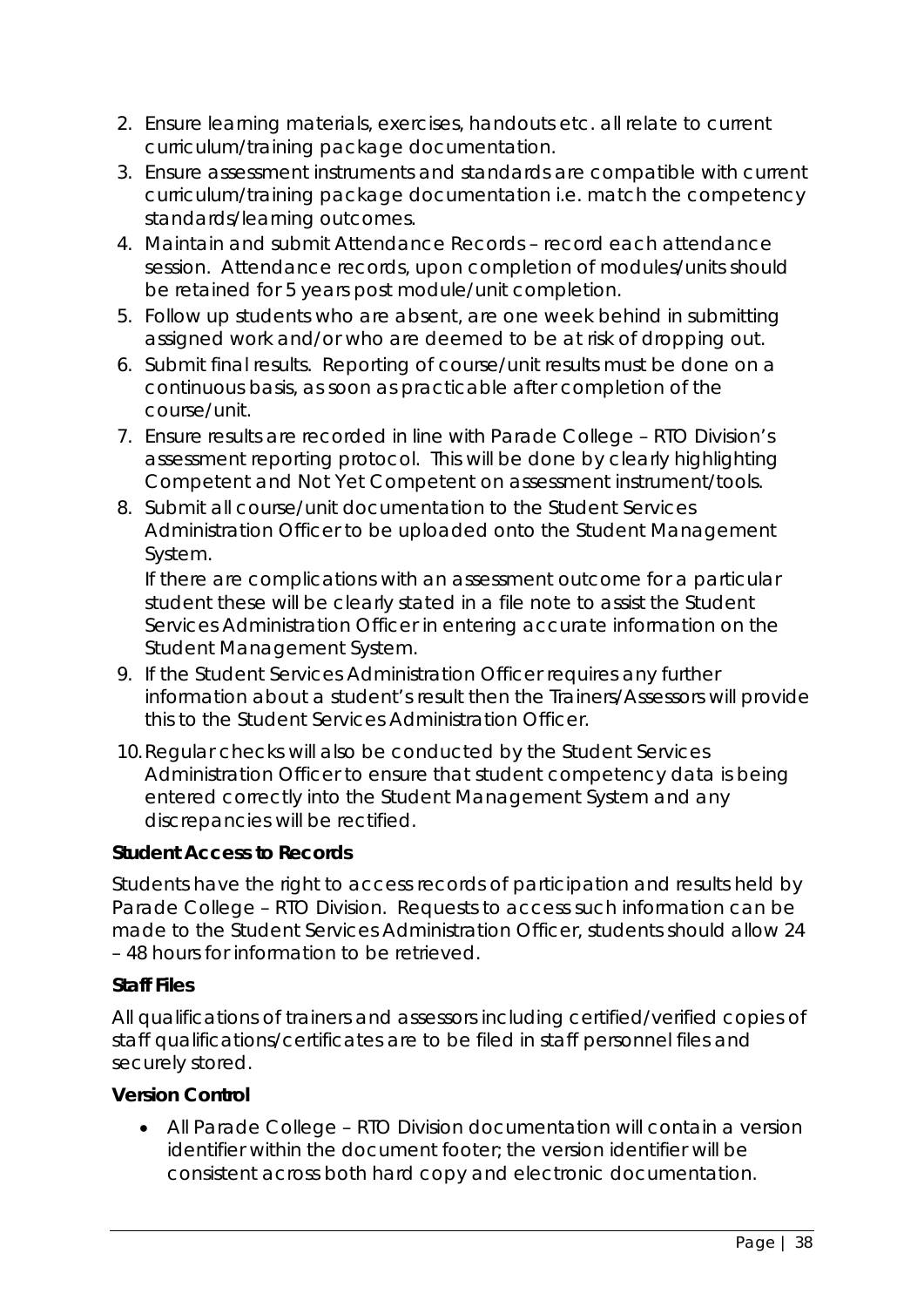• Version control will be identified numerically by 0.0. The first number will change if major amendments are made; the second number will change if the amendment is only minor.

## **Data Security**

- All electronic records will be password protected with nightly server backup procedures performed. A full copy of backed up server data will be kept off site.
- All hard copy records will be stored in a secure on site location.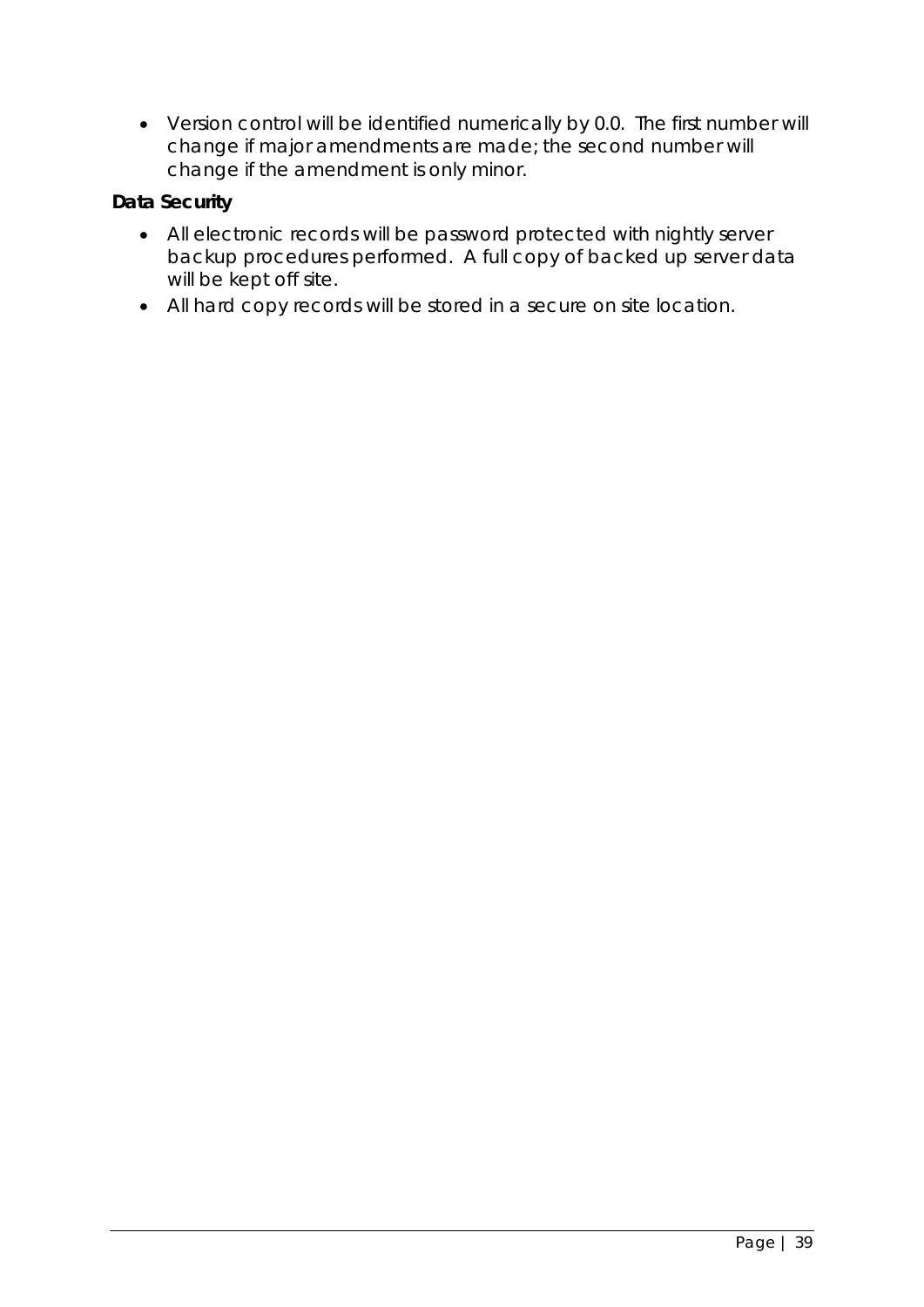## **2.3 Issuance of certificates and statements of attainment**

Parade College – RTO Division will ensure issuance of Certificates (Qualifications) and Statements of Attainment to students that have been assessed as competent in accordance with the requirements of the Training Package and/or Accredited Course on our Scope of Registration.

### **Design of Certificates and Statements of Attainment**

- 1. The *Australian Qualifications Framework (AQF) handbook, 2nd Edition, January 2013* which can be found at [www.aqf.edu.au](http://www.aqf.edu.au/) sets out design and inclusion requirements.
- 2. Using these directions Parade College RTO Division will design our Certificates and Statements of Attainments. We will ensure that:
	- Certificates and Statements of Attainment identify the Provider Number allocated to our RTO operation.
	- Two logos are noted on Certificates the Nationally Recognised Training logo and the Australian Qualifications Framework (AQF) logo. One logo is noted on Statements of Attainment - the Nationally Recognised Training logo. Parade College – RTO Division will ensure such logos are used and formatted according to required specifications.
	- The noted qualification/unit of competency/module code and title must match the code and title in the Training Package or the Accredited Course.
- 3. Once the Certificates and/or Statements of Attainment have been designed, these are to be approved by the Managing Director prior to being printed or issued.
- 4. The master electronic copy of these documents are to be stored in a secure folder on our IT server with limited access as delegated by the Executive Officer RTO.

#### **Issuing Certificates (Qualifications) and/or Statements of Attainment**

There are two main reasons when Parade College – RTO Division would issue a Certificate and/or a Statement of Attainment.

- The student has successfully completed all requirements related to a qualification/accredited course/unit of competency/ module listed on our Scope of Registration and the Certificate and/or Statement of Attainment is issued by default; and
- The student has requested that we issue a Certificate and/or a Statement of Attainment for the qualification/accredited course/unit of competency/module listed on our Scope of Registration which they have successfully completed.

Certificates and Statements of Attainment are issued within 30 calendar days to each student who has successfully completed all qualification/accredited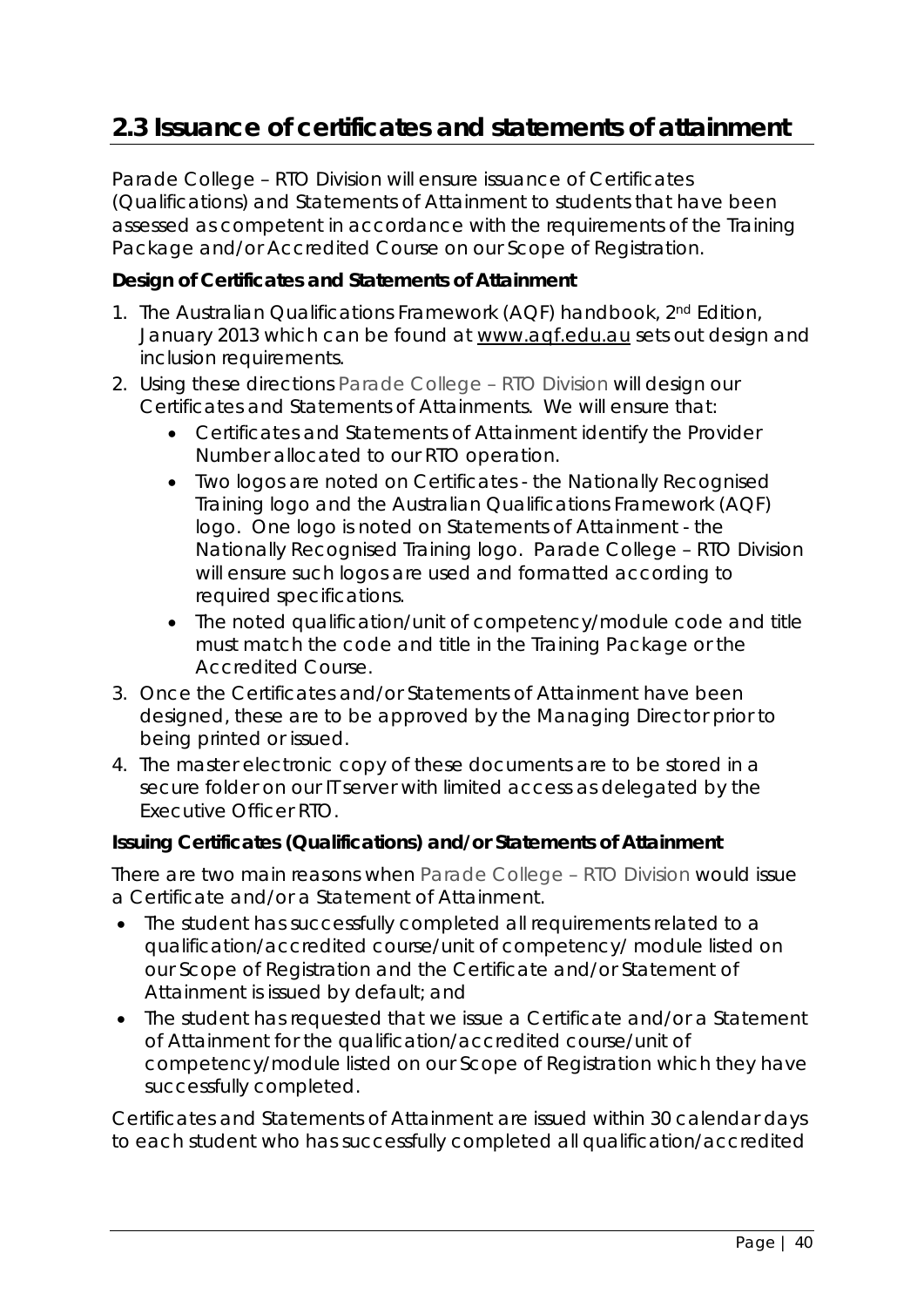course/ unit of competency/ module requirements, providing all agreed fees the student owes the RTO have been paid.

NB Certification documentation will be issued directly to the student, and not to a third party. Where a third party requests such information, a copy of certification documentation can be provided with the written permission of the student.

### **Procedure**

- 1. The student's training and assessment outcomes are to be checked by the relevant trainer/assessor to ensure results of training and assessment are up to date and correct.
- 2. The student's hard copy file should reflect results of training and assessment as entered on the database. If a student has been deemed competent for training then there should be a copy of the assessment document in their file. Any discrepancies are to be rectified to ensure details on the Student Management System (SMS) are the same as supporting documents in the student file. The Administration Officer should not proceed with issuing a Certificate and/or a Statement of Attainment until discrepancies have been investigated and rectified.
- 3. The Administration Officer prepares the Certificate and/or Statement of Attainment by using the information on SMS and merging this information onto approved templates.
- 4. The Administration Officer will check the accuracy of information on the Certificate and/or Statement of Attainment; ensuring student names are spelt correctly, unit codes and titles are correct.
- 5. The Administration Officer will print the Certificate and/or Statement of Attainment on approved template.
- 6. The Administration Officer will obtain signature of authorised personnel
- 7. The Administration Officer will take a copy of the Certificate and/or Statement of Attainment and place in the relevant student file.
- 8. The Administration Officer will send the Certificate and/or Statement of Attainment to student.
- 9. The Administration Officer will ensure the SMS has been updated to reflect Certificate and/or Statement of Attainment issue details (including the issuance date of the Certificate and/or Statement of Attainment and the number of the Certificate and/or Statement of Attainment).

## **Re-Issuing of Certificates and Statements**

Records of qualifications and statements of unit achievement are kept on record for a period of at least thirty (30) years. Students can request copies of certificates or statements at any time for an additional charge of \$30.00.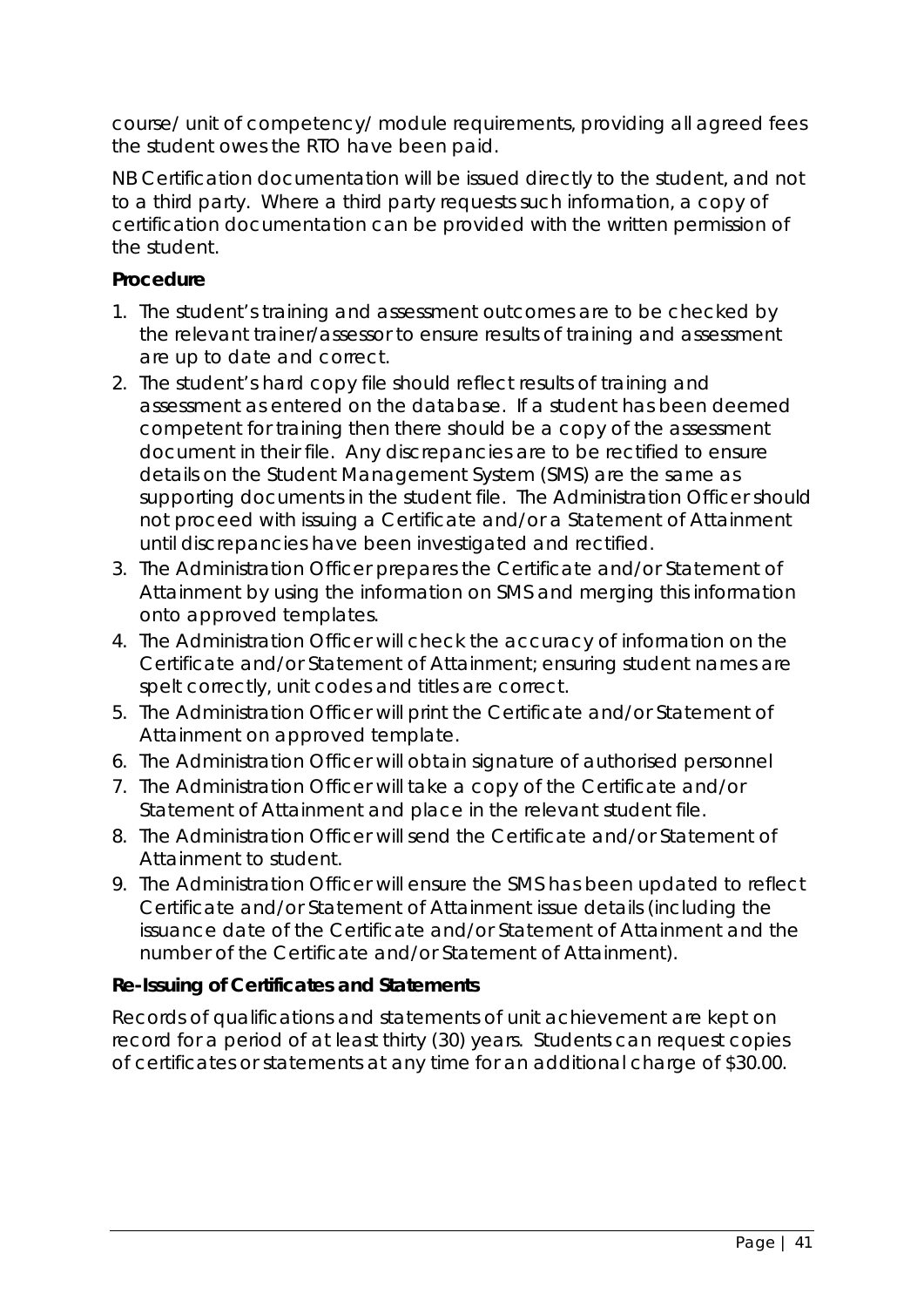## **3.1 Course development and review**

This procedure outlines the approach taken by Parade College – RTO Division to ensure all courses are developed and/or reviewed appropriately so as to:

- a) Provide excellence in the training and assessment delivery of its courses;
- b) Ensure effective industry engagement and consultation in order to reflect the needs of industry in its courses;
- c) Meet legislative, workplace and regulatory requirements; and
- d) Meet the requirements of the relevant Training Package or Accredited Course.

### **Course Development**

- 1.1. A lead Course Developer will be nominated by the Executive Officer RTO. The lead Course Developer will be in charge of overseeing the entire course development and documentation process.
- 1.2. At the commencement of the course development process, the Course Developer will convene a Course Development Team which will include representation from the relevant industry, relevant trainers/assessors, and where appropriate external consultants.
- 1.3. In the preliminary stages of course development, input will be sought from all members of the Course Development Team including course design, content, delivery methods and assessment approaches. Industry representatives will play an essential role in ensuring the course development process takes account of current industry practices and expectations. Wider industry consultation may occur at the discretion of the Course Development Team.
- 1.4. The Training and Assessment Strategy is the key document that is to be used to record all strategies in place for development and delivery of the course. The lead Course Developer is responsible for developing the Strategy to accurately describe the proposed training and assessment arrangements, and is responsible to ensure the Strategy is consistent with organisational format and provides sufficient detail for effective course implementation.
- 1.5.When developing a course, the Course Development Team will consider:
	- a) The requirements of the Training Package and/or Accredited Course;
	- b) The input and feedback received through the initial consultation process;
	- c) Relevant regulations or laws governing the industry;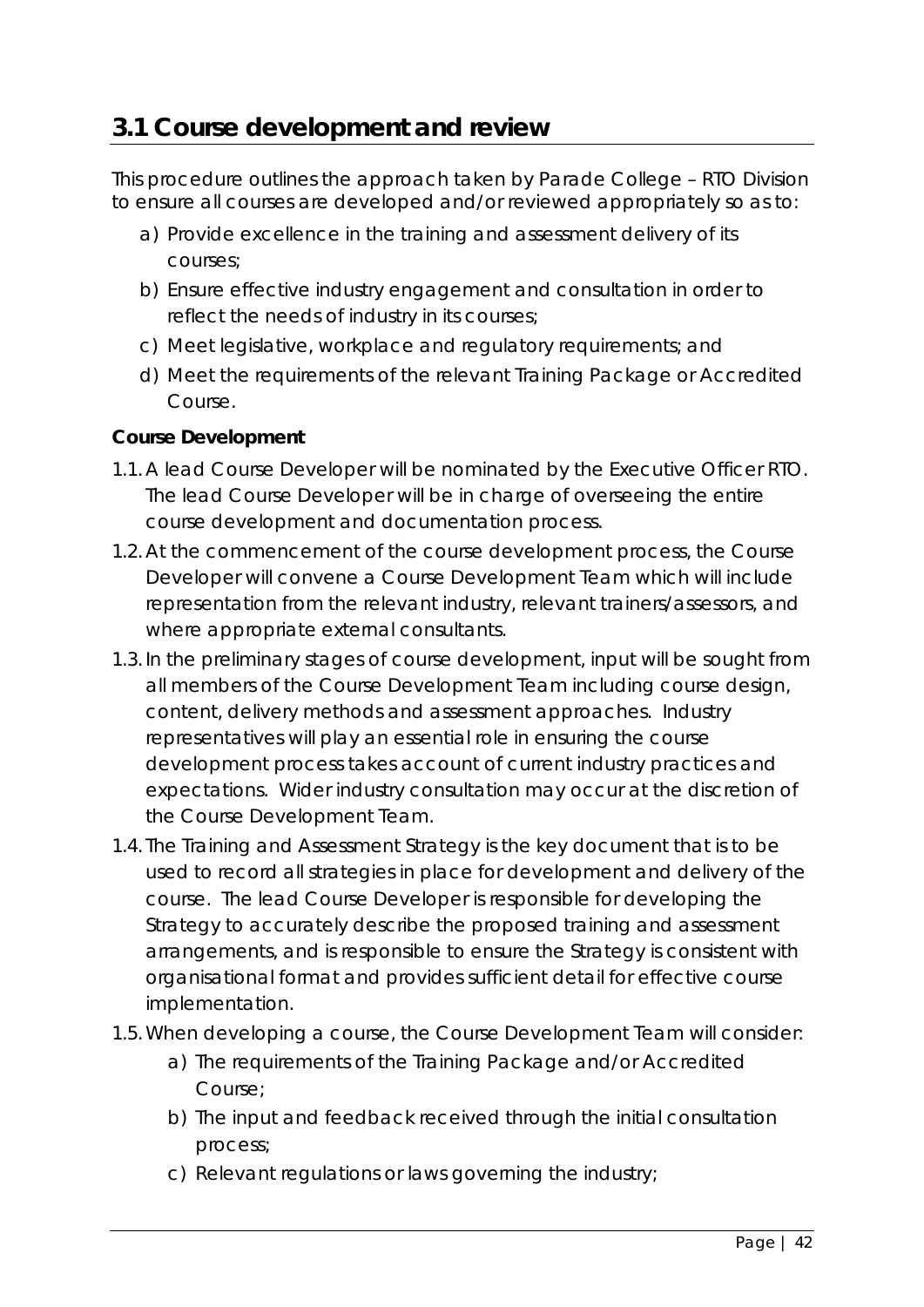- d) Information about the industry work environment that will affect training and assessment arrangements;
- e) The specific needs of the target students and employers;
- f) Preferences from industry about the way in which the qualification will be delivered; as well as
- g) The human and physical resources that will be required to deliver the course and the capability of the organisation to meet these needs.

### **Training and Assessment Strategy**

- 3.1 When developing a new course, a Training and Assessment Strategy will be developed by the Course Development Team.
- 3.2 A current and accurate Training and Assessment Strategy will be maintained for each qualification or accredited course listed on Parade College – RTO Division's Scope of Registration.
- 3.3The purpose of the Training and Assessment Strategy is to specify how the requirements of the Training Package or Accredited Course will be met by the course, as well as outline all arrangements in place for its delivery. Therefore, the strategy will include, as a minimum:
	- a) How the units are packaged to meet the qualification rules.
	- b) Any pre-requisite or co-requisite requirements.
	- c) Entry requirements.
	- d) The mode/s of delivery to be offered.
	- e) The nominal hours of the units and how hours will be utilised.
	- f) The order in which the units will be delivered including an outline of any clusters of units.
	- g) Any elective choices that have been made or that are offered to students.
	- h) The learning approaches that will be used to suit the needs of students.
	- i) How the course will be assessed in accordance with the assessment guidelines.
	- j) Any additional competency requirements of the trainers and assessors of the course.
	- k) The training and assessment tools and resources to be used in the delivery of the course.
	- l) The physical resources that will be required for delivery such as facilities and equipment.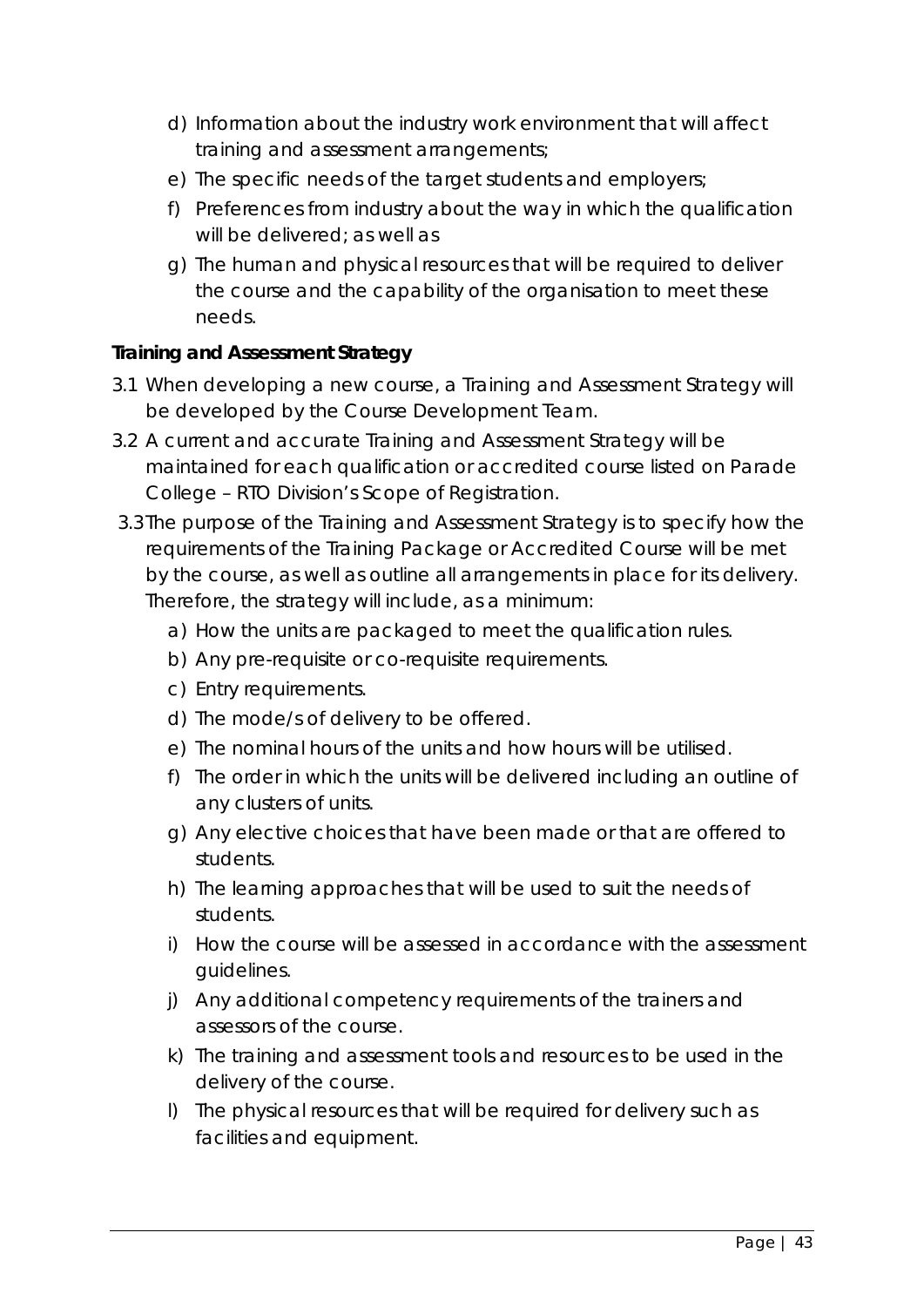- m) A matrix showing the specific assessment requirements and tools to be used to assess each unit of competency (or cluster of units).
- n) A mapping of the elements, performance criteria, skills and knowledge, critical aspects of assessment and employability skills outlined in the unit of competency, against the assessment tasks.
- o) An indication of how industry has been involved in the development of the delivery and assessment approaches.
- p) Identification of the people involved in the delivery and assessment of the unit (or cluster of units).
- q) The approach to assessment validation for the particular qualification and/or unit of competency.

## **Training and Assessment Materials**

- 4.1 The Course Development Team are responsible for the development or sourcing of the following tools, resources and documents to be used for course:
	- a) Structured Training Resources
		- i. Student Learning Guides /Training Materials;
		- ii. Class Session Plans;
		- iii. Class Aids;
	- iv. Reading Materials;
	- v. Course specific equipment, facilities and consumables, and
	- vi. Support materials for work based components, if required.
	- b) Assessment Materials
		- i. Clear instructions to the students about the way each unit will be assessed.
		- ii. Assessment Tools;
		- iii. Assessment criteria/Answer guides, and
		- iv. Assessment Record Sheets.
- 4.2Where training resources and assessment materials are developed internally, all materials will undergo a process of validation prior to being used.
- 4.3Where training resources and assessment materials are sourced from an external organisation, the Course Development Team is responsible for validating the resources prior to selecting them for use in delivery of Parade College – RTO Division's courses. The developer must ensure that they undertake a process of mapping the resources to the unit of competency requirements to ensure that all unit requirements are met.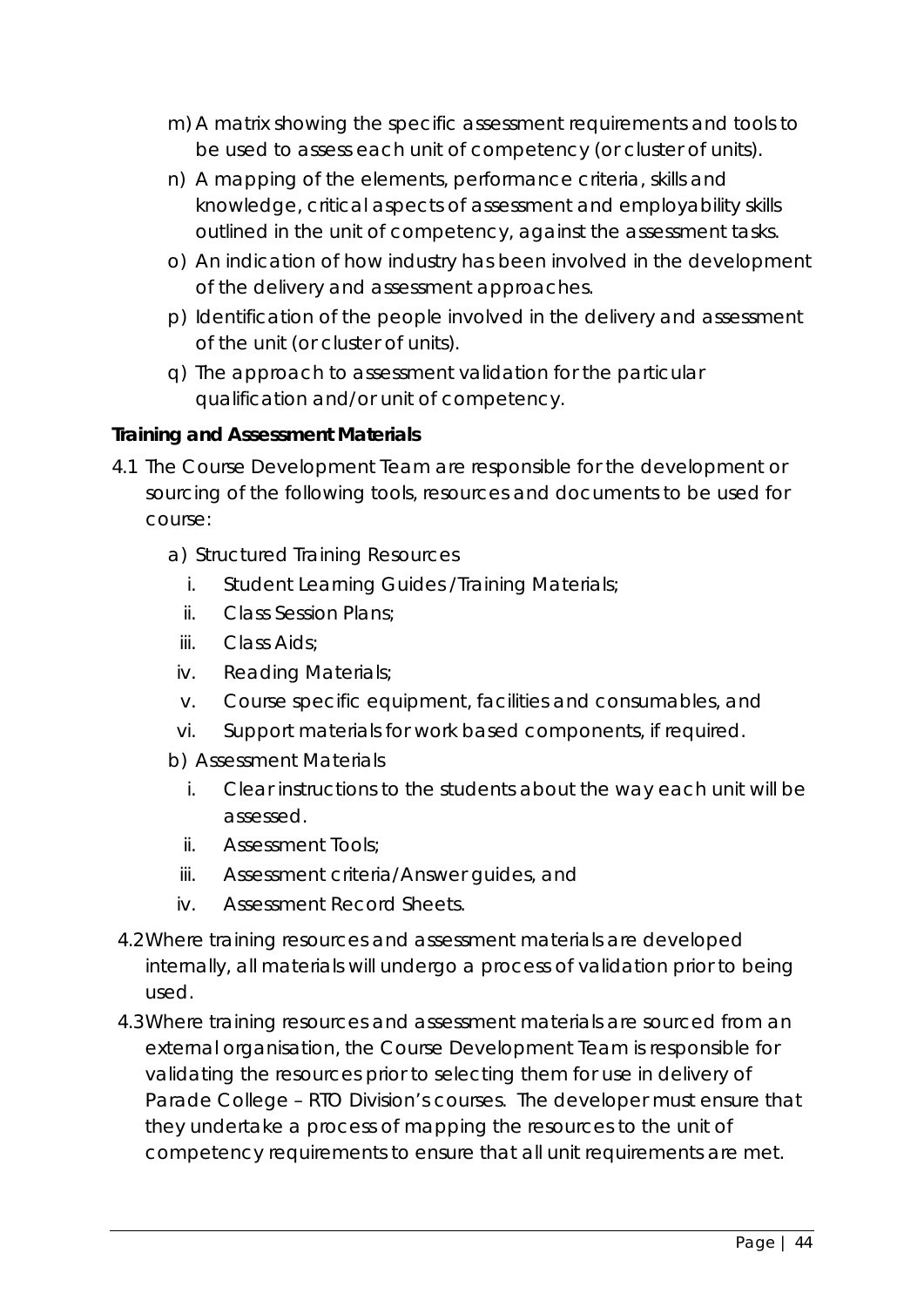### **Course Review**

All courses will be monitored in an ongoing way by the relevant training and assessment team. A formal review of all courses including Training and Assessment Strategies; training, learning and assessment materials, and specialised facilities and equipment will be conducted annually as part of an internal quality audit.

Course review will also be informed by:

- AVETMISS data
- Quality indicator data
- Client feedback
- Trainer and Assessor feedback
- Industry feedback
- Validation outcomes
- Complaints and appeals.

Outcomes of review processes will be used to improve our training and assessment strategies, practices and resources and will be logged on the Continuous Improvement Register.

#### **Updates to Training Packages and Accredited Courses**

Refer Transition from superseded Training Packages and expired Accredited Courses Procedure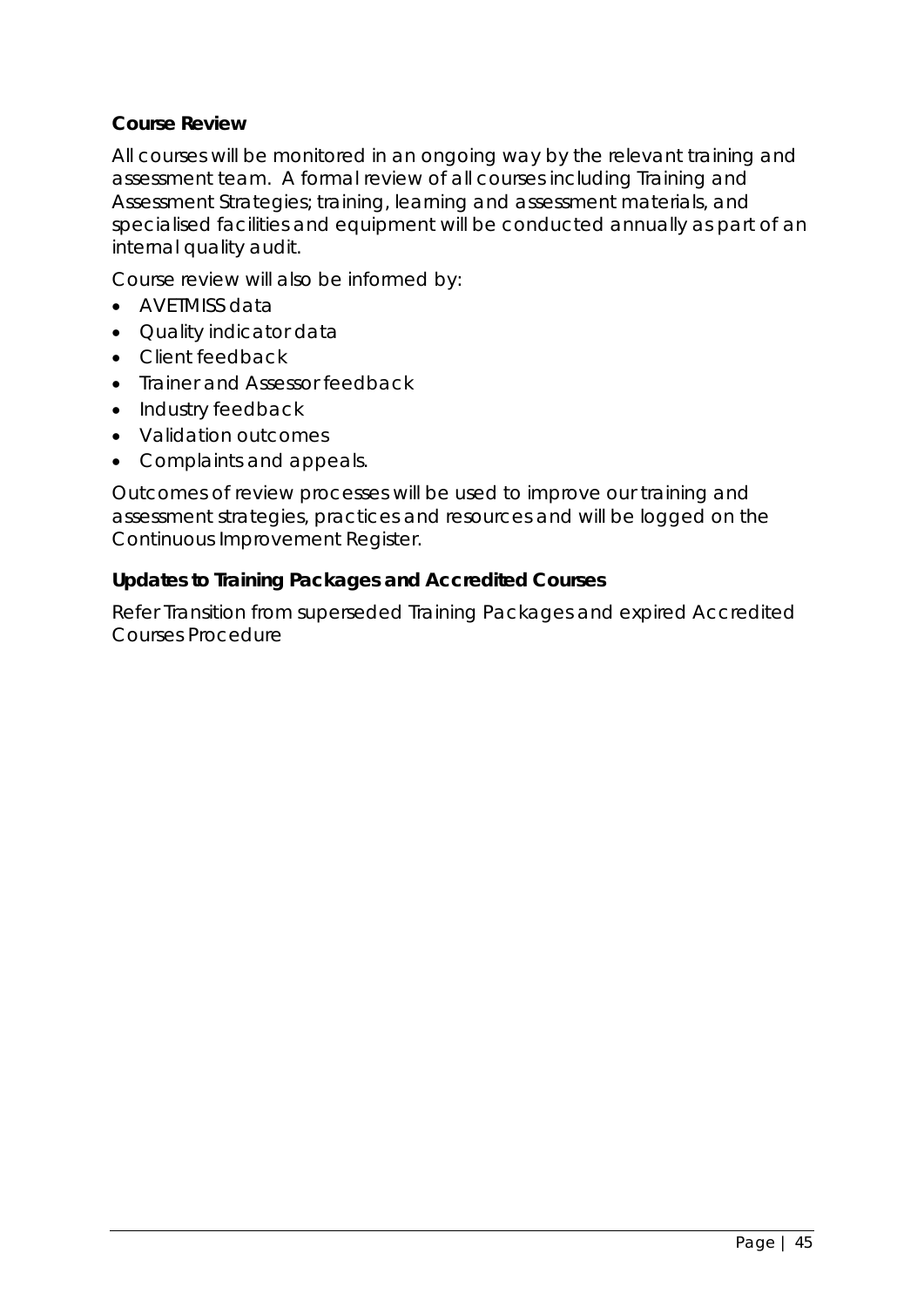## **3.2 Assessment**

Parade College – RTO Division ensures assessment methods and associated documentation meet requirements of the relevant Training Package/Accredited Course; assessment meets requirements of the relevant training package/curriculum, and are designed and conducted in accordance with the principles of assessment and rules of evidence.

### **Definitions**

- Assessment Guidelines: An endorsed component of a Training Package or accredited course which underpins assessment and which sets out the industry approach to valid, reliable, flexible and fair assessment. Assessment guidelines include the assessment system overview, assessor requirements, designing assessment resources, conducting assessment and sources of information on assessment.
- Assessment Tool/Instrument the specific questions or activity aligned with the selected assessment method as detailed in the Training and Assessment Strategy or curriculum document.
- Principles of Assessment:
	- o Validity: assessment covers the broad range of skills and knowledge that are essential to each unit of competency/module; assessment includes practical application of knowledge and skills, and that these skills and knowledge could be demonstrated in other similar situations.
	- o Reliability: evidence presented for assessment is consistently interpreted and assessment results are comparable irrespective of the assessor conducting the assessment.
	- o Fairness: the individual needs of the learner are considered in the assessment process, and where appropriate reasonable adjustments are applied. Students are informed of the assessment process, reassessment process, and if necessary opportunity to challenge the assessment result.
	- o Flexibility: assessment takes account of individual student needs; assesses competency held by the student no matter how or where competency has been acquired; and draws from a range of assessment methods.
- Rules of Evidence
	- o Validity: assessment evidence has direct relevance to the skills, knowledge and attributes as described in the unit or module.
	- o Sufficiency: requires enough evidence to demonstrate competence over time, on a number of occasions and in differing contexts.
	- o Authenticity: requires evidence to be candidates own work.
	- o Currency: requires that assessment evidence is up to date and suitable to support a claim for competency today.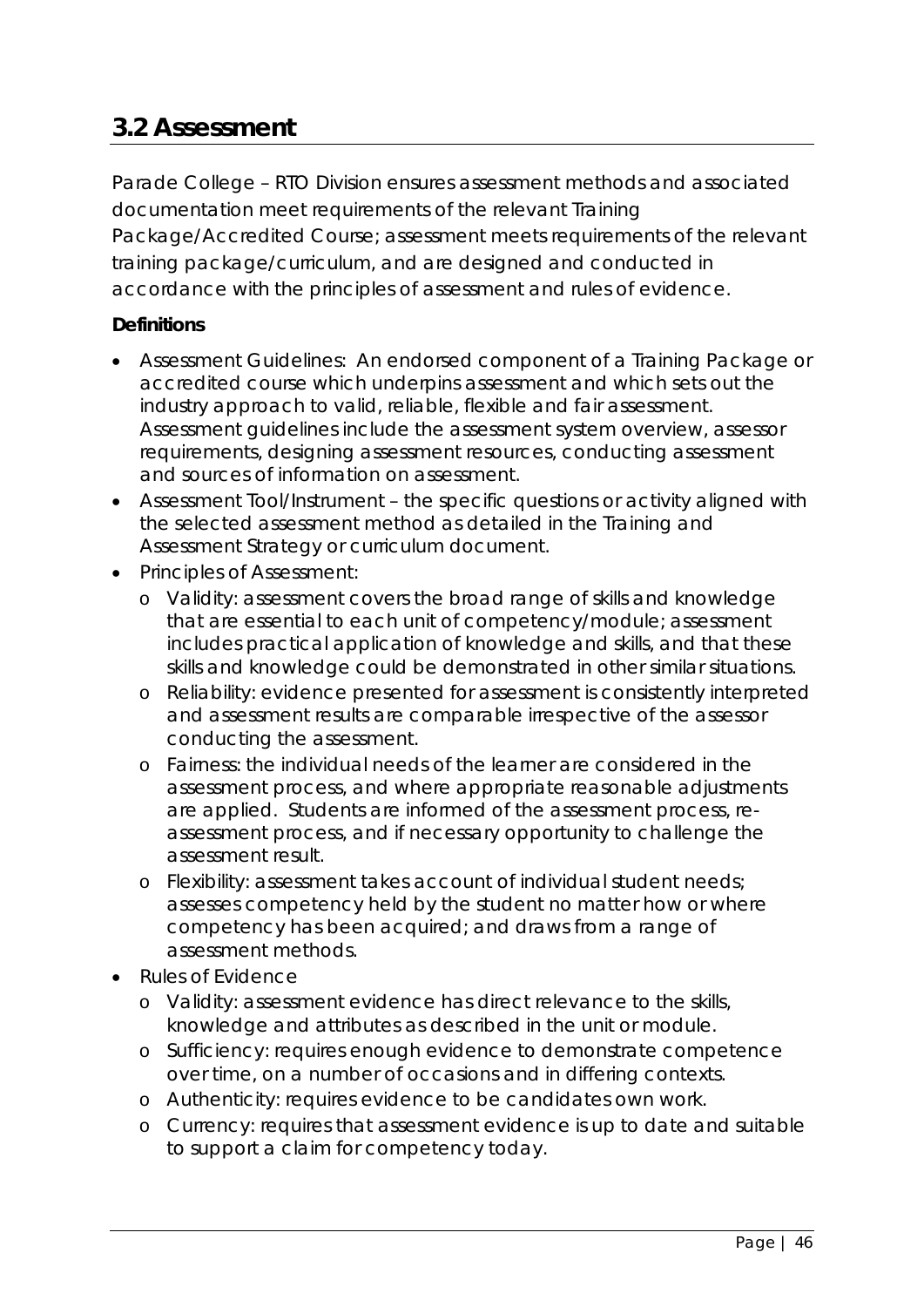## **Procedure for Assessment Development**

The Course Developer in consultation with other staff will select assessment methods for each unit of competency in line with evidence requirements as detailed in the relevant Training Package and Accredited course. Selected assessment methods for each unit of competency will be noted in a matrix format on the relevant Training and Assessment Strategy.

Utilising the assessment methods as identified within the Strategy an Assessment Matrix will be developed. The Assessment Matrix will demonstrate articulation (mapping) of each assessment method/activity with requirements of each unit of competency at element and performance criteria level; required knowledge and skill level; and critical evidence requirement level.

To progress the implementation phase assessment instruments/tools will be developed. These tools/instruments must align with that detailed in the Assessment Matrix and the Training and Assessment Strategy.

As a minimum, the following Assessment instruments/tools for each unit of competency must be in place:

- Student assessment information for the unit as a whole
- Student instructions for each individual assessment activity/task
- Assessor information for the unit as a whole
- Assessment criteria/marking guides
- An assessment summary sheet for the unit as a whole.

Where possible, assessments will be validated prior to implementation.

## **Advising course students about assessment procedures**

- Prior to or on commencement of each unit/module of competency students will be informed in writing of the assessment requirements for that unit/module. Whilst, additional verbal clarification can be provided written information must include the context of assessment, as well as the what (students will need to do); how (assessment method); where (assessment will take place), and when (due date) of assessment.
- Where appropriate students will also receive assessment criteria against which the assessment will be judged.
- Where assessments are conducted without the direct supervision of the Trainer/Assessor (take home written assignment; project; portfolio or similar), students will be required to complete a self declaration regarding authenticity of submitted work as part of the assessment cover sheet.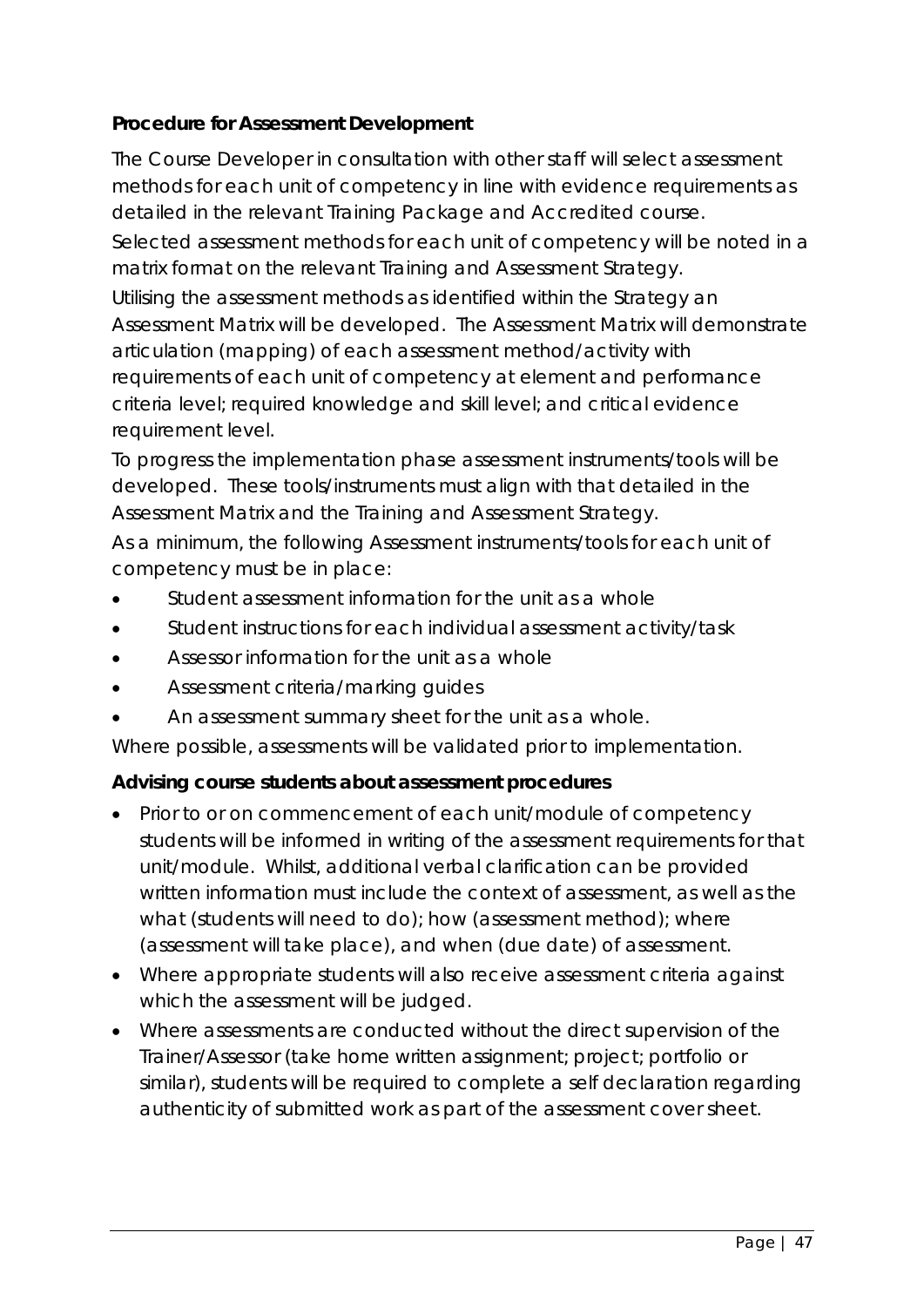## **Conduct of Assessment**

- 1. The student will be given the assessment tool for completion;
- 2. The completion of the assessment will be explained to the student;
- 3. Questions about the assessment will be encouraged to ensure that students are clear and comfortable about assessment requirements;
- 4. The assessment is to be completed by the student and the Trainer/Assessor will be available to the student if further information or clarification is required; and
- 5. On completion of the assessment within the given timeline the student is to return the completed assessment to the Trainer/Assessor.

#### **Marking and Recording Assessment Outcomes**

- 1. The Trainer/Assessor is to ensure student details are entered in the relevant section of the assessment tool, if information is missing the Trainer/Assessor is to chase up the relevant information prior to deeming a student Competent or Not Yet Competent;
- 2. The Trainer/Assessor is to mark the assessment in conjunction with the assessment criteria and/or marking guide developed for the assessment tool;
- 3. The Trainer/Assessor is to deem the student Competent or Not Yet Competent depending on the evidence provided by the student;
- 4. The Trainer/Assessor is to sign and date the assessment tool; and where possible the student will also sign the assessment tool to acknowledge receipt of the findings.
- 5. Assessment outcomes for each individual assessment activity/task are to be recorded on the unit/module Assessment Summary Sheet and given to the Administration Officer for uploading onto the Student Management Database; and
- 6. All completed assessment documentation will be filed in a single source file for each student.

## **Request for Special Consideration**

A course student who believes that circumstances beyond their control will adversely affect an assessment result, may submit a written request for special consideration prior to the due date of an assignment or the administration of an assessment task (e.g. test or exam). The reasons for requiring the special consideration should be clearly articulated to the Assessor. Evidence to support the request (e.g. medical certificate) may also be submitted.

On the basis of the information provided, the Assessor will determine if the request for special consideration is approved or not approved. During this time, the Assessor may consult with other members of the assessment panel and/or the Executive Officer RTO. If approved, determine how the prescribed assessment processes will be altered for this course student (e.g. extension of assignment due date, alternative assessment task, review of assessment results taking into account the student's special circumstances).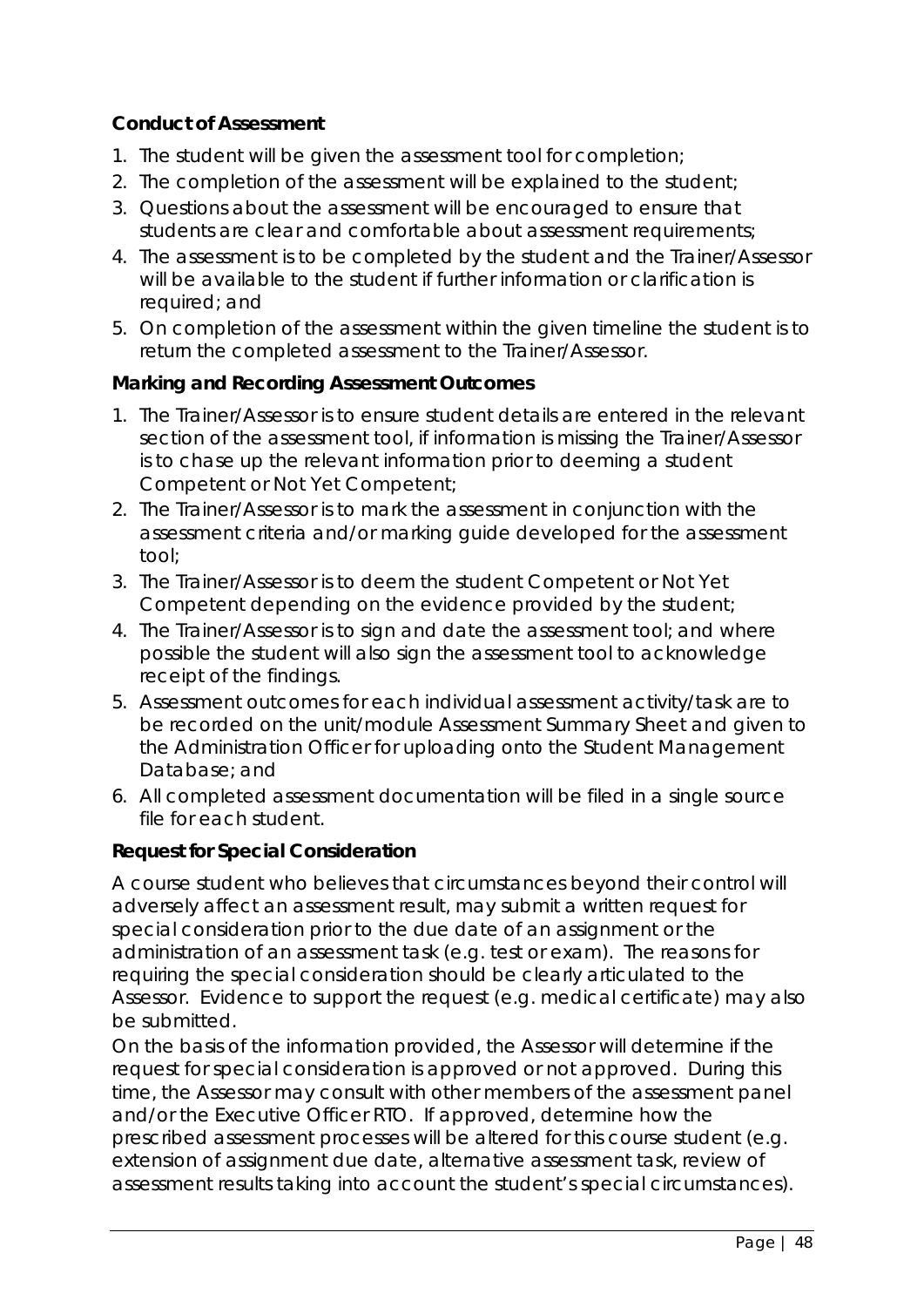Advise the student of the decision, ensuring that the reasons for the decision, and the changes that will take place in regard to the prescribed assessment processes are outlined. Also advise relevant staff of the decision and how it will impact on the assessment of this course student.

Ensure all appropriate documentation is placed in the relevant student file.

#### **Reassessment**

If a student is assessed as 'Not Yet Competent' on all or part of a unit/module the student will be provided with an opportunity to be re-assessed. In the first instance the assessor will need to discuss the initial assessment outcome with the student and decide on an appropriate course of action prior to reassessment. This may include further training and/or further workplace experience. Fresh assessment tools will be utilised for any re-assessment process and RE ASSESSMENT will be clearly noted on the document.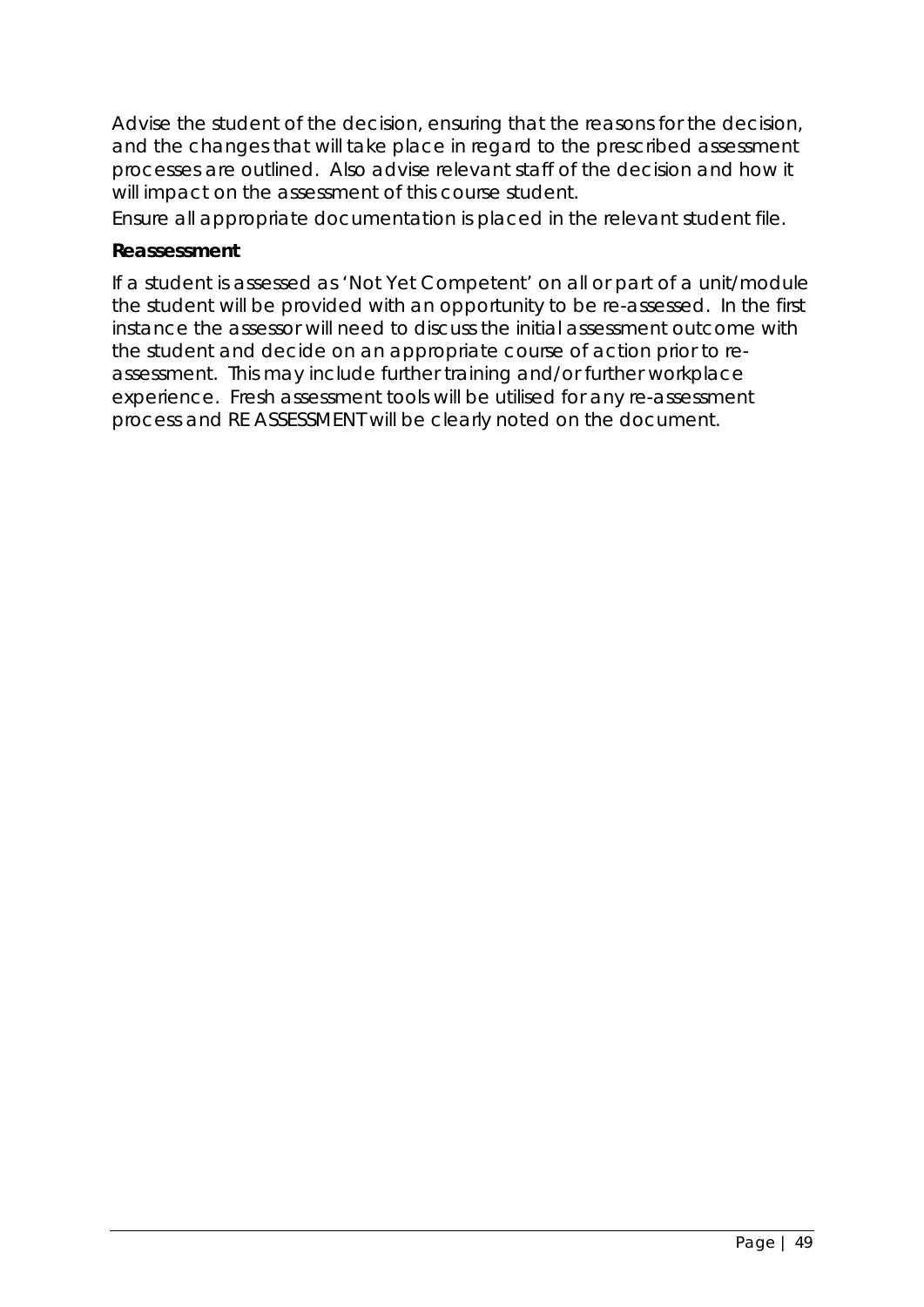## **3.3 Validation of assessment**

Parade College – RTO Division conducts validation to ensure assessment processes meet training package/curriculum requirements, principles of assessment and rules of evidence.

### **Definition**

Validation is the quality review of the assessment process. Validation involves checking that the assessment tool/s produce/s valid, reliable, sufficient, current and authentic evidence to enable reasonable adjustments to be made as to whether the requirements of the Training Package or VET accredited course have been met. It includes reviewing a statistically valid sample of assessments and making recommendations for future improvements to the assessment tool, process and/or outcomes and acting upon such recommendations.

#### **Validation Schedule**

Each unit/module will be validated at least once every 5 years, with at least 50% of units/modules validated within the first three years of each 5 year cycle. High risk units/modules may be validated more frequently, as deemed appropriate by the Executive Officer RTO and/or relevant Course Coordinator. An Assessment Validation Schedule will be prepared by each Course Coordinator to guide validation activities in an ongoing way.

#### **Validation Panel**

As per the Assessment Validation Schedule, the Executive Officer RTO or delegate will call an Assessment Validation Panel meeting for one or more units of competency/modules. The Assessment Validation Panel will, as a minimum, be made up of persons and who *collectively* have:

- a) vocational competencies and current industry skills relevant to the assessment being validated;
- b) current knowledge and skills in vocational teaching and learning; and
- c) the TAE40110 training and assessment qualification or ASQA approved assessor skill set.

Industry experts may also be involved in validation to ensure there is appropriate vocational/industry representation.

Trainers and assessors directly involved in the delivery and assessment of the unit/module being validated can participate in the validation process; however they cannot decide the validation outcomes of their own assessment decisions.

#### **Process**

Prior to the meeting, panel members will receive copies of relevant documentation which may include relevant unit/module outline, relevant Training and Assessment Strategy, instructions to candidate, assessor guidelines, assessment tool(s) including those related to RPL, assessment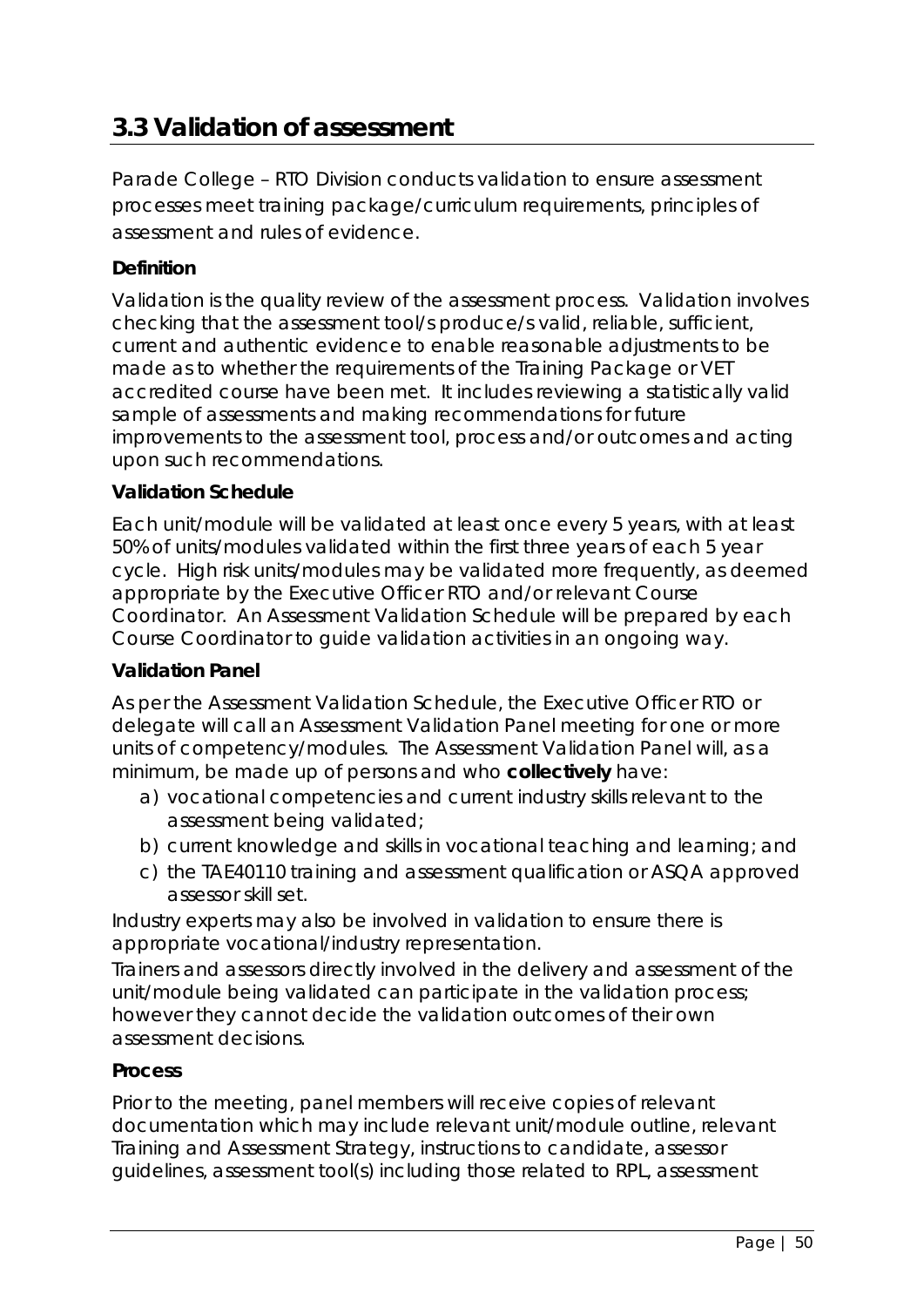criteria/marking guide(s) and Assessment Validation checklists. Additionally the Executive Officer RTO or Course Coordinator will randomly select and circulate a number of completed and de-identified student assessment tools. The sample must be statistically valid and be representative of both competent and not yet competent outcomes. To determine the size of the sample [www.raosoft.com/samplesize.html](http://www.raosoft.com/samplesize.html) will be used.

The Executive Officer RTO or Course Coordinator will chair the panel and based on outcomes of the validation process, develop an action plan for implementation of improvements. Records of the meeting will be retained and any improvements arising from the meeting communicated to all members of the relevant assessment team and noted on the Continuous Improvement Register.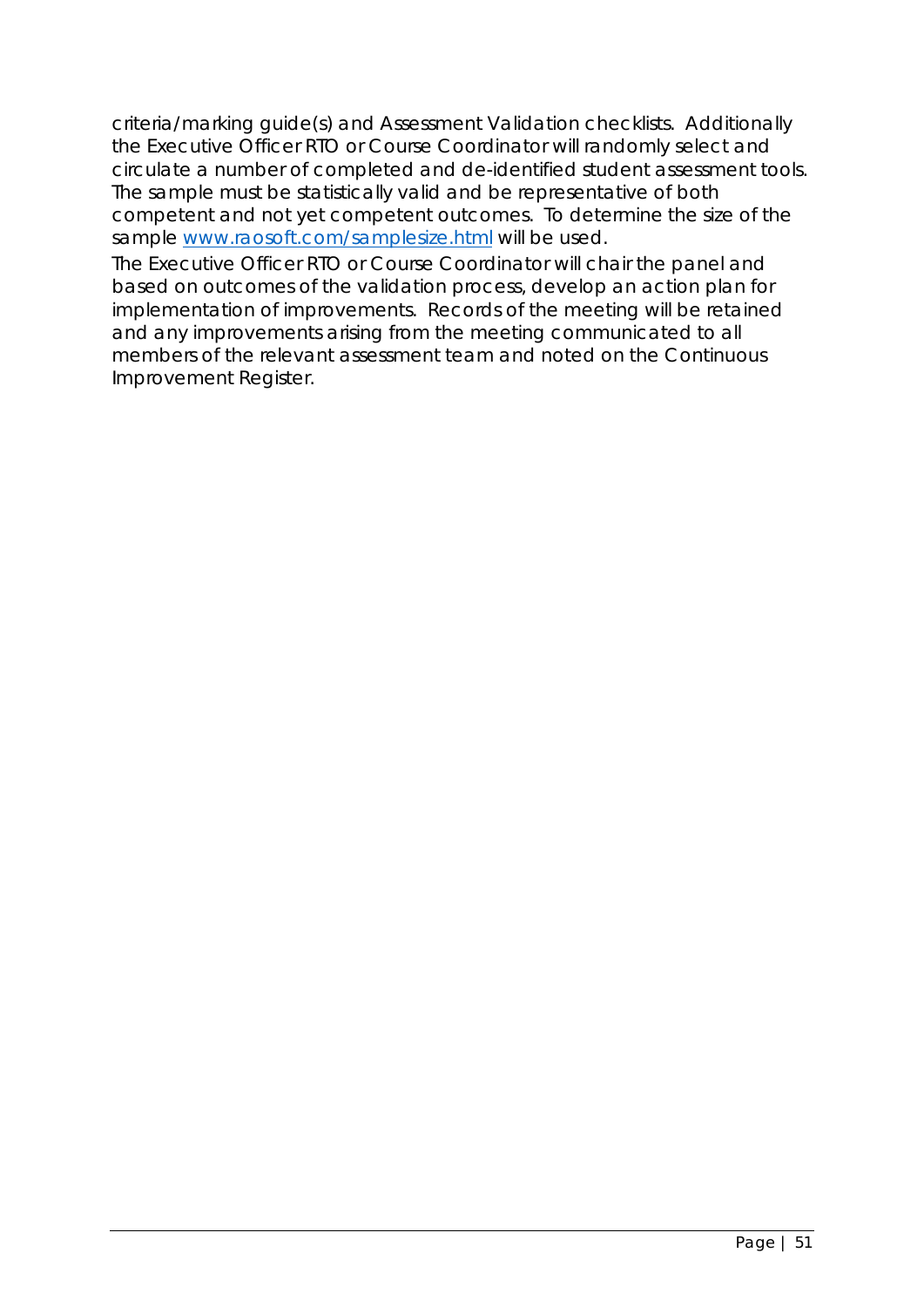# **3.4 Credit transfer and Recognition of prior learning**

### **Purpose and Scope**

This policy and procedure is designed to ensure that Parade College – RTO Division:

- provides for the assessment and recognition of skills and knowledge acquired through training, work or life experience
- recognises the Australian Qualifications Framework (AQF) qualifications and statements of attainment issued by other Registered Training Organisations (RTOs)

This policy and procedure applies to all Parade College – RTO Division applicants enrolling in nationally recognised training.

#### **Definitions**

Credit transfer is:

- the recognition by an RTO of the AQF qualifications and statements of attainment issued by any other RTOs, and
- the granting of credit for equivalent units of competency previously completed. The assessment process determines the extent to which the individual's initial course or unit of competency is equivalent to the required learning outcomes, competency outcomes, or standards in a qualification. Credit transfer applies where the unit of competency previously attained does not have the same unit code or unit title; however the Training Package states that it is equivalent to the unit of competency being sought. Credit transfer can also be applied to other certification and formal learning such as tertiary qualifications where equivalence can be demonstrated.

Recognition of Prior Learning (RPL) is an assessment process that assesses an individual's non-formal and informal learning to determine the extent to which that individual has achieved the required learning outcomes or competency outcomes.

#### **Parade College – RTO Division Responsibilities**

Parade College – RTO Division will inform all prospective students during the enrolment process of the opportunity to apply for RPL and credit transfer as an alternative pathway to course attendance. Prospective students will also be informed that Parade College – RTO Division recognises the AQF qualifications and statements of attainment issued by other RTOs. In relation to credit transfer, Parade College – RTO Division will:

identify any nationally recognised competencies previously acquired and/or assess equivalence of previous units of competency/certification; certification may include university qualifications and non-accredited training such as industry related courses/workshops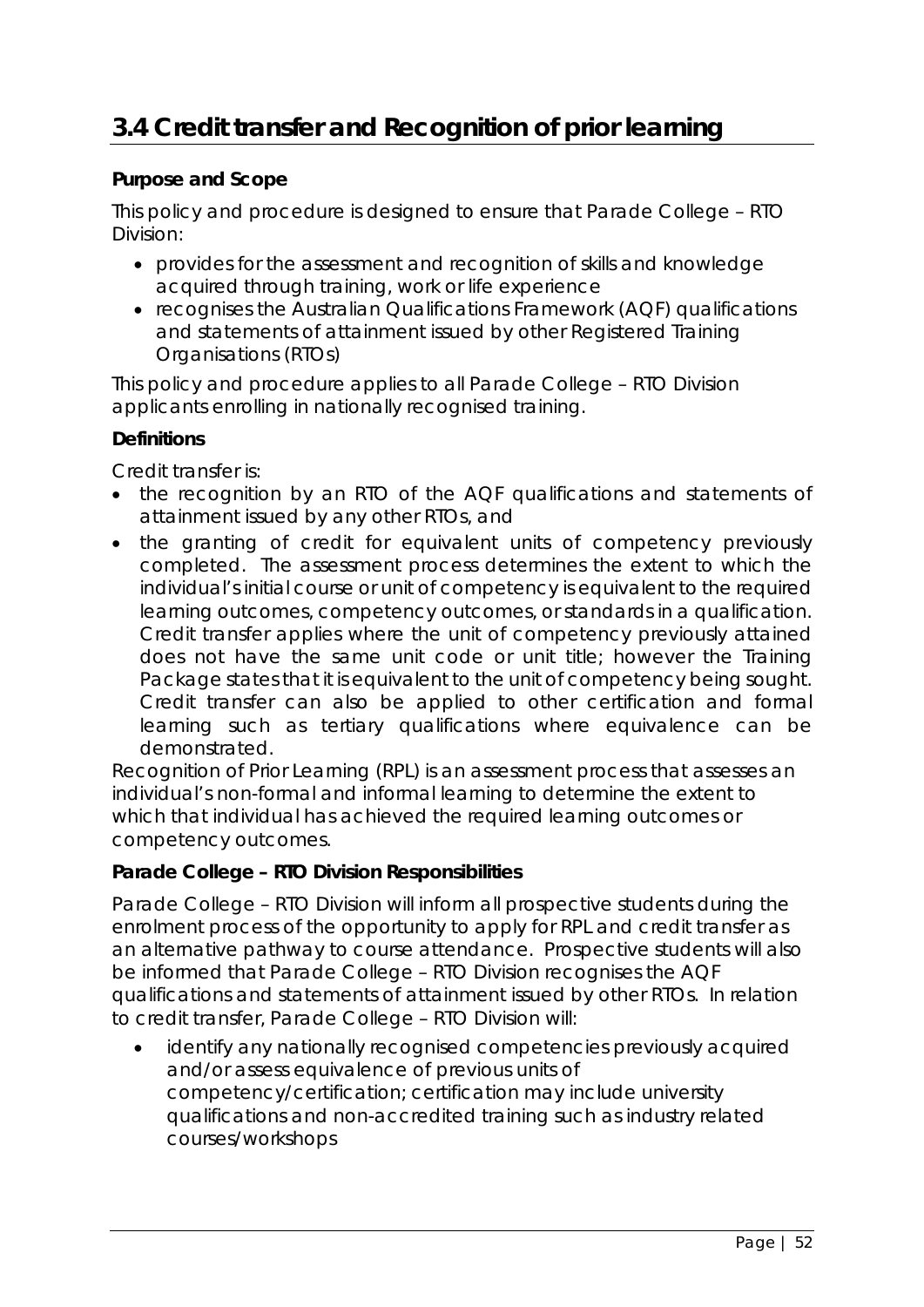- verify the authenticity of a qualification/statement of attainment/certificate with the issuing provider
- advise the applicant of the outcome of the credit transfer, including the applicant's right to appeal.

In relation to RPL, Parade College – RTO Division will:

- determine in consultation with the applicant, the learning, skills and knowledge that the applicant is able to demonstrate against the learning outcomes or performance criteria of the course or qualification for which the applicant is seeking entry;
- determine whether any further evidence is needed to support the claim of competence and arrange for appropriate additional learning experiences or gap training where appropriate. (NB Gap training will only commence upon completion of the RPL Assessment process), and
- advise the applicant of the outcome of the RPL application, including the applicant's right to appeal

## **Credit Transfer – direct recognition of qualifications/accredited courses/units of competency/modules**

- 1. The relevant Course Coordinator will be responsible for processing all applications for credit transfer.
- 2. An individual seeking credit transfer will be required to provide the original qualification certificate or statement of attainment for sighting purposes. If original documentation is not available, any copy provided by the individual must be *certified* by *an autho*rised person.
- 3. A copy of the original will be taken and the original will be returned to the applicant. In the case of a certified copy, Parade College – RTO Division will keep the certified copy.
- 4. In the first instance, licencing and/or regulatory requirements must be checked to ensure that a unit or module may be awarded via a credit process.
- 5. The RTO listed on the certificate or statement of attainment will be checked on [www.training.gov.au](http://www.training.gov.au/) and verified to ensure the issuing organisation is an RTO.
- 6. Parade College RTO Division will contact the RTO that issued the certificate and/or statement of attainment and verify that the certificate or statement of attainment is authentic. The RTO will be asked to verify the certificate number or statement of attainment number and ensure that the number was allocated to the student/client who has presented the certificate or statement of attainment. Parade College – RTO Division will record the details of the conversation including the time and date of the telephone call and the name of RTO representative.
- 7. After conducting the above checks Parade College RTO Division will recognise the certificate or statement of attainment. There is no requirement for further assessment.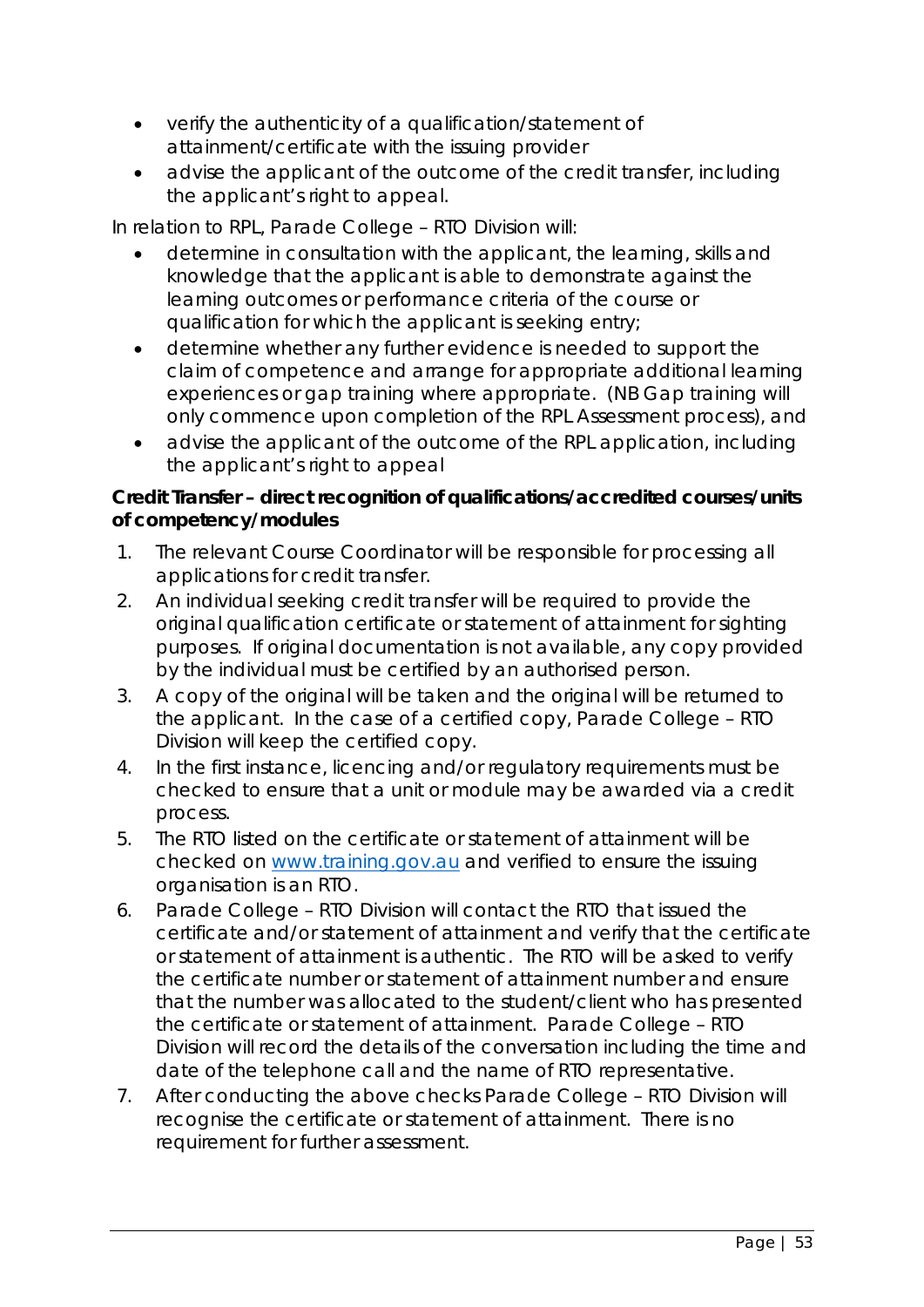- 8. The Student Management System will be updated to reflect the granting of credit transfer.
- 9. Any associated documentation including a copy of the verified/certified certificate or statement of attainment will be filed in the student's file.
- 10. There are no fees associated with credit transfer for direct recognition of qualifications/accredited courses/units of competency/modules.

### **Credit Transfer –equivalent qualifications/accredited courses/units of competency/modules**

- 1. Where the applicant for a course provides evidence that they have completed a unit of competency/module for a similar unit/module but either the unit code or the unit title differ from the required unit, the relevant Course Coordinator will investigate whether the unit is equivalent according to the relevant training package. NB This determination can also apply to university qualifications/courses/subjects and non accredited courses.
- 2. In the first instance, licensing and/or regulatory requirements must be checked to ensure that a unit or module may be awarded via a credit process.
- 3. Where equivalence is determined the applicant will not be required to train in the unit and a credit transfer result will be recorded on the learner record.
- 4. Where a gap is found between the unit of competency attained and the one required for the current course, an RPL process may be undertaken to investigate whether further evidence would be sufficient to support the claim of competence.
- 5. The Student Management System will be updated to reflect the granting of credit transfer.
- 6. Any associated documentation including a copy of the verified/certified certificate or statement of attainment will be filed in the learner's file.
- 7. The processing of credit transfer cannot proceed when a learner is unable to provide a copy of the relevant qualification or statement of attainment.
- 8. There are no fees associated with Credit Transfer.

#### **Recognition of Prior Learning (RPL)**

- 1. RPL may be undertaken for one or more units of competency relating to a vocational qualification to enable an individual to forego training and have their competencies assessed.
- 2. Applicants/Participants who consider applying for RPL should contact their Trainer/Assessor who will provide an explanation of the process, give advice to the applicant and supply them with the RPL Application Form and Kit either personally or via email;
- 3. All assistance will be provided to the applicant to successfully complete the form and kit;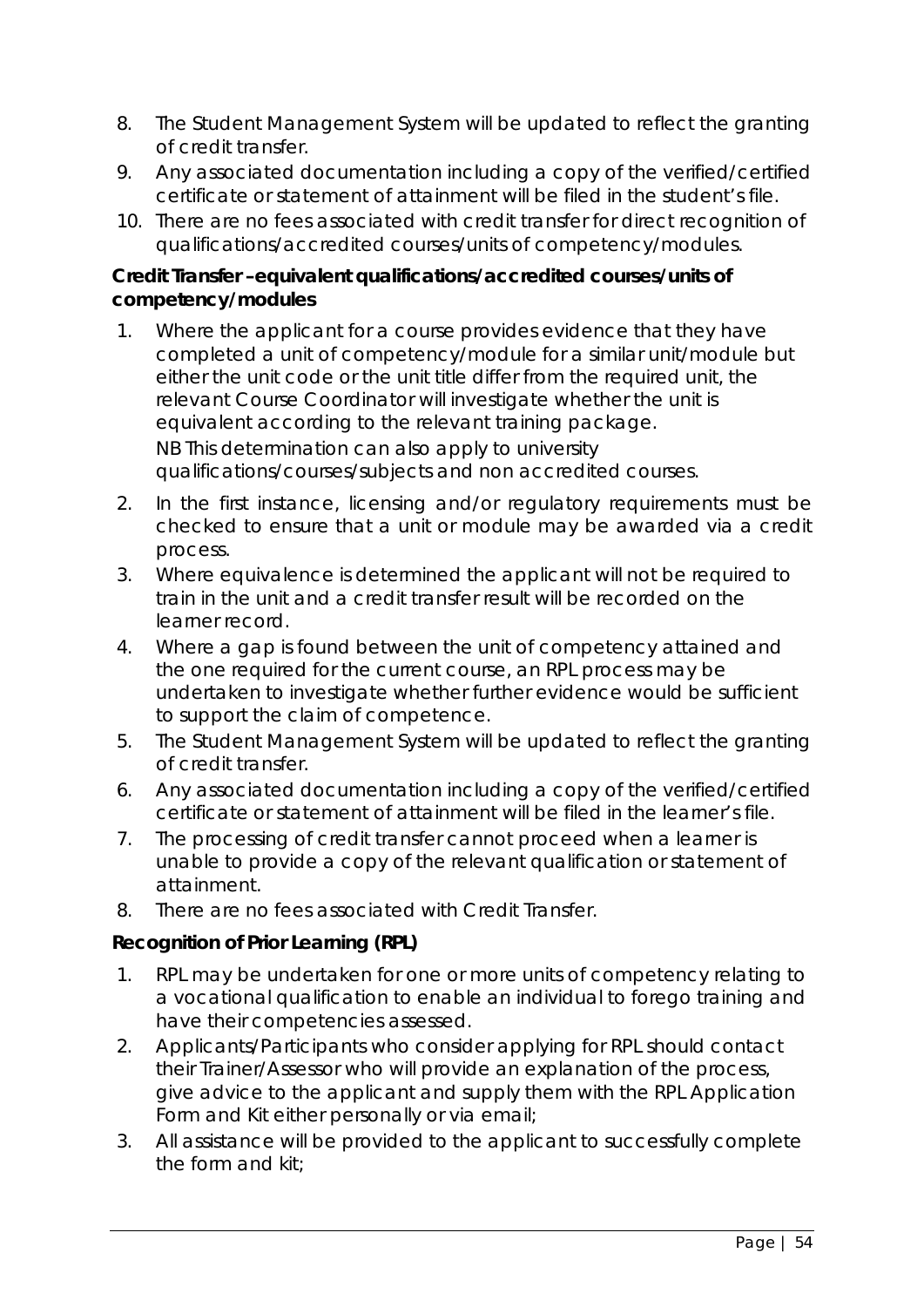- 4. Participants will use the information contained within the kit to conduct a self-assessment against the course/qualification/unit requirements (also to be supplied along with the RPL Form and Kit);
- 5. Participants will need to consider how they have achieved each component and if they can satisfy the course/qualification/unit requirements by submitting valid, sufficient, authentic and current evidence;
- 6. Applications for RPL must be accompanied by documentary, photographic or other forms of evidence gathered by the participant;
- 7. The completed form and kit, together with supporting evidence are then to be forwarded to the RTO Administration Officer who will forward submitted documentation and evidence to the relevant Trainer/Assessor;
- 8. The relevant Trainer/Assessor will assess the application and make a decision as to whether RPL is to be fully or partially granted;
- 9. In some instances, and in support of documentary evidence, an interview and/or practical demonstration of skills will be required. The schedule and location of such will be negotiated with the applicant.
- 10. In the event that RPL is granted, the RPL Application Form along with all evidence provided by the participant will be stored in the participant's file and the student management database will be updated to reflect the RPL decision. The participant will be advised about the outcome of their application in writing;
- 11. In the event that RPL is not granted, the participant will be advised of the outcome in writing (letter or email) along with information about the process to appeal the decision. The participant will then have the opportunity to lodge an appeal if they feel their application was unfairly judged. If the participant wishes to appeal the RPL decision then the Parade College – RTO Division Compliant and Appeals procedure applies from this point on;
- 12. All RPL applications and supporting documentation will be stored in the participant's file for future reference.

## **Fees**

RPL fees include administrative and assessment fees. An administration fee of \$50.00 applies for all RPL Applications. The assessment fee for all RPL applications will be calculated at 50% of the full course/module/unit cost.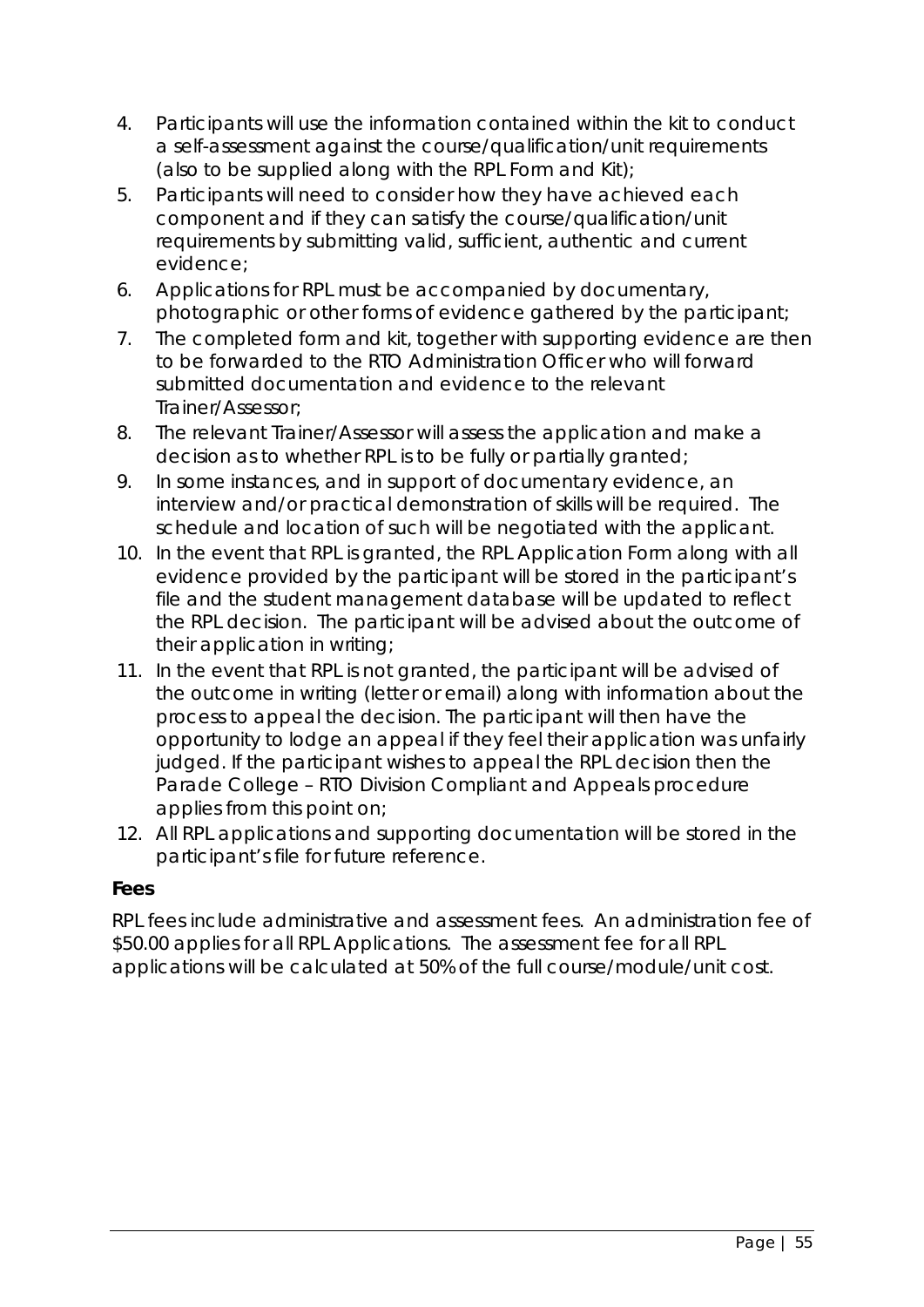# **3.5 Intellectual property and copyright**

## **Intellectual Property**

Intellectual Property is the result of an individual's/organisation's intellectual endeavours and such property is capable of being protected by legal rights. Intellectual property rights are generally monopoly rights guided by economic principles. Such property rights reward individuals and organisations with monopoly rights over the creative outputs of their activities. As such, intellectual property rights are intangible assets which can be bought, sold, licensed and defended like other forms of property.

### **Ownership of Intellectual Property**

#### *Staff*

Intellectual property generated by Parade College staff in the course of their employment is automatically owned by the College. This is in accordance with legal principles governing employer-employee relationships.

#### *Third Parties*

Where third parties utilise Parade College intellectual property, such use will be limited to the work of the College and shall not be disclosed or released to another party.

## **Infringements of Intellectual Property**

If a staff member wishes to use the intellectual property owned by a third party, the staff member must ensure they have the right to do so. This right may be by way of permission from the owner, a licence agreement, or in the case of copyright exemptions from infringements provided under the Copyright Act (refer below).

Infringement of intellectual property rights of a third party can result in civil or criminal liability to the College as well as to the individual.

If a staff member is contacted by a third party alleging breach of their intellectual property rights, you must immediately refer the matter to the Principal. Similarly, if you are aware of any third party infringing the College's intellectual property rights, you must also bring this matter to the attention of the Principal.

## **Copyright**

Parade College – RTO Division recognises its obligations under the *Copyright Act 1968 (Commonwealth)* and will limit operational use of any external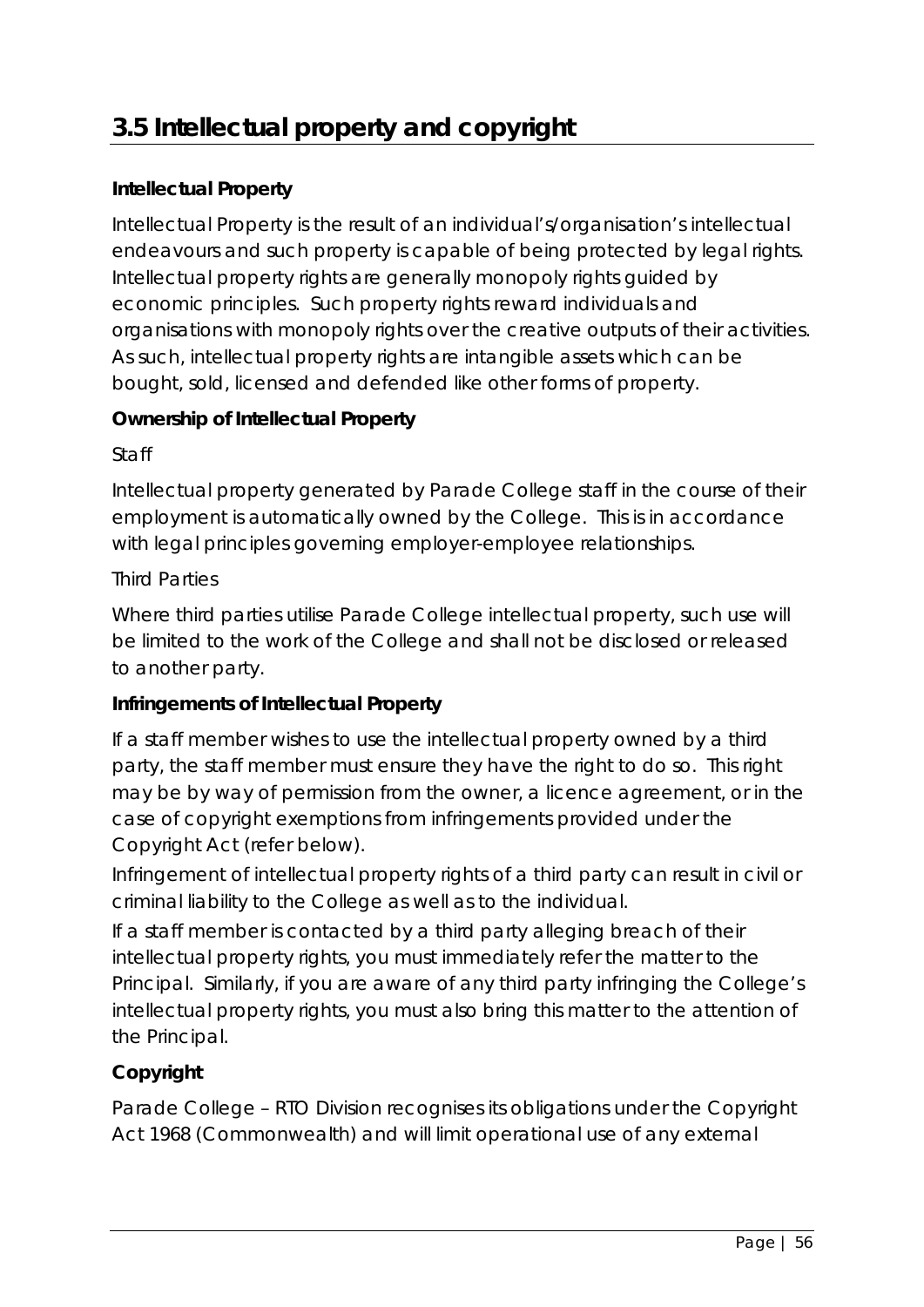material according to the requirements of the legislation and where appropriate acknowledge the original source of external material.

## **Use of external materials**:

Subject to the limitations below:

- 1. RTO staff including trainers and assessors can:
	- a. copy any third party material to distribute to students in both hard copy and electronic format and includes whole articles form newspapers and journals
	- b. embed any third party materials into any resources produced in house.
- 2. RTO staff must note there is a limitation of 10% to the use of such material, including materials from the internet.
- 3. Where external materials are used for training, assessment or marketing purposes the original source of the materials must be acknowledged
- 4. Monitoring of compliance will be included as part of the annual internal audit process.
- 5. Further information is available on www.copyright.com.au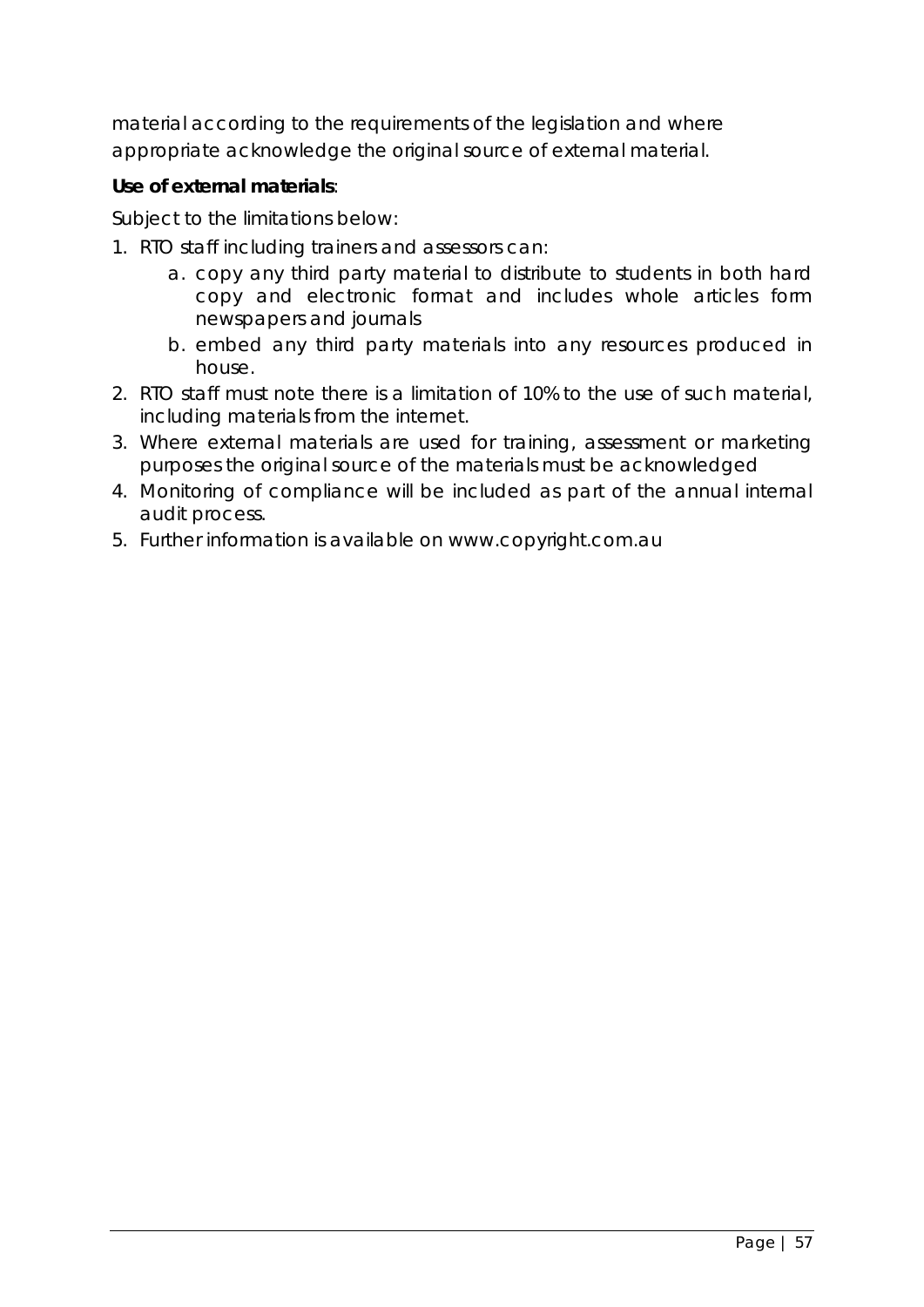## **3.6 Transition from superseded training packages and accredited courses**

Parade College – RTO Division will ensure that:

- a) where a training product on its scope of registration is superseded, all learners' training and assessment is completed and the relevant AQF certification documentation is issued or learners are transferred into its replacement, within a period of *one year* from the date the replacement training product was released on the National Register;
- b) where an AQF qualification is no longer current and has not been superseded, all learners' training and assessment is completed and the relevant AQF certification documentation issued within a period of *two years* from the date the AQF qualification was removed or deleted from the National Register;
- c) where a skill set, unit of competency, accredited short course or module is no longer current and has not been superseded, all learners' training and assessment is completed and the relevant AQF certification documentation issued within a period of *one year* from the date the skill set, unit of competency, accredited short course or module was removed or deleted from the National Register.
- d) a new learner does not commence training and assessment in a training product that has been removed or deleted from the National Register.

NB The requirements specified above do not apply where a training package or accredited course requires the delivery of a superseded unit of competency.

#### **Procedure**

- 1. The Executive Officer RTO regularly checks the National Register via the training.gov.au website for any changes/updates to Training Package qualifications (including units of competency) and Accredited Courses that are on the RTO scope of registration.
- 2. The Executive Officer RTO also subscribes to email updates provided by a range of training and industry organisations including TGA and Industry Skills Councils which provide notification of updates.
- 3. When an update has occurred Parade College RTO Division will download changes/updates to the Training Package/accredited course curricula via the training.gov.au or the Victorian Department of Education and Training website.
- 4. Once all updated information has been acquired and understood then Parade College – RTO Division, in consultation with relevant industry stakeholders, will make relevant changes/updates to:
	- Training and Assessment Strategies/Plans;
	- Training Materials;
	- Learner Materials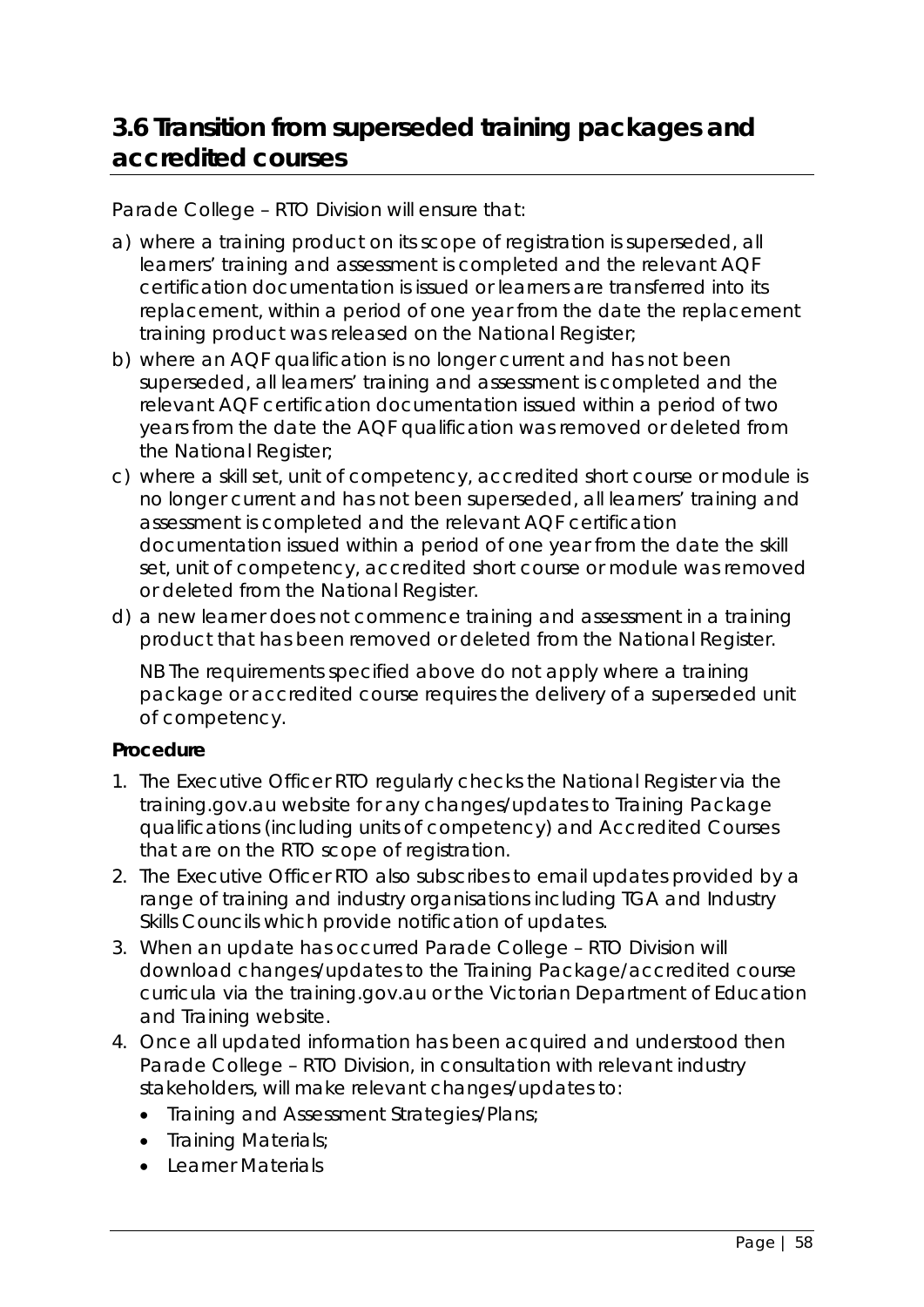- Assessment Materials; and
- Marketing materials.
- 5. Changes/updates to the relevant materials will be approved by the Executive Officer RTO in consultation with other relevant staff and stakeholders.
- 6. On completion of material and resource changes/updates, the Executive Officer RTO will complete the ASQA Extension to Scope application process, as required by the national registering body and pay the required fee.
- 7. On notification of satisfactory Extension to Scope application and notation on the TGA website the revised qualification/accredited course/module/unit will be implemented.
- 8. As a general principle current students will be 'taught' out; new students will be enrolled into the revised qualification/module/unit. Refer required timeframes as detailed on previous page.
- 9. All stakeholders will be advised, either verbally or via letter/email/website/newsletter, about the changes/updates.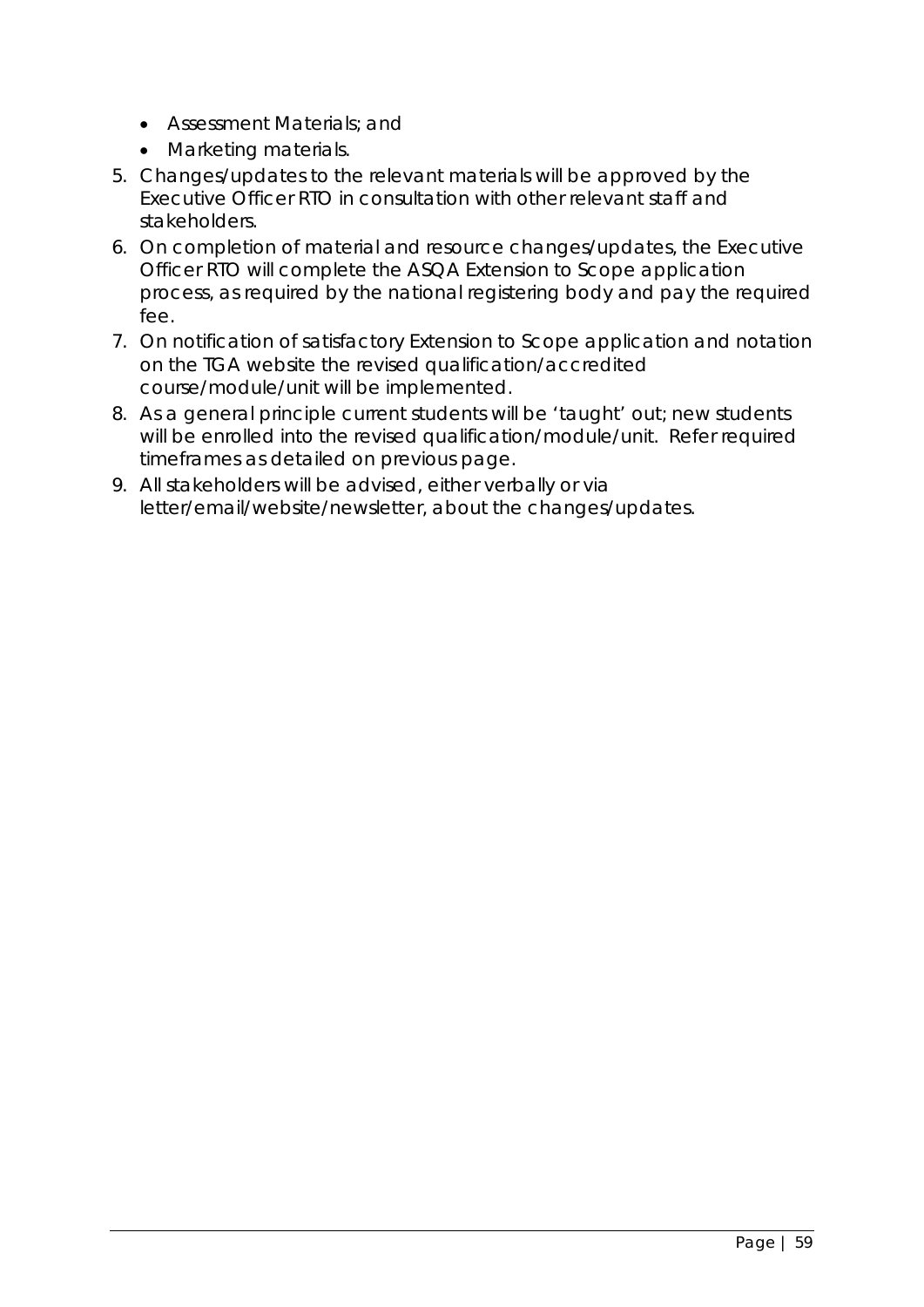## **4.1 Enrolment**

### **Pre Enrolment Information**

Parade College – RTO Division will ensure that all applicants and other clients receive information about the training, assessment and support services to be provided to them, prior to enrolment or the commencement of training. Pre-Enrolment information will include but not be limited to:

- a) Student selection and enrolment procedures;
- b) Course information including:
	- the code, title and currency of the training product to which the learner is to be enrolled, as published on the National Register;
	- the training and assessment services the RTO will provide including the:
		- i) estimated duration;
		- ii) expected locations at which it will be provided;
		- iii) expected modes of delivery;
		- iv)where appropriate, the name and contact details of the RTO responsible for the quality of the training and assessment and for the issuance of the AQF certification documentation;
		- v) course fees and charges including any required deposits;
		- vi)any work placement arrangements, and
		- vii) any materials and equipment the learner must provide.
- c) Refund policy;
- d) Provision of and access to educational and support support services;
- e) Flexible learning and assessment arrangements;
- f) Complaint and appeal procedures;
- g) Arrangements for recognition of prior learning (RPL) and credit transfers, and
- h) Where appropriate, government funding arrangements and implications for the learner of government training entitlements and subsidy arrangements in relation to the delivery of the services.

#### **Unique Student Identifier (USI)**

Prior to enrolment course applicants will be required to apply for a Unique Student Identifier. Applicants can apply for the USI via the website <http://www.usi.gov.au/create-your-USI/Pages/default.aspx> . Applicants will be informed of the application process during Course Information Sessions or at the time of enrolment.

Students must include the USI on the Parade College Enrolment Form; the Administration Officer will verify the USI prior to entering details onto the student management system. All details related to the USI will remain confidential and be securely stored.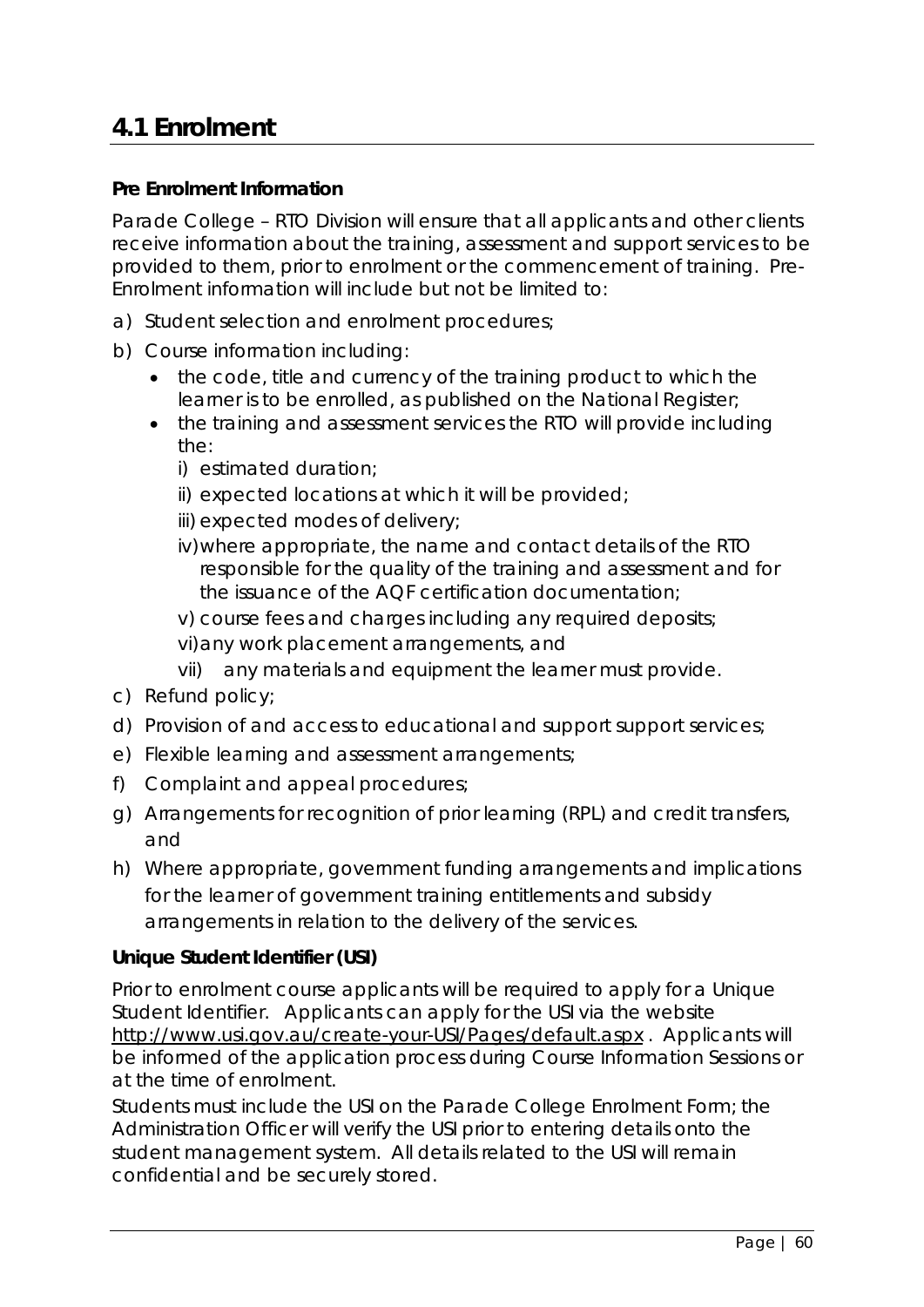## **Enrolment - Internal Applicants**

- 1. All internal applicants will complete a Parade College RTO Division Enrolment Form on course commencement.
- 2. All Enrolment Forms will be checked for completeness and accuracy by the Trainer/Assessor prior to submission for data entry.
- 3. Following receipt of the signed student Enrolment Forms, and entry of AVETMISS data onto the Student Management Database by the Administrative Officer, the enrolment process will be deemed complete; and
- 4. Completed Enrolment Forms will be appropriately filed.

## **Enrolment - External Applicants**

- 1. All external applicants will complete a Parade College RTO Division Enrolment Form on course commencement.
- 2. For those external applicants funded by an external organisation or school, an invoice for course fees will be forwarded to the relevant organisation or school.
- 3. All Enrolment Forms will be checked for completeness and accuracy by the Trainer/Assessor prior to submission for data entry.
- 4. Following receipt of the signed student Enrolment Forms, and entry of AVETMISS data onto the Student Management Database by the Administrative Officer, the enrolment process will be deemed complete; and
- 5. Completed Enrolment Forms will be appropriately filed.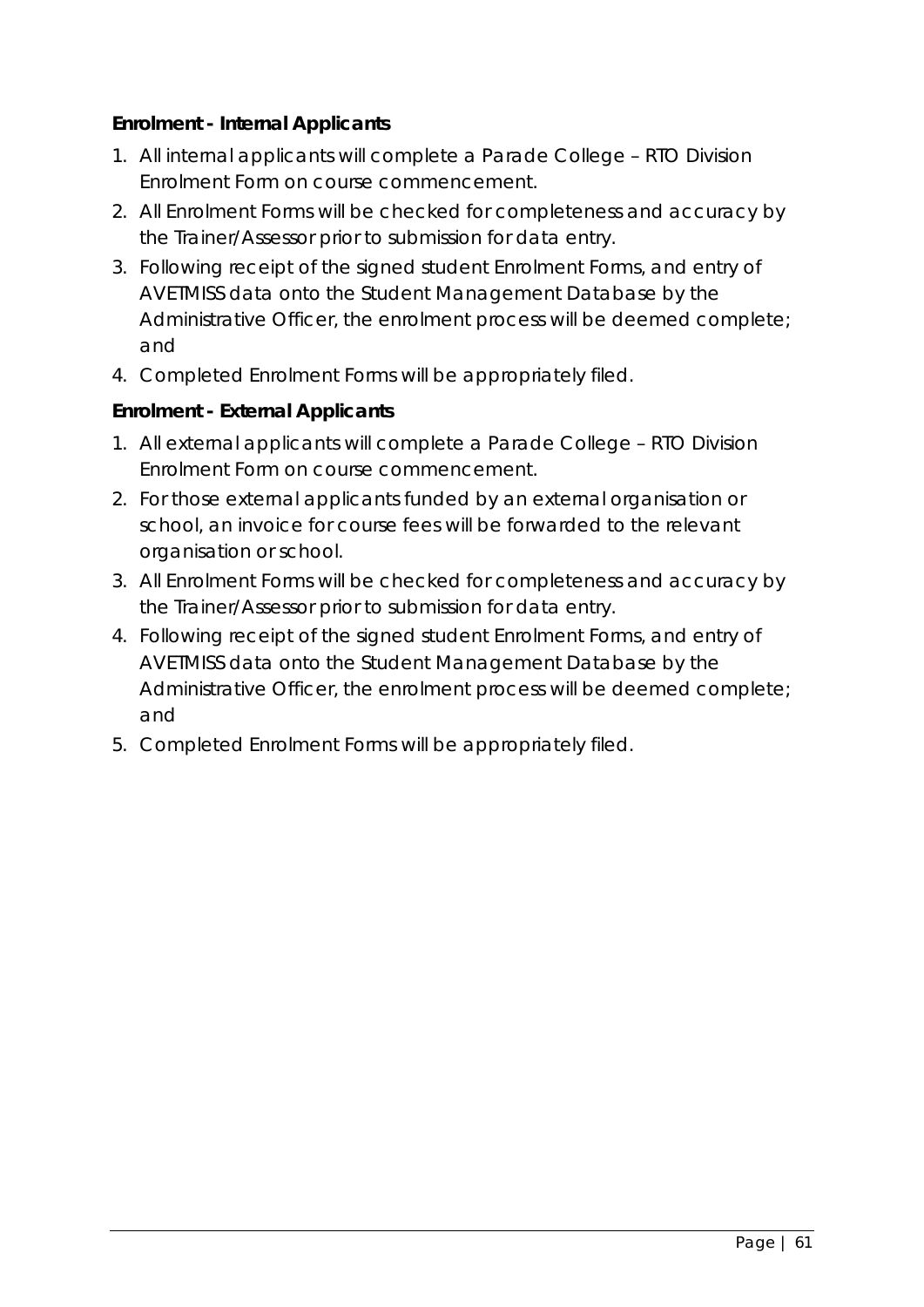## **4.2 Discontinuation of enrolment**

The procedure exists to ensure an expedient response to any major breech in the code of conduct by a course participant.

NB This procedure only applies to external students attending courses at Parade College – RTO Division. Internal Parade College students attending courses offered by the RTO Division will be managed according to internal Parade College procedures.

## **Scope:**

A course participant's enrolment may be suspended or discontinued by the Parade College Principal in consultation with the Executive Officer RTO for:

- behaviour that threatens the safety of others, interferes with the duties of staff or other participant's study, damages or threatens Parade College property, or the good order of Parade College;
- non payment of course/module/unit fees,
- significant periods of non attendance, or
- a second incident of cheating or plagiarism.

## **Process**

- 1. A report will be prepared by the Trainer and/or relevant staff member noting all details and contributing factors;
- 2. At a negotiated and planned interview with the course participant, the relevant staff and Principal or Executive Officer RTO will clearly outline the background and rationale for the decision to suspend or discontinue enrolment. The course participant may choose to be accompanied by an advocate to this interview.
- 3. The course participant will be given the opportunity to articulate why enrolment should not be suspended/discontinued. In particular, the course participant should indicate where due process has not been followed or that the decision needs to be reconsidered in light of new evidence.
- 4. Where the decision to suspend/discontinue enrolment is upheld, the course participant will be informed in writing within 5 days of the interview. A copy of the Complaints and Appeals policy will also be forwarded at this time.
- 5. Refund of fees paid will be at the discretion of the Parade College Principal.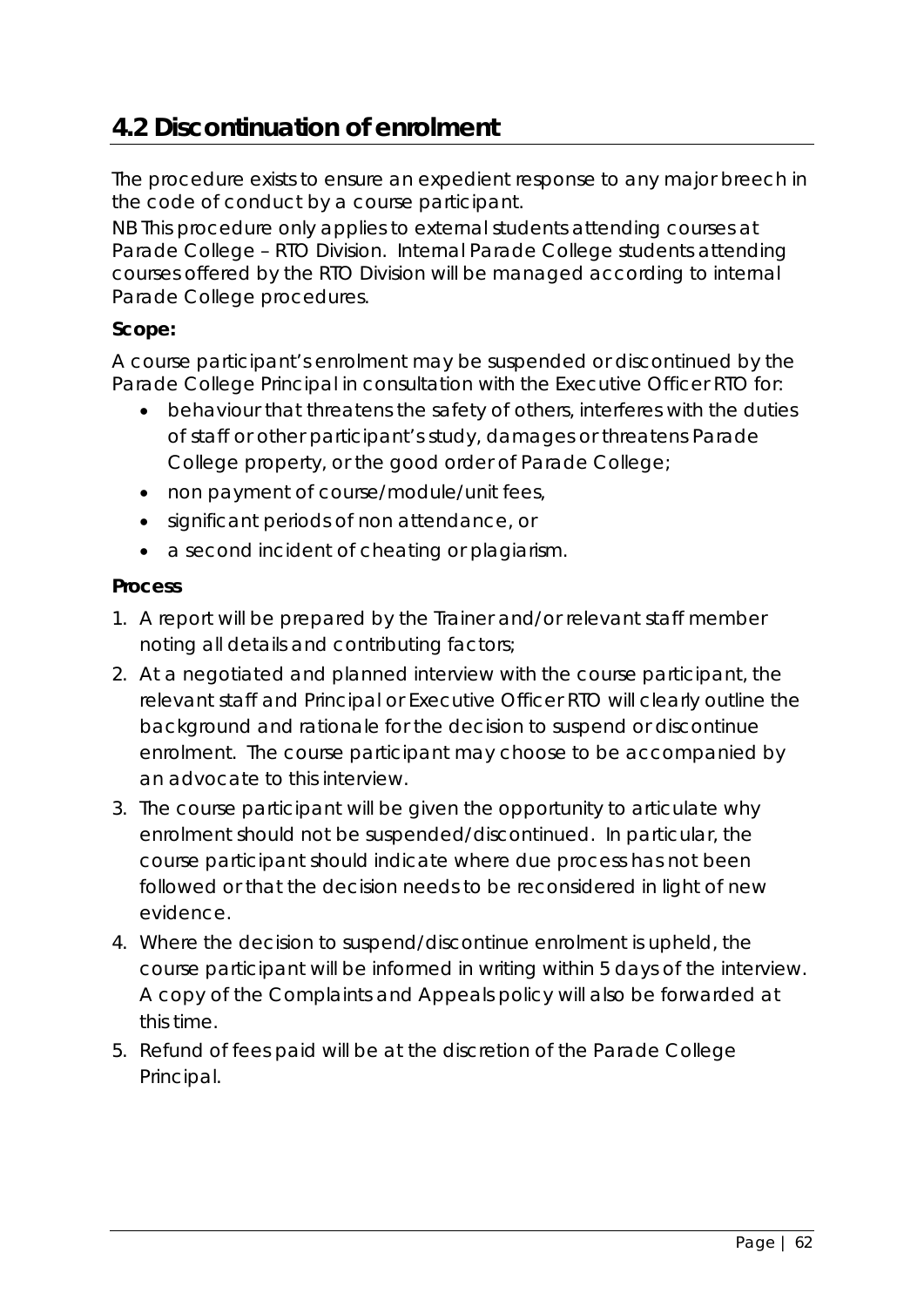## **4.3 Cheating and plagiarism**

This policy and procedure exists to ensure Parade College – RTO Division has mechanisms in place to investigate and respond to instances of cheating and plagiarism.

#### **Definitions**

*Cheating includes but is not necessarily limited to:*

- Submission of work that is not the student's own for papers, assignments or examinations.
- Submission of work which has been stolen purchased or borrowed.
- Submission or use of falsified data.
- Collaboration in the preparation of an assignment, unless such collaboration is specifically permitted or required by the assessor.
- Use of unauthorised material including textbooks, notes or computer programs during an examination.
- Submission of the same work for credit in two courses.

*Plagiarism means to take and use another person's ideas or work without acknowledgement.* Whether inadvertent or deliberate plagiarism includes the following:

- Word-for-word copying of sentences or whole paragraphs from one or more sources, or presenting substantial extracts from books, articles, internal reports, lecture notes CD's or the internet, without clearly indicating the origin;
- Using very close paraphrasing of sentences or whole paragraphs without due acknowledgement in the form of reference to the original work;
- Use of another person's ideas, work or research data without acknowledgement;
- Copying computer files without clearly indicating their origin.

#### **Prevention**

Students will be informed of cheating and plagiarism including definitions via the Student Handbook.

Unsupervised assessment activities will require students to complete an authenticity declaration; which will alert students to matters pertaining to cheating and plagiarism in an ongoing way.

Staff will be informed of cheating and plagiarism requirements during the orientation and induction process. Staff will have electronic access to this procedure.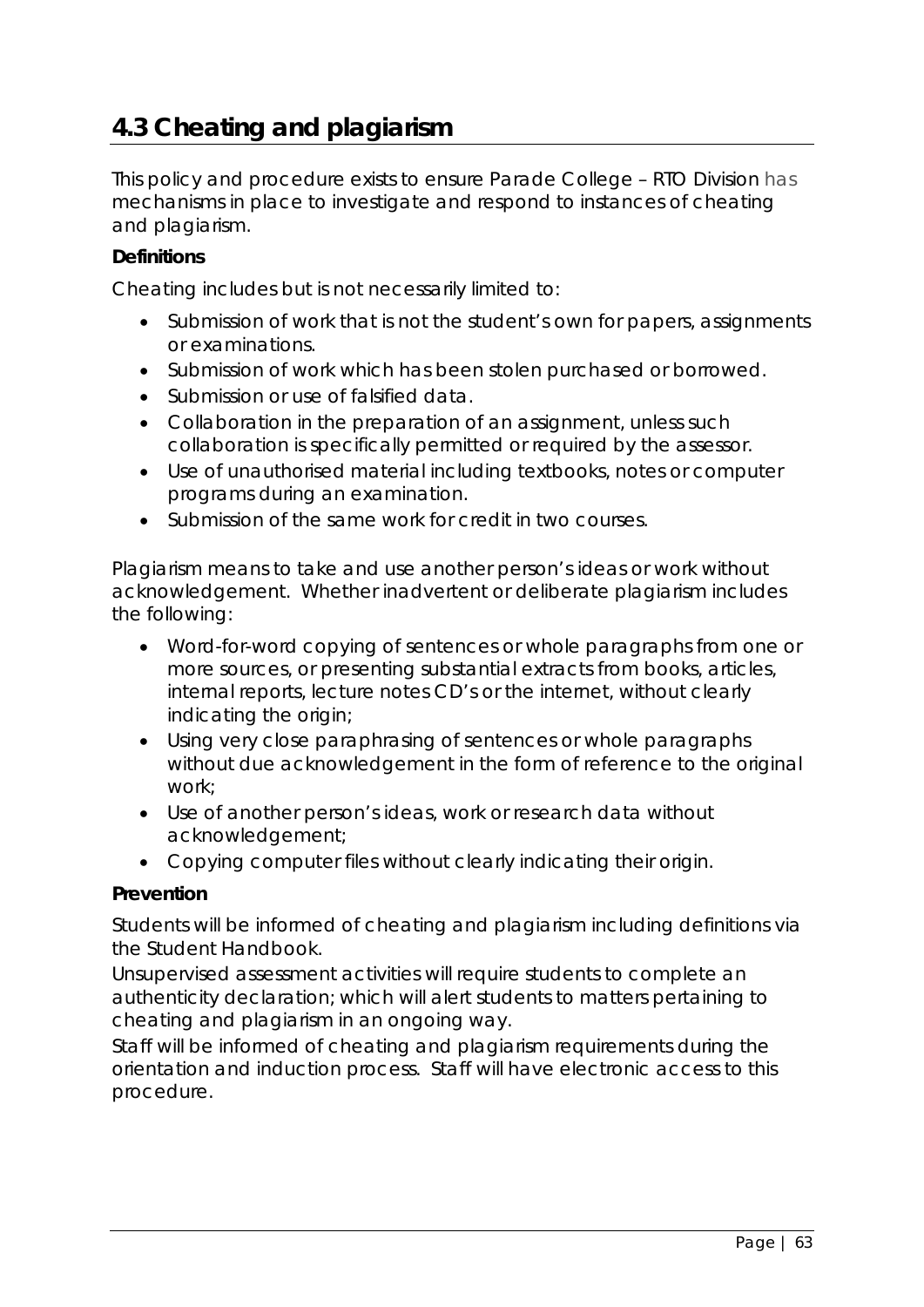## **Detecting**

Upon the submission of all unsupervised assessment tasks, students are required to sign an Assessment Cover Sheet that includes a declaration of authenticity of the work.

Parade College will take the necessary steps to detect cheating and plagiarism which may include:

- a) Comparison of the work with the work of other students;
- b) Comparison of the work with electronic reference materials and internet sources;
- c) Other methods deemed appropriate by the trainer/assessor.

All staff have an obligation to identify and investigate any possibility of cheating or plagiarism.

A staff member who suspects that cheating or plagiarism may have occurred should first establish the evidence (through identification of the source) to support their allegation.

#### **Process**

- 1. Where the primary assessor believes that the action of a student may involve cheating or plagiarism, the assessor will notify the Executive Officer RTO and shall request that the participant attend an interview with the primary assessor and an independent assessor.
- 2. The student may elect to invite a support person or nominee to be present at this interview.
- 3. If, as a result of this interview, the primary assessor concludes that no cheating or plagiarism was involved, no further action will be taken and no record of the interview shall be kept.
- 4. Where the primary assessor and independent assessor conclude that the action of the student was an example of inadvertent cheating/plagiarism, the student will be counselled by the primary assessor and the primary assessor shall place a note to that effect on the student's file. The Executive Officer RTO will be informed of the interview outcome.
- 5. Where the primary assessor and independent assessor conclude that the case involves deliberate cheating/plagiarism and provides evidence to the student to this effect, and the student admits to cheating/plagiarism, the matter will be referred to the Executive Officer RTO.
- 6. The Executive Officer RTO will undertake additional investigation as required, and determine what penalty will apply.
- 7. In instances of deliberate cheating/plagiarism all evidence, interview records and other relevant documentation will be retained in the student file.

## **Penalties**

A student found guilty of deliberate cheating/plagiarism shall be subject to any of the following penalties: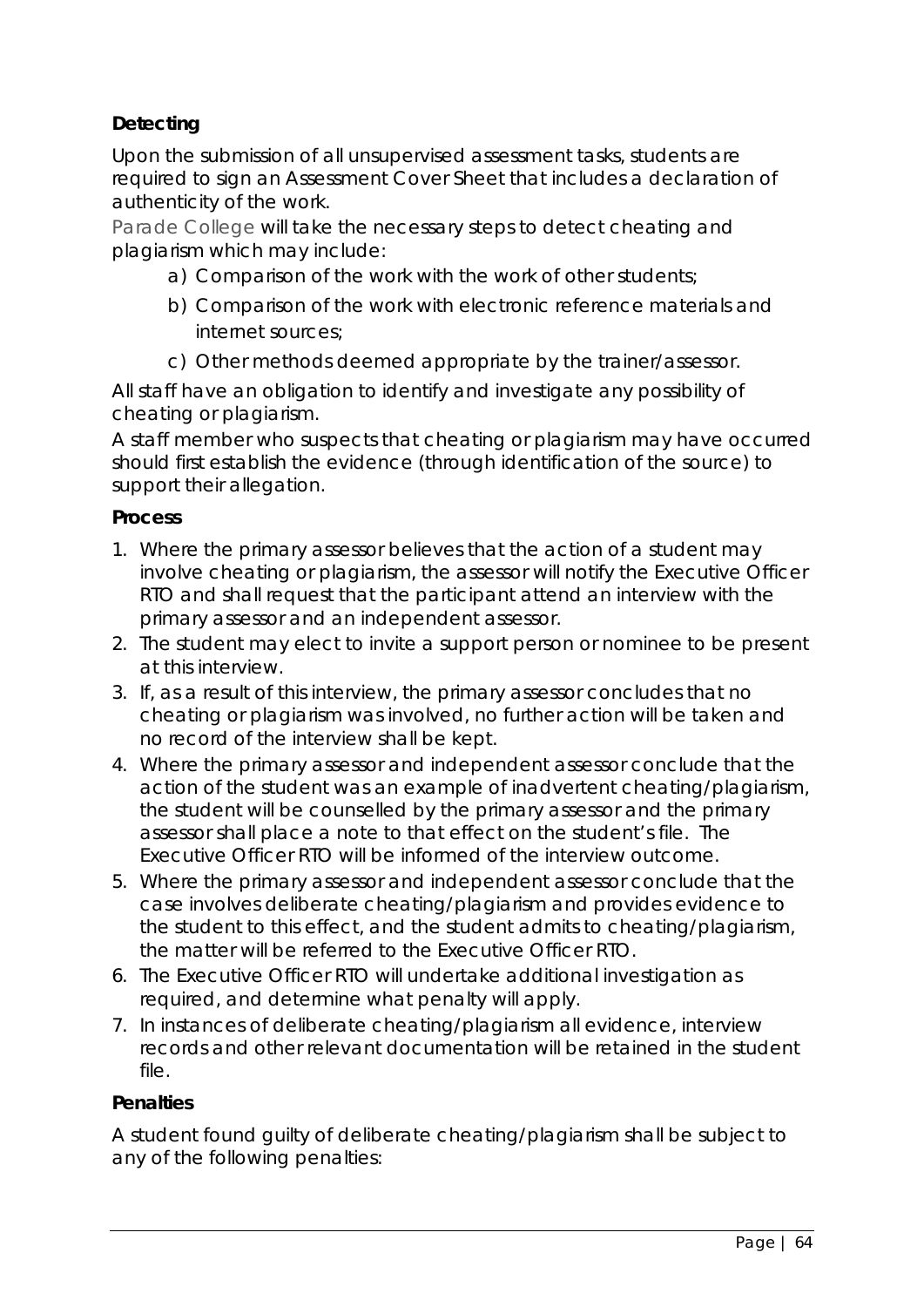- Formal warning from the Executive Officer RTO and a notation in the student's file;
- Not Yet Competent or zero score, in the component of the course/module/unit, and a notation in the student's file.

A student found guilty of a second incident of cheating/plagiarism will have their enrolment terminated.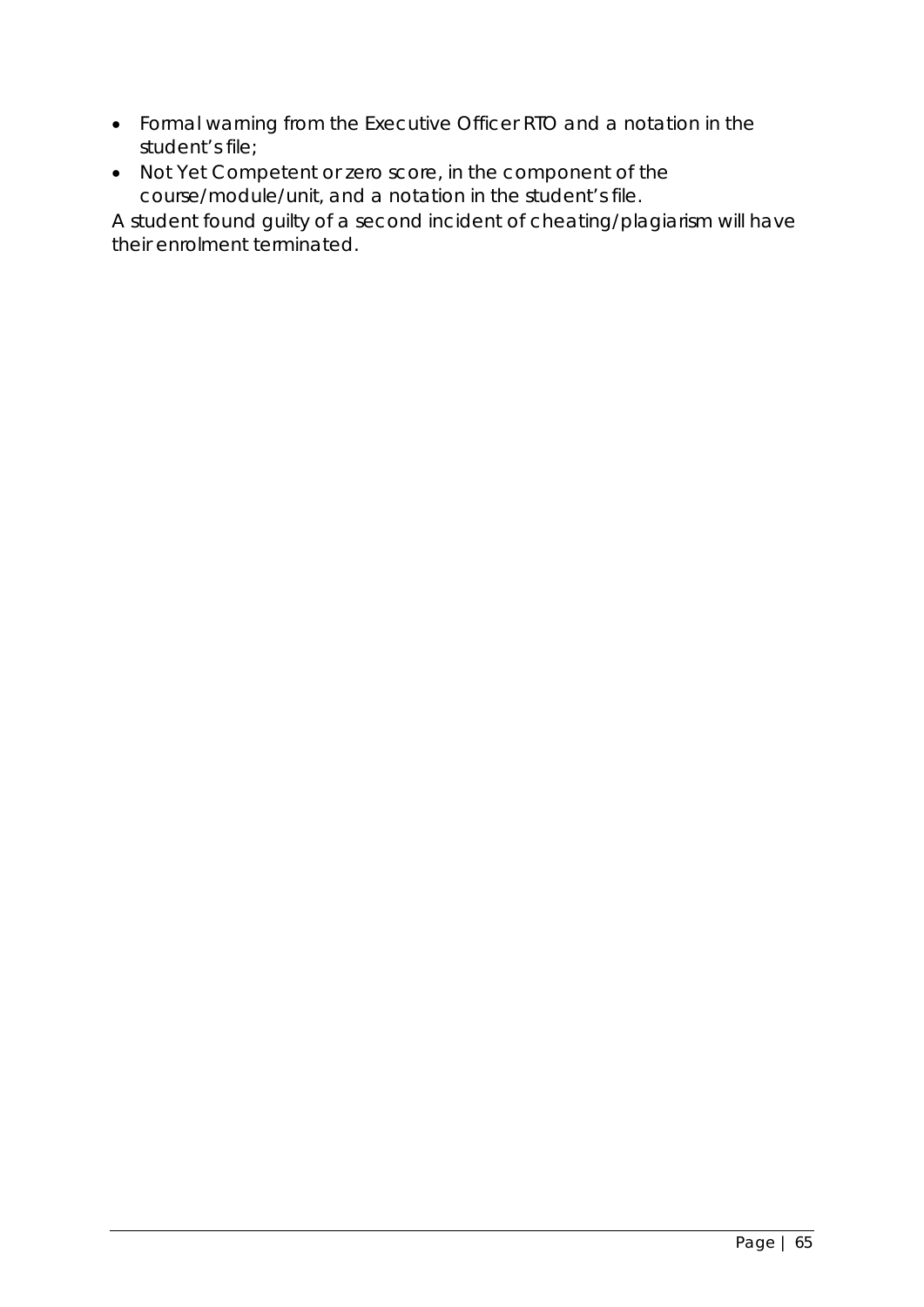## **4.4 Student support**

Parade College – RTO Division is committed to ensuring that all students receive adequate support to ensure learning goals are reached. To this end, Parade College – RTO Division ensures that:

- a) The learning and support needs of students is assessed upon entry into a qualification.
- b) All students are aware of how to access the services they require to successfully complete their training and assessment program.
- c) Feedback is collected about the provision of support services and the feedback is systematically collated, analysed and used to improve training services.

## **Needs Identification**

Students' needs are identified upon entry into their course of study via:

- a) ongoing student records and testing for internal Parade College students.
- b) information provided by both internal and external students on the enrolment form.

Trainers/Assessors will review all enrolment forms, note any identified special needs and give consideration to such needs in the provision of training and assessment services. Where required, trainers/assessors will discuss the need for additional support and/or services with the individual student.

c) written reports of language, literacy and numeracy (LLN) skills provided by the home school for external students undertaking a nationally recognised qualification.

Trainers/Assessors will review such reports, note any identified LLN needs and give consideration to such needs in the provision of training and assessment services. Where required, trainers/assessors will discuss the need for additional support and/or services with the individual student.

#### **Support Services**

All students are provided with a range of support options and resources to help them achieve success in their chosen study program. Where there is perceived difficulty in achieving program goals, the trainer will discuss these issues with the student. The student will be provided with information about possible alternative pathways, additional tools and resources available, and options and choices for accessing a supportive network. The information and services provided will vary depending on the individual needs of the student. Examples of support services include: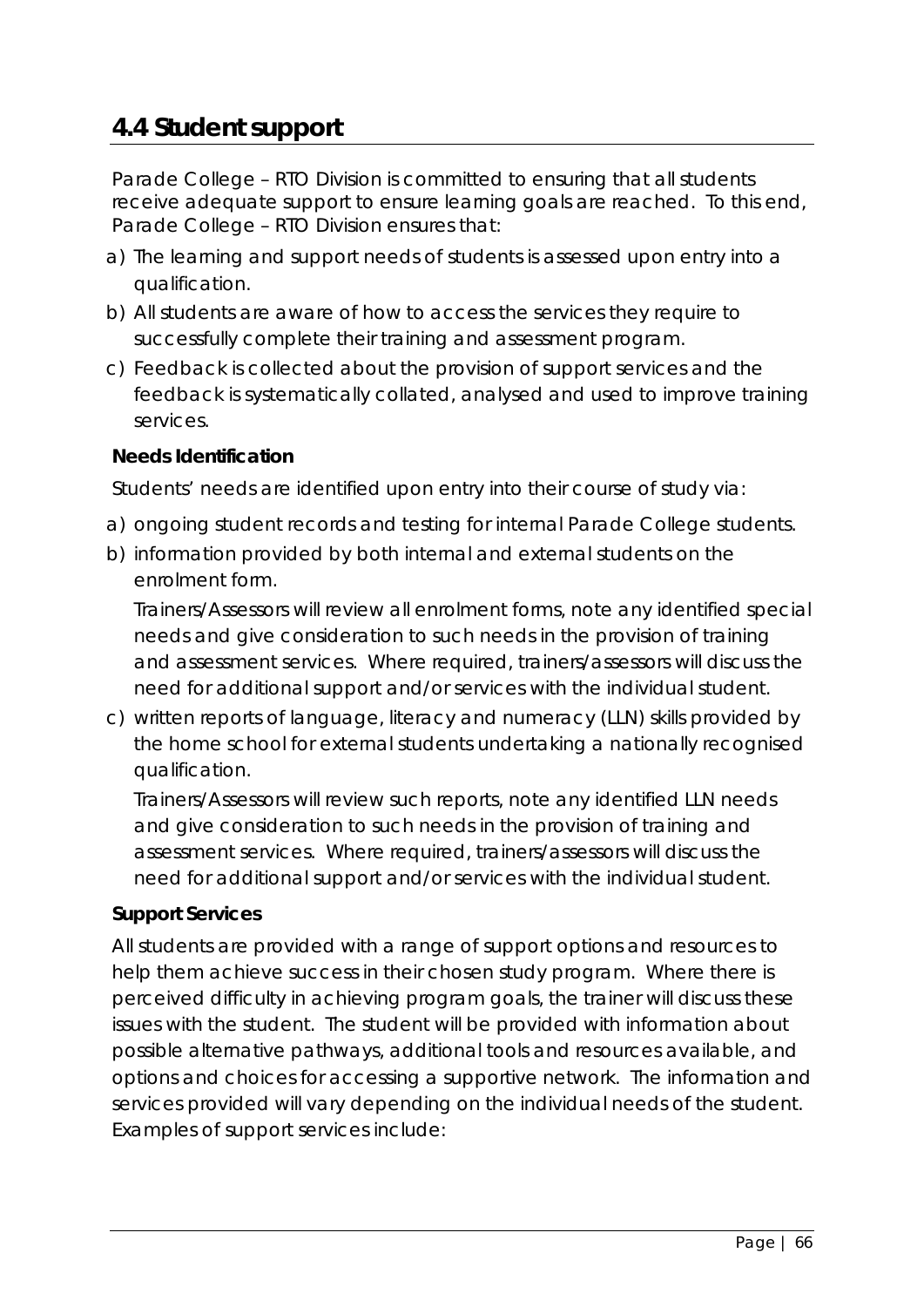- a) Additional coaching from appropriately qualified trainers including phone and email contact.
- b) Course materials available in alternative formats including hard copy, CD, memory stick.
- c) Special consideration in assessment including reasonable adjustments.
- d) Flexible delivery and assessment schedules.
- e) Library and resource centre
- f) Computer labs
- g) Teacher supervised (after school) homework sessions
- h) Access and/or referral to the Parade College Student Support Department including:
	- o Counselling services
	- o Psychologist
	- o Speech Therapist
	- o Social Worker
	- o Special education and student support teachers
- i) Referral to external support services, on an as required basis.

#### **Informing students**

Students will be advised of the support services available to them through the Student Handbook distributed via hard copy at pre-enrolment information sessions and via the Parade College – RTO Division section of the College web site.

#### **Accessing Services**

The need for additional support services may be requested by the individual student, parent/guardian or Parade College teaching/support staff. Students wishing to access any support services can seek assistance directly with the relevant internal staff member/department, or discuss this with their trainer/assessor or the Executive Officer RTO.

NB Students from external schools may access College support services whilst on campus; and services of their home school when not undertaking studies at the Parade College campus.

#### **Recording Provision of Support Services**

Trainers and assessors should document any discussions pertaining to the special needs of individual students, the provision of support services and/or modifications to training and assessment. Additionally, student response to the provision of support services or course modifications should also be noted.

All notations should be dated and signed by the trainer/assessor and included in the relevant student file.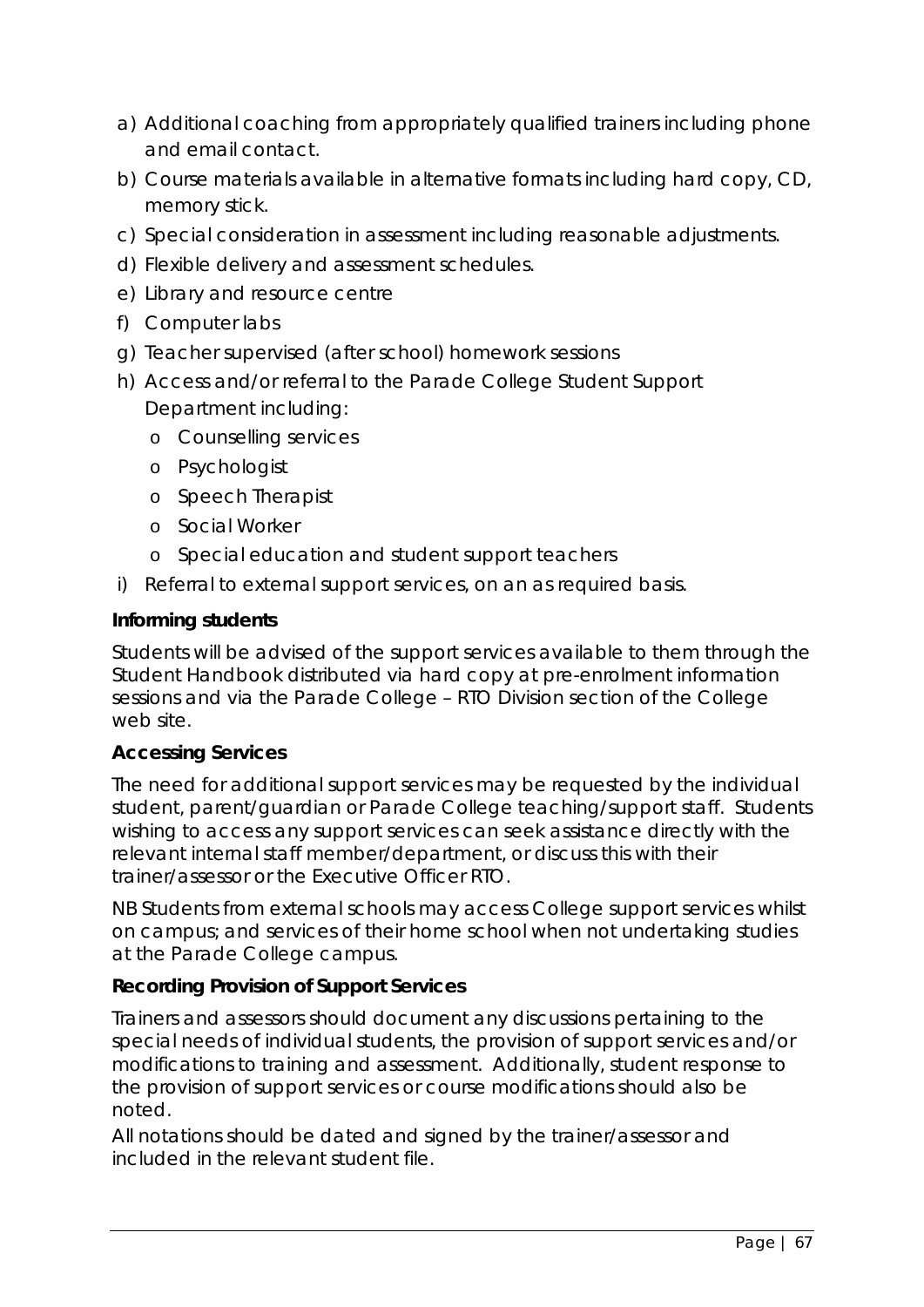## **4.5 Student code of conduct**

All students enrolled in programs or using the services of Parade College – RTO Division are required to maintain appropriate standards of conduct at all times, whether attending a Parade College – RTO Division training venue or representing Parade College – RTO Division in any capacity, such as a work placement or vocational experience program.

#### **Principles of Student Conduct**

Students enrolled or using the services of Parade College – RTO Division should adhere to the following principles:

- display a commitment to learning and to achieving success;
- be responsible and accountable for their own learning, behaviour and decisions;
- actively participate in all activities and learning experiences;
- work in harmony and respect the rights and opinions of staff and other students; and
- treat others as they themselves would like to be treated.

### **General Code of Behaviour**

Parade College – RTO Division requires behaviour to be conducted in a physically and psychologically safe environment conducive to effective learning.

- Students are required to be punctual at all times so that fellow students are not disadvantaged by lateness or early departure from scheduled classes.
- Students are required to arrive at all scheduled classes with prescribed materials and equipment.
- Students are required to wear clothing and shoes suitable to undertake the training or assessment
- Food or beverages are not to be consumed in class, except for bottled water.
- The use of electronic equipment including mobile phones, iPods, CD players and the like are not permitted during training.
- Students are expected to use acceptable language at all times.
- Students should respect other person's rights to hold different positions and views.
- Students should not discriminate against another person(s) for their beliefs, nationality, religion, age, gender or associations.

#### **Improper or Inappropriate Behaviour**

Where student behaviour is deemed to be improper or inappropriate as outlined below, Parade College – RTO Division will take action in accordance with the Discontinuation of Enrolment Policy.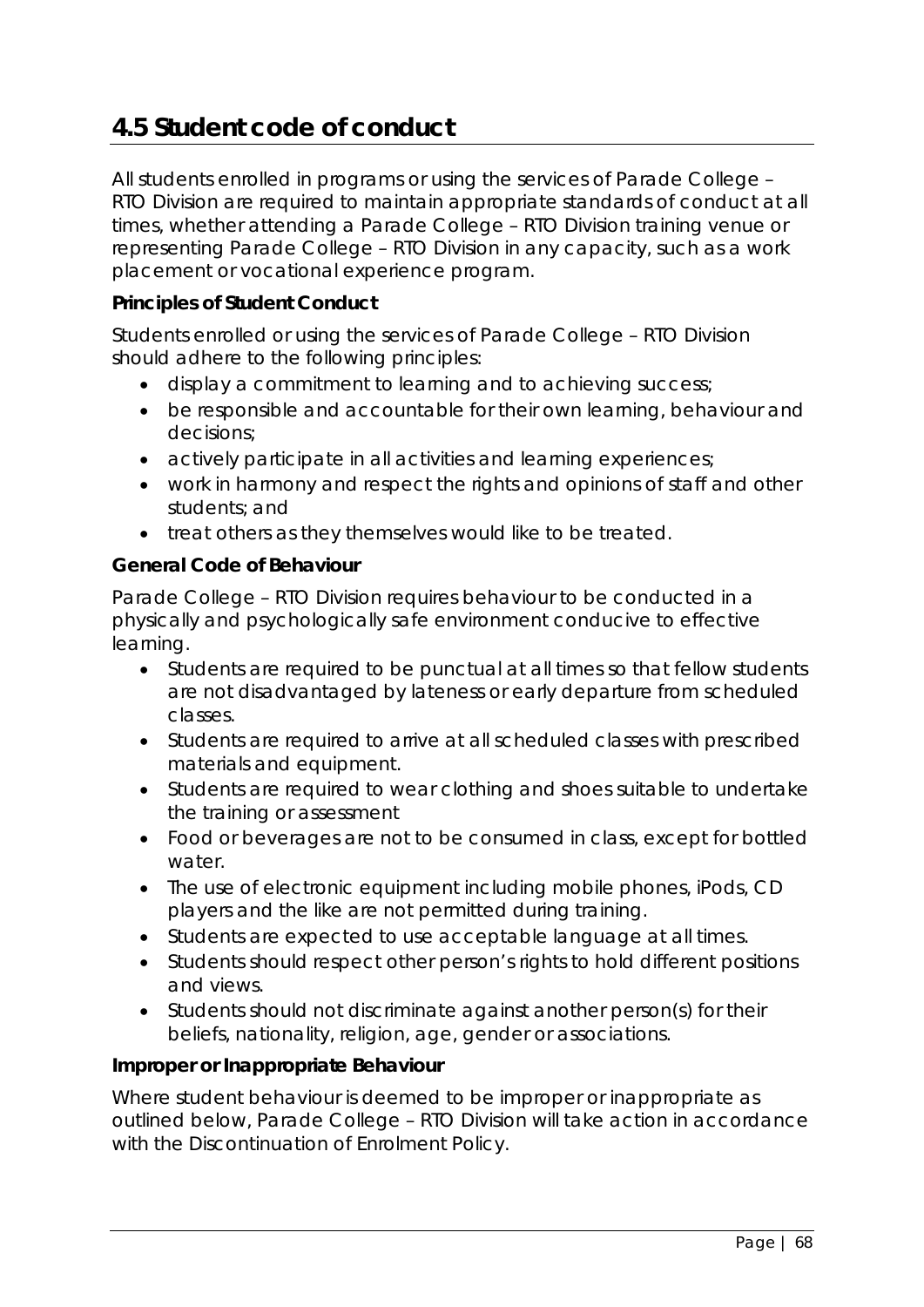Improper or inappropriate behaviour includes but is not limited to:

- Persistent disruptive behaviour;
- Taking photographs or filming other participants or staff without their permission. This also includes posting on Face Book and other social media without permission.
- Engaging in verbally abusive or hostile behaviour which affects a staff member, fellow student or work site staff;
- Behaviour which constitutes discrimination, victimisation or harassment;
- Attending Parade College RTO Division or work placement provider's premises consuming or having consumed alcohol;
- Deliberate cheating or plagiarism;
- Smoking in non designated areas or the use of prohibited or illegal substances at Parade College – RTO Division or work placement provider premises;
- Willful or malicious damage of Parade College RTO Division's or work placement provider equipment, materials or property;
- Physical assault on a member of Parade College RTO Division's or work placement provider staff, fellow students or members of the public or behaviour which is perceived to be threatening;
- Theft from Parade College RTO Division or work placement provider staff or fellow students;
- Carriage, use or being in possession of a prescribed or regulated weapon or dangerous article on Parade College – RTO Division or work placement provider premises;
- Any student found to be willfully or accidentally activating fire or security alarms which result in the call out of emergency services such as police, ambulance or fire services will be liable for whatever costs are incurred by their actions.
- Any behavior deemed contrary to the ethos of Parade College.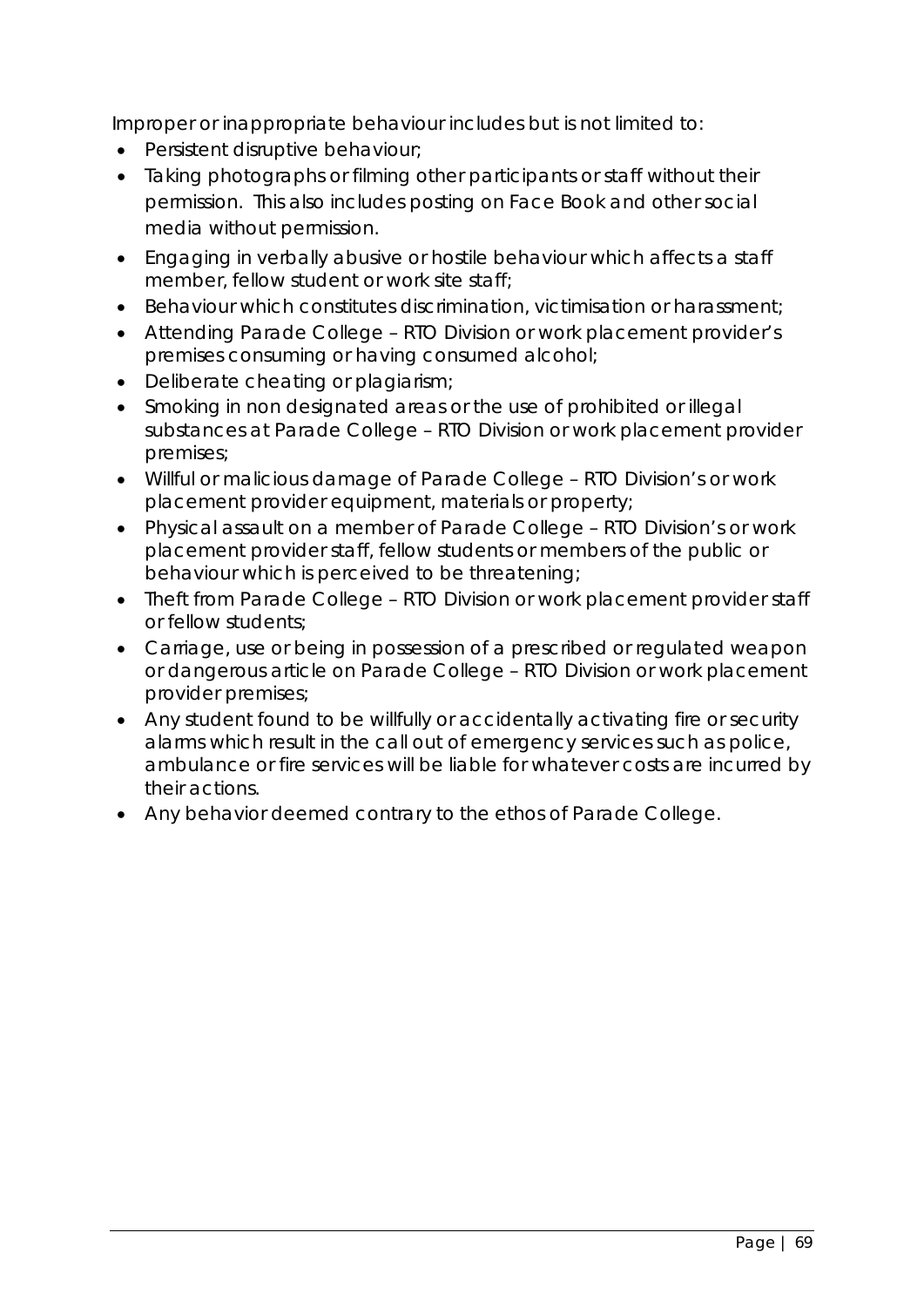## **5.1 Staff selection, induction and monitoring**

This procedure exists to ensure that Parade College – RTO Division appoints/employs suitably qualified trainers and assessors such that Australian Quality Skills Authority (ASQA) and Training Package/Accredited Course requirements are met.

## **Compulsory Requirements (as of 1 January 2016)**

ASQA has identified the following compulsory qualification and experience requirements for Trainers and Assessors involved in the delivery and assessment of nationally recognised training within an RTO.

All trainers and assessors providing both training and assessment, or assessment only:

- Vocational competencies at least to the level being delivered;
- Current relevant industry skills;
- Current knowledge and skills in VET, and
- Ongoing professional development in VET.

#### **Providing both training and assessment:**

Must hold one or more of the following:

- TAE40110 Certificate IV in Training and Assessment or its successor, or a
- Diploma or higher qualification in adult education.

#### **Providing assessment only:**

Must hold one or more of the following:

- TAESS00001Assessor Skill Set or its successor; or;
- TAE40110 Certificate IV in Training and Assessment or its successor; or a
- Diploma or higher level qualification in adult education.

## **Appointing Trainers and Assessors - Internal**

- 1. The RTO Executive Officer will develop a communication strategy to inform Parade College teaching staff of a vacancy within the RTO Division;
- 2. The communiqué will clearly identify the vocational area; required vocational, and trainer and assessor qualifications; time commitment and other personal attributes etc. Applicants will be required to provide a cover letter, a signed copy of their current Resume/CV and certified copies of relevant qualifications.
- 3. Once the closing date for applications has passed, the RTO Executive Officer in consultation with the RTO Leadership Group will assess each application and ensure that the applicants have the above mentioned trainer and assessor qualifications and experience as a minimum;
- 4. The short listed (successful) applications will be invited to attend an interview and an interview panel will be formed. An industry representative relevant to the vocational area will be included as a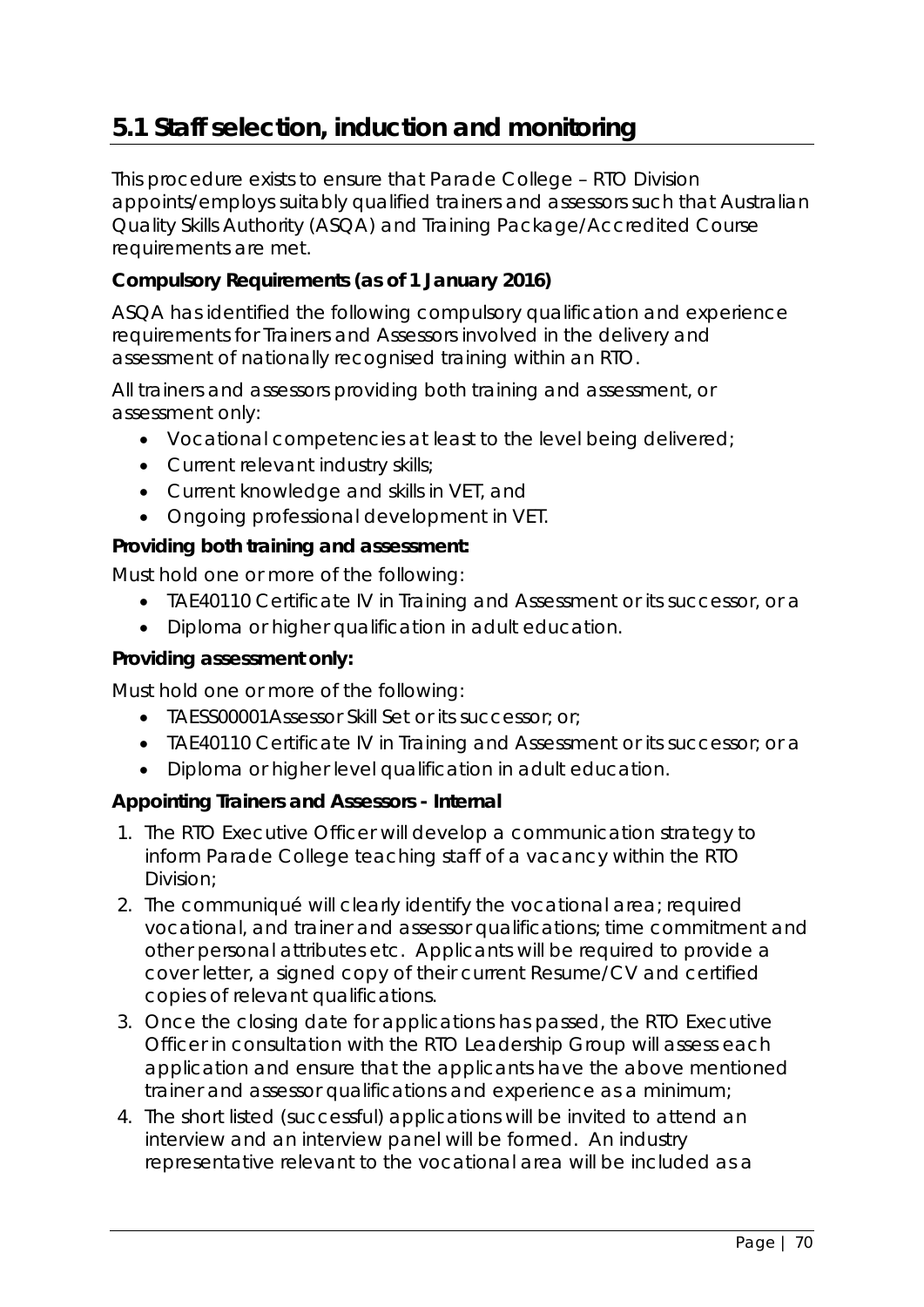member of the interview panel. The industry representative will provide input as to the relevancy and currency of applicant vocational skills and experience.

- 5. Furthermore, the interview panel will be chosen in a manner which will ensure that access and equity principles are followed by interviewers during the interview, and the interview process is free of any form of discrimination;
- 6. The most suitable applicant will be chosen from those interviewees. Please note in some cases an additional round of interviews may be conducted in the event we have received a strong list of applicants;
- 7. The most suitable applicant will be advised about the outcomes of the interview and the applicant will be offered the position;
- 8. The applicant will be inducted into Parade College RTO Division.

## **Employing Trainers and Assessors - External**

- 1. The RTO Executive Officer in consultation with other staff will develop an employment advertisement to be published via relevant media (newspaper, online or networking);
- 2. The employment advertisement will clearly list the above mentioned trainer and assessor qualifications, other personal attributes and job requirements etc. In addition the applicant will be required to provide a cover letter, a signed copy of their current Resume/CV, and certified copies of relevant qualifications as part of their application for the role;
- 3. The advertisement is to be published in the chosen media;
- 4. Once the closing date for the advertisement has passed and all applications have been submitted, the RTO Executive Officer in consultation with the RTO Leadership Group will assess each application and ensure that the applicants have the above mentioned trainer and assessor qualifications and experience as a minimum;
- 5. The RTO Executive Officer in consultation with the RTO Leadership Group is to ensure that applicants without the relevant qualifications and experience are not short listed for interview and an unsuccessful letter is to be sent to these applicants;
- 6. The short listed (successful) applications will be invited to attend an interview and an interview panel will be formed. An industry representative relevant to the vocational area will be included as a member of the interview panel. The industry representative will provide input as to the relevancy and currency of applicant vocational skills and experience.
- 7. Furthermore, the interview panel will be chosen in a manner which will ensure that access and equity principles are followed by interviewers during the interview, and the interview process is free of any form of discrimination;
- 8. Written and verbal information provided by each applicant should be verified by contacting the provider named on the person's qualification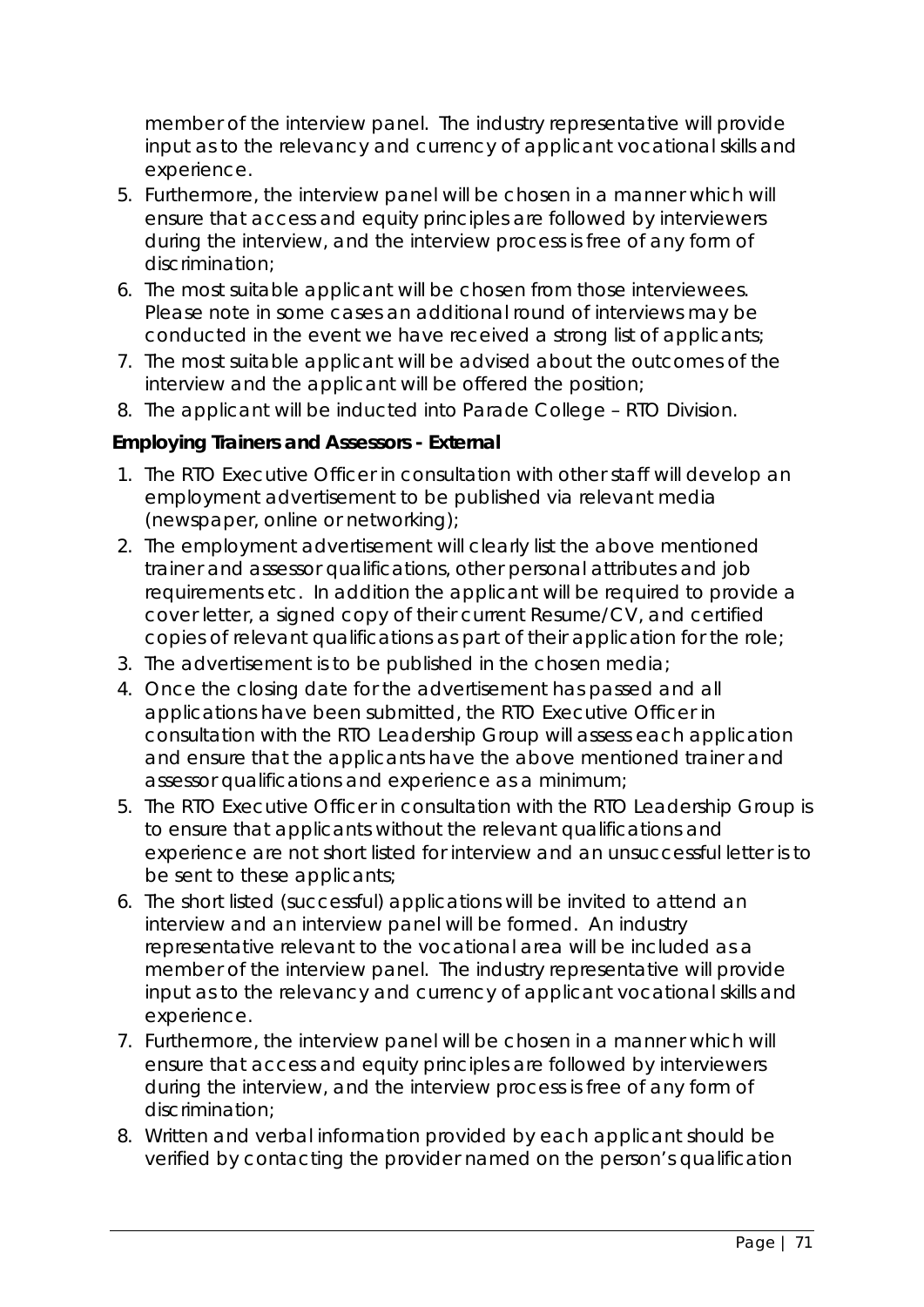to confirm certificates are genuine, and conducting referee checks at the time of employment to confirm relevant industry experience. Parade College will retain records of verification processes.

- 9. The most suitable applicant will be chosen from those interviewed. Please note in some cases an additional round of interviews may be conducted in the event we have received a strong list of applicants;
- 10. The most suitable applicant will be advised about the outcomes of the interview and the applicant will be offered the position with Parade College – RTO Division;
- 11.Following acceptance of offer the applicant and the College Principal or delegate will be required to sign and date a contract of employment and position description;
- 12. The chosen applicant will be required to provide originals for sighting and verifying or certified copies of their qualifications, a signed and dated CV and various other documents;
- 13.Relevant checks such as Victorian Institute of Teaching registration will be conducted and relevant documents from these checks will be included in the applicants file along with verified or certified copies of their qualifications and a signed and dated CV/Resume;

14. The applicant will be inducted into Parade College - RTO Division.

## **Induction**

The purpose of the induction process is for all divisional staff to:

- Understand and embrace the mission and values of Parade College RTO Division.
- Contribute through their work to the mission and values of Parade College – RTO Division.
- Acquire the information they need to undertake their work effectively.
- Make professional adjustments as smooth as possible.
- Assist in supporting the Parade College RTO Division with routines, procedures, and policy matters.
- Provide a focus for sharing of common needs, problems, concerns and ideas.
- 1. Orientation

Orientation will be held upon commencement to familiarise new staff with Parade College – RTO Division's environment (inclusive of all SNR regulatory requirements) and administrative structure.

2. Duration

The induction program will continue throughout a twelve week period with support being provided by the RTO Executive Officer to oversee the development and assimilation of each new employee.

## **Performance Review**

College wide performance review and management processes will apply to all staff of the Parade College – RTO Division.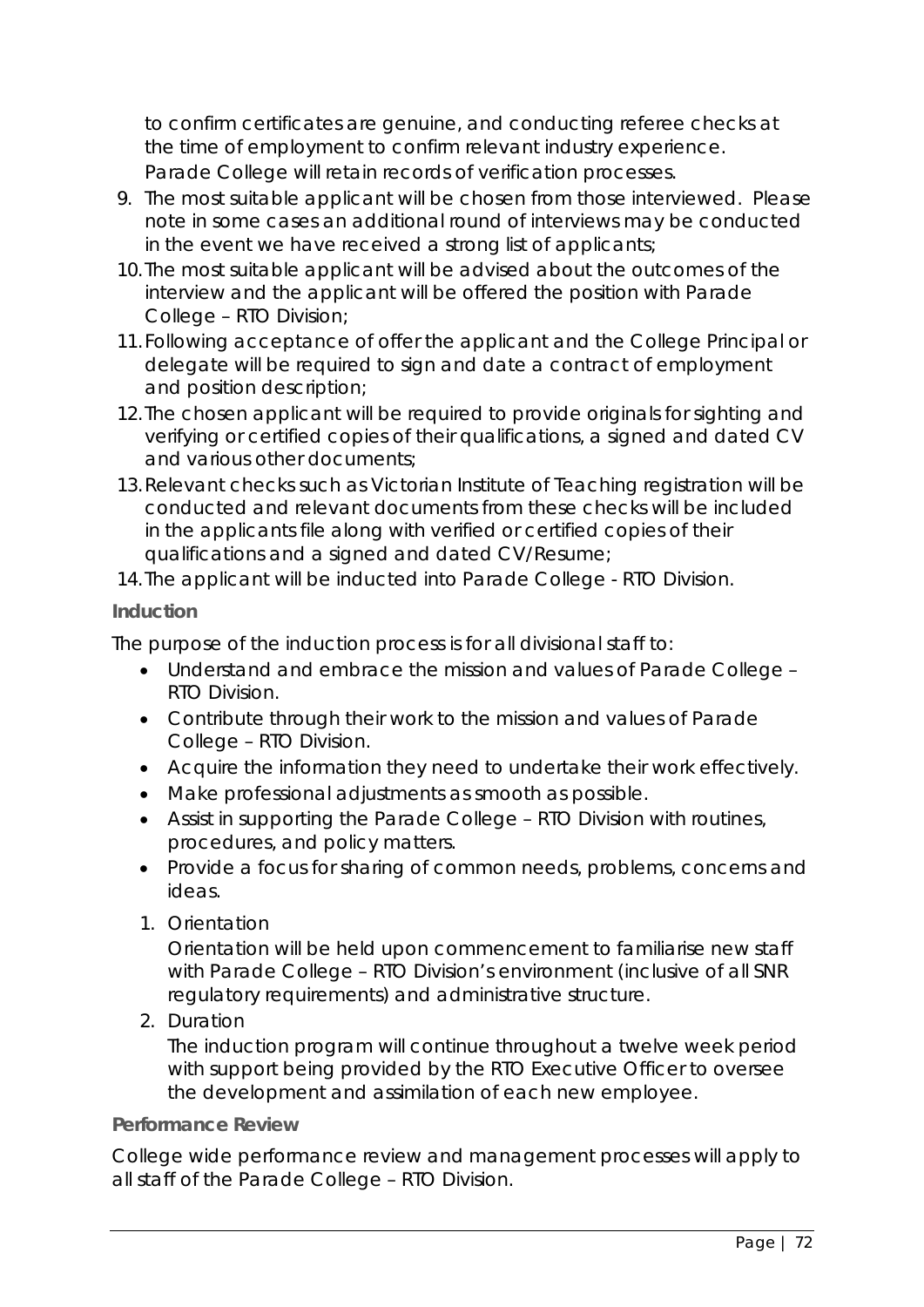# **Professional Development**

All employees are encouraged and supported to undertake further training or professional development activities to ensure they perform better in their roles and to effectively contribute toward continuously improving the quality of our training and assessment services. To this end, at the commencement of each calendar year, trainers and assessors in conjunction with the RTO Executive Officer will develop an annual Professional Development Plan to guide professional development activities, and ensure such activities meet the needs of the individual and the broader organisation.

As a minimum, and in a 12 month period trainers and assessors must demonstrate professional development activity in the following areas:

- Vocational education and training
- Training and assessment competence, and
- Vocational competence.

All training and professional development activities are to be documented on a Professional Development Log. All Professional Development Logs are to be submitted on an annual basis and are to be filed in the relevant employee file.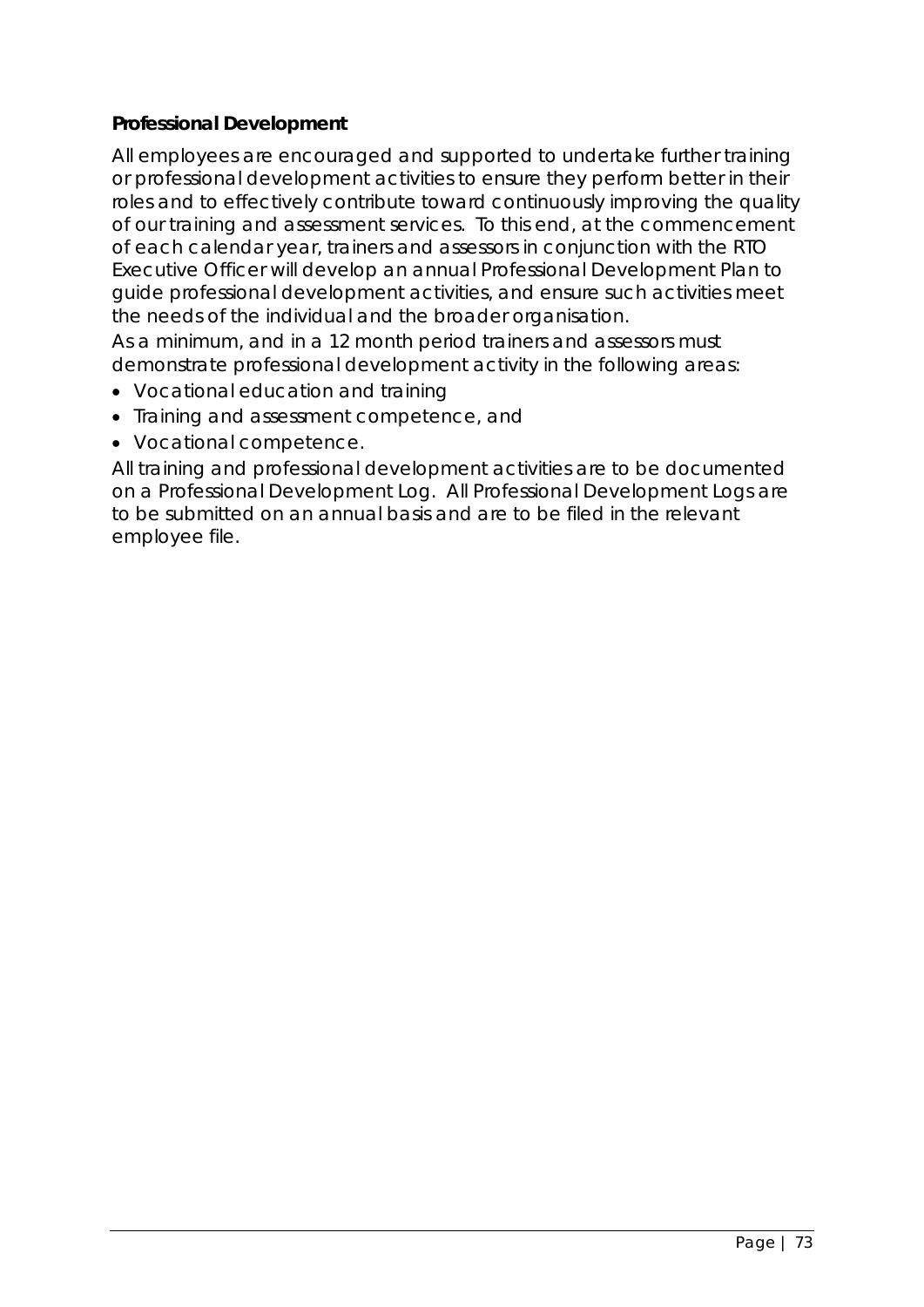# **5.2 Staff code of conduct**

This code aims to guide the conduct of staff in the performance of their duties as an employee/ contractor of Parade College – RTO Division. All staff including contract staff of Parade College – RTO Division are expected to perform the duties associated with their position skillfully, impartially and diligently in order to contribute to the efficient and economic achievement of our organisation's strategic and operational goals. The fundamental ethical principles on which this code of conduct is based are:

- a) respect for others;
- b) integrity;
- c) diligence; and
- d) economy and efficiency.

# **Respect for others**

All staff are expected to treat others, including students, staff, external organisations and members of the community with fairness and respect. This involves:

- a) Courtesy and responsiveness in dealing with others.
- b) Being sensitive to and respecting the rights and dignity of others.
- c) Making reasonable, fair and consistent decisions.
- d) Avoiding behaviour which might reasonably be perceived as harassment, victimization or intimidation.
- e) Avoiding discrimination on grounds such as age, race, sex, pregnancy, sexuality, ethnic background, nationality, disability, political conviction, religious belief, or other grounds covered by relevant legislation.
- f) Allowing alternative points of view to be expressed and reasonably debated.

# **Integrity**

All Parade College – RTO Division staff have an obligation as a citizen and as an employee/ contractor to observe the laws of the State and Commonwealth.

Staff are required to be familiar with and comply with, all relevant Parade College – RTO Division's policies, procedures and codes of practices of the organisation.

# **Conflicts of Interest**

Staff should be honest in performing their role, and avoid conflicts between their private interests and those of their responsibilities to Parade College – RTO Division.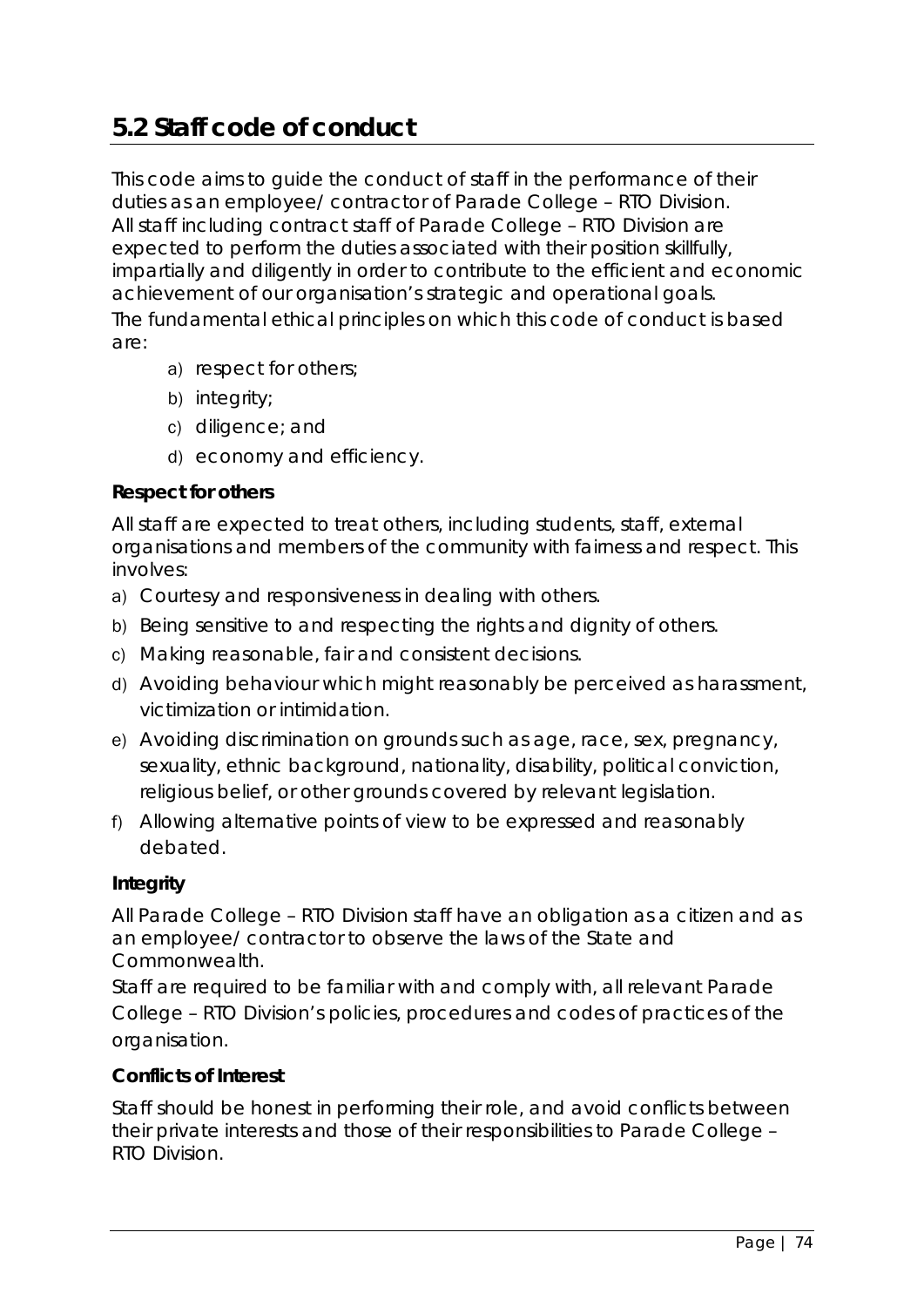Conflicts of interest may arise when a staff member is in a situation where personal circumstances are affected by the decisions or duties carried out in their role.

A conflict may arise when any of the following are involved:

- a) financial interests;
- b) personal or sexual relationships;
- c) personal beliefs;
- d) outside employment;
- e) political participation;
- f) use of confidential information;
- g) use of facilities, equipment and resources; and/or
- h) acceptance of gifts or benefits.

All staff must act responsibly and report any actual or perceived conflicts of interest that arise as part of their role. If there is any question as to whether a conflict exists, staff must discuss the circumstances with management to determine whether a conflict exists. Appropriate strategies will be developed to manage any reported or perceived conflicts of interest.

# **Diligence**

Staff are expected to carry out their duties in a professional, ethical and diligent manner at all times. This means staff must:

- a) make decisions fairly, impartially and without bias, using the best factual information available.
- b) always aim to achieve the highest possible standard of performance.
- c) continuously develop their knowledge in their professional fields and areas of responsibility. Trainers and assessors must continue developing their vocational competencies to support continuous improvements in the delivery of the services provided by Parade College – RTO Division.
- d) exercise best judgment in the interests of Parade College RTO Division.
- e) ensure outside interests do not interfere with their ability to meet the responsibilities of their role.
- f) adhere to professional codes of conduct and standards of ethics.
- g) act responsibly when becoming aware of any unethical behaviour or wrong doing by any other person. This may involve a report to a senior member of staff.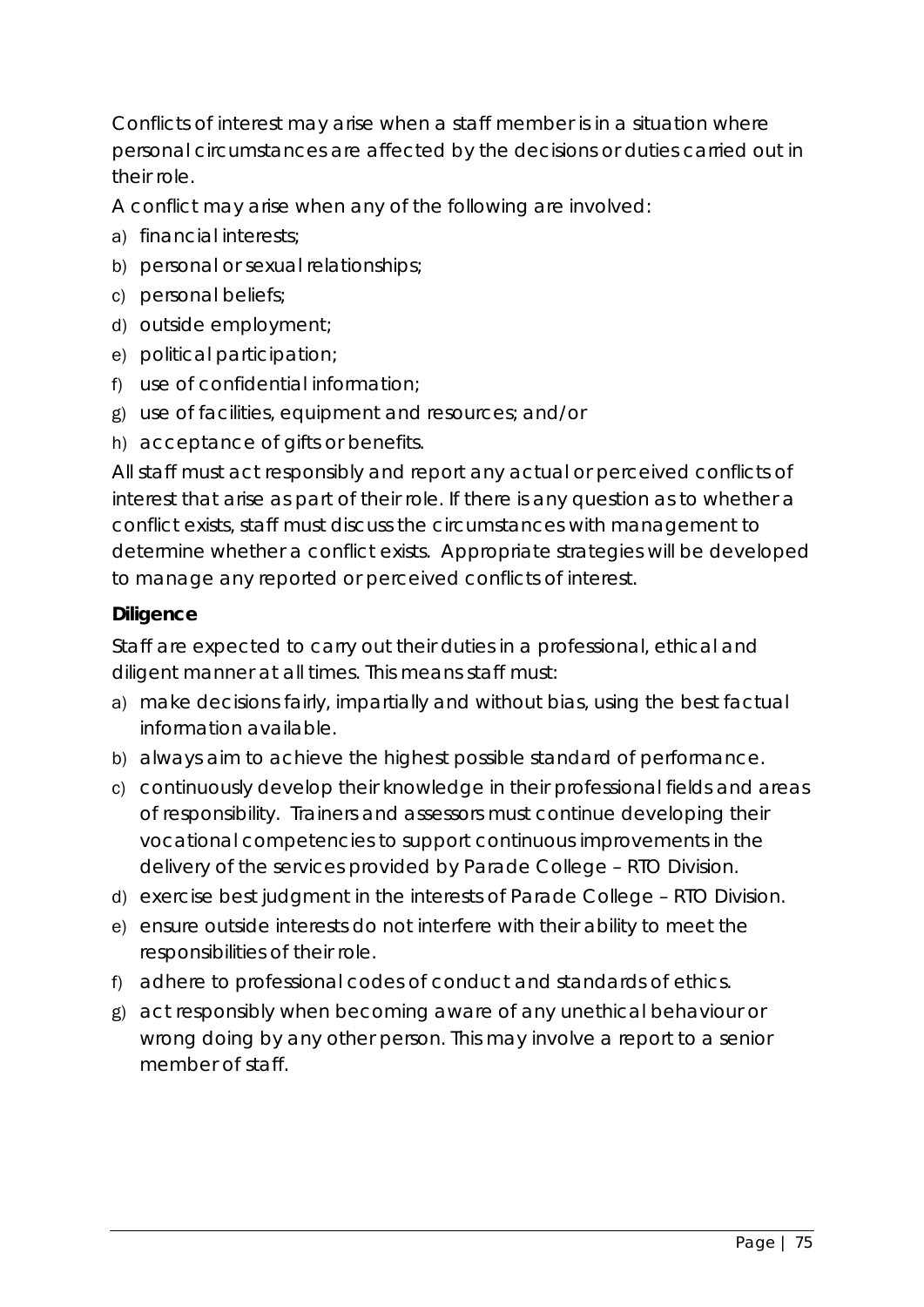# **Economy and Efficiency**

Staff including contractors should use Parade College – RTO Division resources, facilities and intellectual property only for legitimate purposes related to their role with Parade College – RTO Division.

Staff should avoid waste or minimize it where avoidance is not possible. Staff should maintain sufficient security and protection of Parade College property, facilities, resources and intellectual property.

# **Breach of the Code**

This code of conduct is designed to promote and enhance the ethical practice of staff. If any staff member is found to have breached this Code, Parade College – RTO Division may instigate performance review processes or disciplinary action for misconduct or serious misconduct.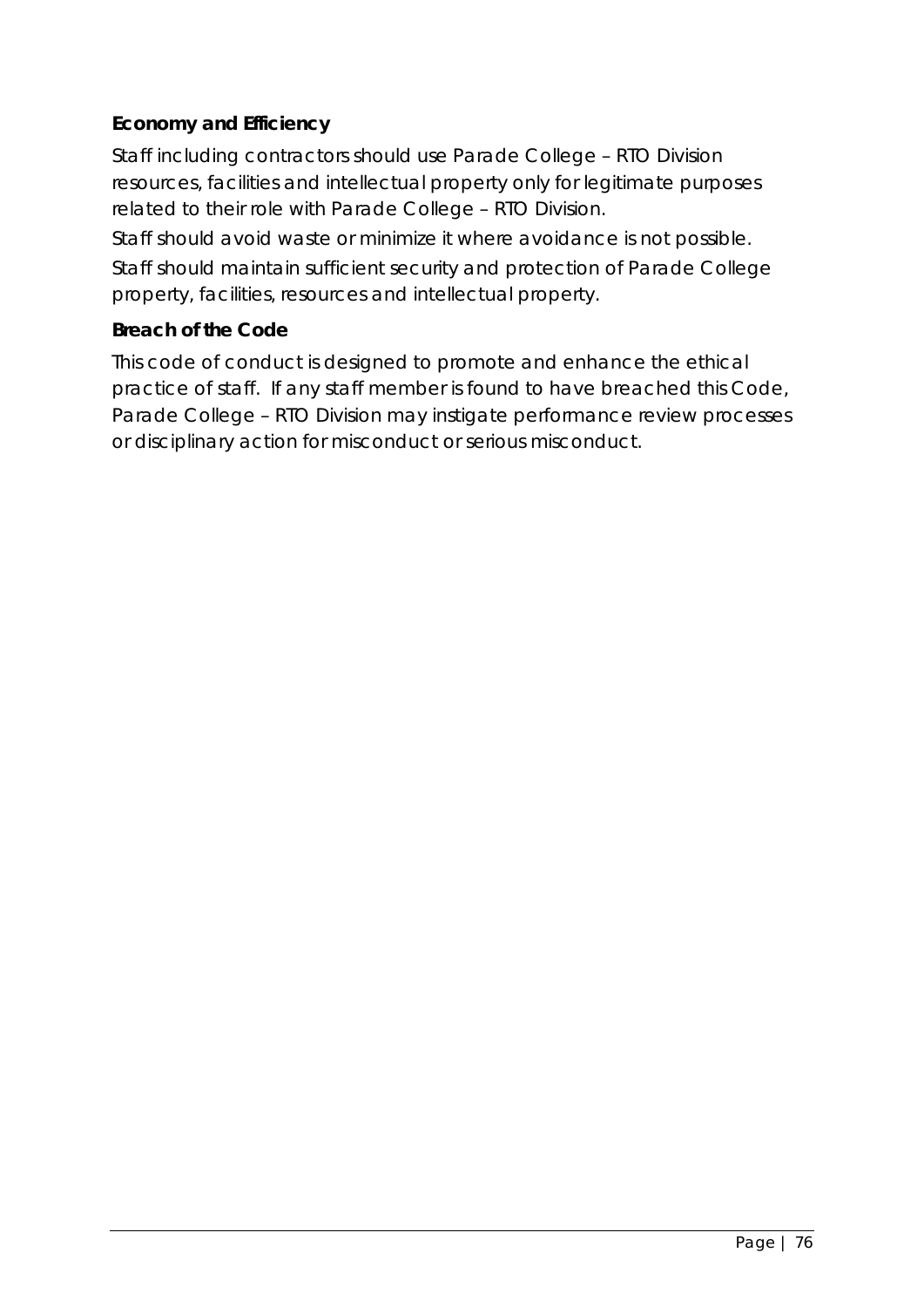# **6.1 School based apprenticeship and traineeship**

This policy aims to ensure that comprehensive procedures and arrangements are in place for the management of individuals undertaking a School Based Apprenticeship and Traineeship (SBAT) with Victorian government subsidised funding.

# **Definitions**

*AVETMISS* stands for the Australian Vocational Education and Training Management Information Statistical Standard.

*Australian Apprenticeships Support Network (AASN)* is a Commonwealth Government program that supports employers, apprentices and trainees during the term of an apprenticeship or traineeship.

*Contract Notifications* means contract notifications issued by the Department from time to time via the SVTS.

*Department* means the State of Victoria acting through the Department of Education and Training (or its successor).

*Eligible Individual* means an individual who is eligible for government subsidised training in accordance with the eligibility requirements set out in this VET Funding Contract and related guidelines.

*Guidelines about Apprenticeship/Traineeship Training Delivery* means the most recent guidelines of that name issued by the Department from time to time.

*School Based Apprenticeship and Traineeship (SBAT)* A SBAT offers students the option of combining secondary school, part-time employment and training. The apprenticeship/traineeship is undertaken under a Training Contract and Training Plan jointly entered into by the apprentice/trainee, the Parade College as the Registered Training Organisation (RTO) and an employer. It should be noted that in some instances Parade College will act as both the RTO and the employer. The Training Contract and Plan signed by all parties is formally lodged with the Australian Apprenticeship Support Network (AASN). On satisfactory completion the Training Contract and Plan leads to a nationally recognised qualification.

A SBAT is an integral part of the student's secondary school learning program and study timetable. Regular school attendance is combined with a minimum of one timetabled day a week of employment and/or structured training. The time requirements of work and off the job training for the SBAT are calculated at an average of 13 hours a week over each four-month period each year. The Victorian Registration and Qualifications Authority is responsible for regulating the minimum hours per week for employment and training for SBATs.

*Training plan* is the document which outlines details about the formal training an apprentice or trainee will complete*.*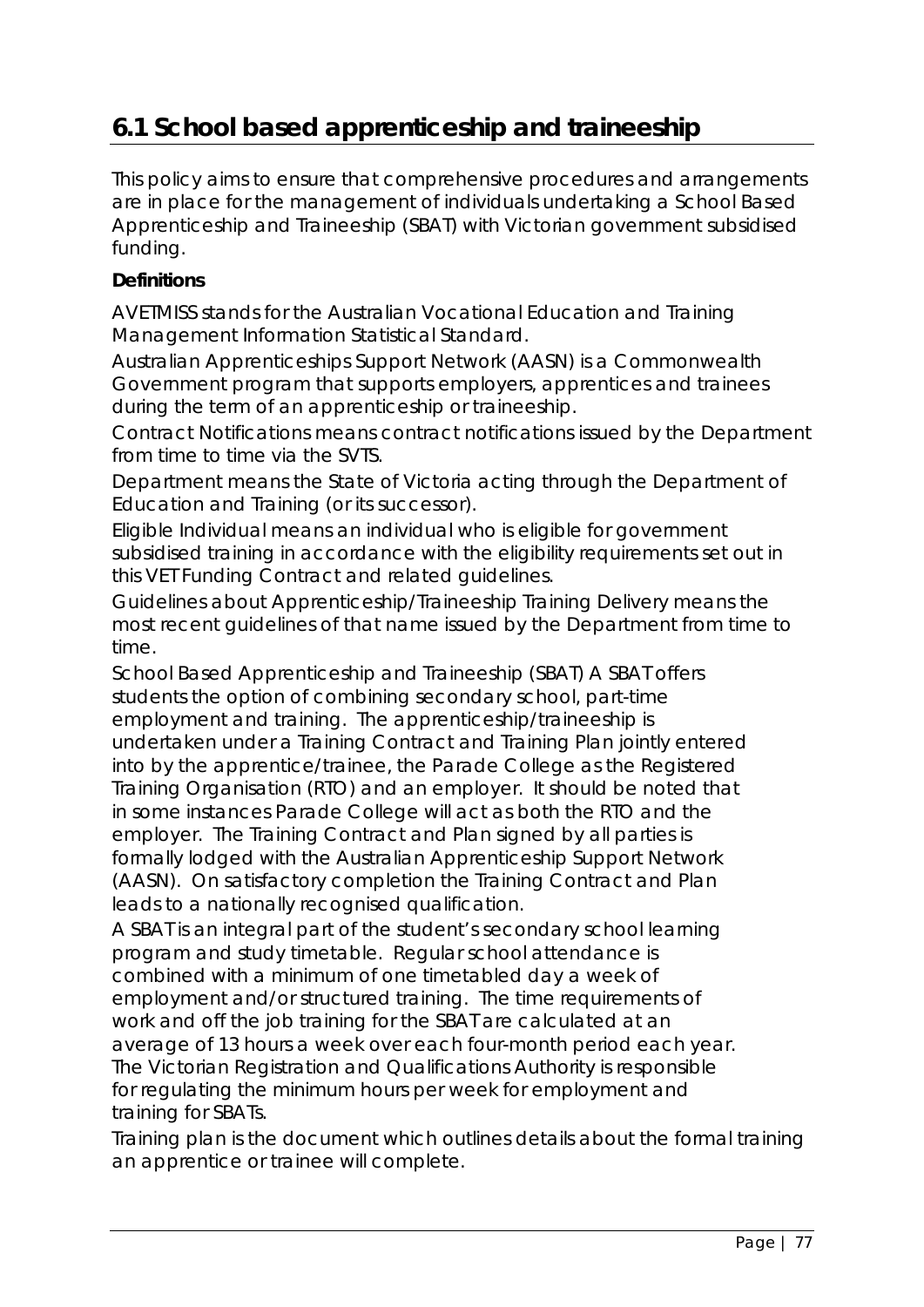# **SBAT Roles and Responsibilities**

#### The Student

- Is undertaking the VCE or VCAL secondary school program.
- Decides together with their parent/guardian and/or career advisor, that a SBAT forms part of their career plan.
- Where required, work with Parade College RTO to identify a suitable employer.
- Agrees to undertake the training specified in their Training Plan.
- Provide details of any formal courses, work experience and relevant skills to Parade College for Credit Transfer or Recognition of Prior Learning assessment.
- Spends at least one day a week in their school timetable on-the-job or in training.
- Notifies their employer or RTO of any absences.
- Participates in concurrent VCE or VCAL classes.

#### Parent/Guardian

- Gives permission for the student to undertake the SBAT, including training or on the job work during scheduled holidays where required.
- Supports student in undertaking on and off the job training.
- Reports any absences to the employer and Parade College as required.
- Maintains communication to support Parade College and the employer with any issues during the SBAT program.

#### Parade College

- Provides advice to the student in developing their career plan, and deems the SBAT to be in the best interest of the student.
- Checks whether a Training Contract has been signed by the employer, Parade College and the student and lodged with the AASN.
- Endorses the Training Plan for registration of the SBAT prior to student enrolment in training with Parade College.
- Checks the contribution towards the VCE or VCAL of the SBAT program on VASS to ensure the student is eligible to complete their VCE or VCAL
- Can provide release from structured classes within the College timetable to incorporate the on the job training component.
- Provides a staff member to regularly communicate with the student and external employer.
- Informs the external employer of any student issues that need to be addressed to minimise health and safety risk while attending the on the job component.

NB It should be noted that in some instances Parade College will act as both the RTO and the employer.

#### Employer

- Offers paid employment to a school student under an industrial agreement that recognises SBATs.
- To ensure the work site meets WHS/OHS requirements and is safe for the trainee. This includes the work site itself, equipment, resources and materials, and that appropriate PPE is available.
- To ensure the apprentice/trainee has an opportunity to engage in a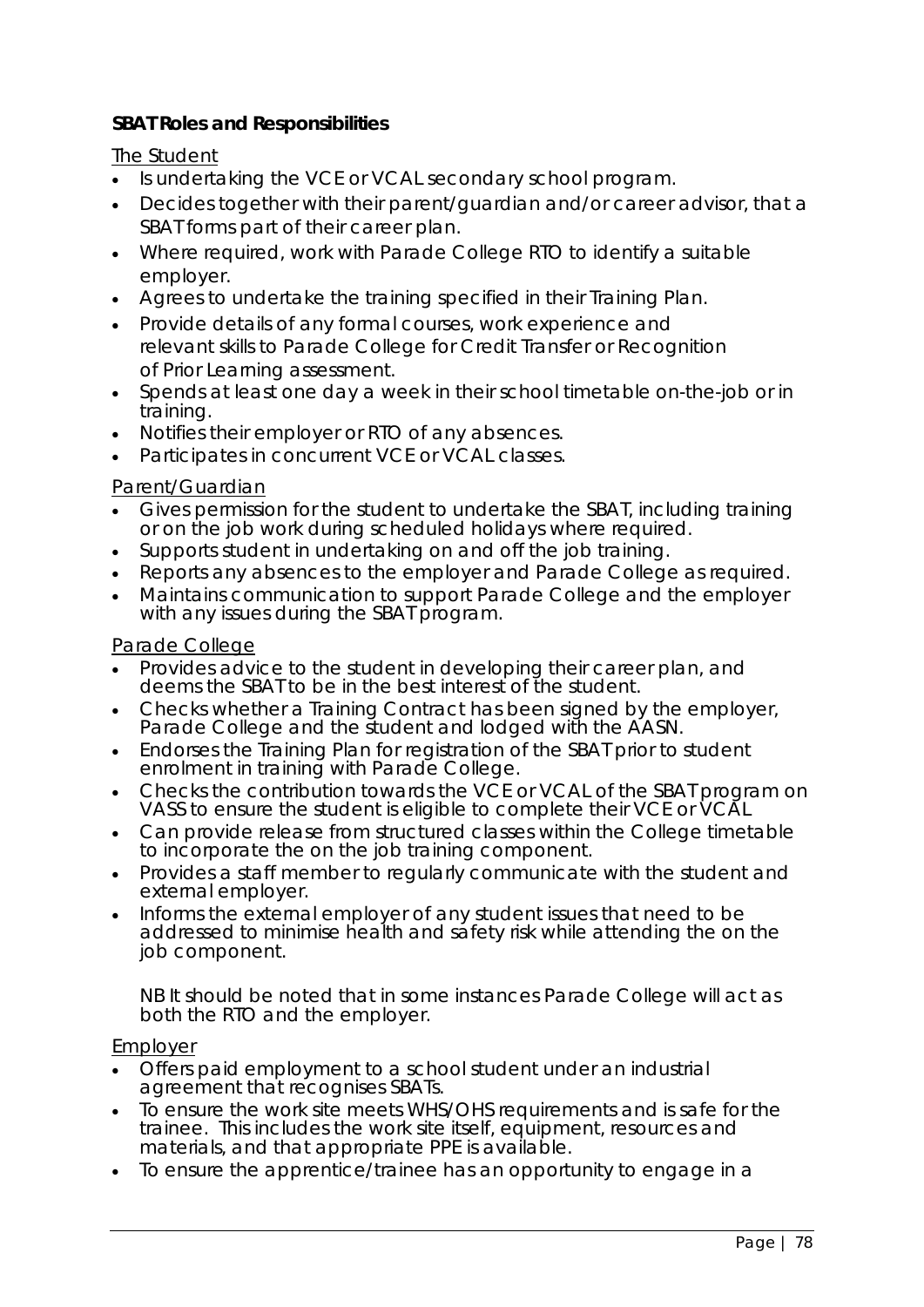range of industry related work tasks commensurate with their knowledge and skill level.

- To allocate an on the job coach or mentor as the go to person for the apprentice/trainee during the on the job period.
- To ensure the apprentice/trainee has adequate work time to complete assigned tasks as required. Time frames can be adjusted as the on the job component progresses.
- To be a positive role model and support the apprentice/trainee during the on the job component.
- To provide feedback to the apprentice/trainee on an ongoing basis.
- To contact the assigned Parade College representative should concerns or challenges arise.

# **Australian Apprenticeship Support Network (AASN)**

AASNs supports apprentices and trainees.

- Market and promote apprenticeships and traineeships in the local area
- Provide assistance to employers, apprentices/trainees and RTO's throughout the duration of the apprenticeship/ traineeship.
- Administer incentive payments to employers and apprentices.
- Work with the VRQA to provide an integrated service.
- Establish effective relationships with Job Services Australia providers, Group Training Organisations (GTOs), RTOs, schools and community organisations

#### **Procedure**

#### *Step 1 – Marketing and Advertising*

Parade College will market and advertise SBAT's as part of the annual College Senior School Information Sessions, via onsite College Career Counsellors, and via relevant web based course flyers.

A specific SBAT information session will be during Term 4 of the College academic year. The session will be open to all interested students and their parents/guardian/significant other. On completion of the information session, each student will complete and submit a Pre Training Review Form.

# *Step 2 – Sign Up and Approval*

Students applying for a SBAT will be required to:

- Complete the Parade College Enrolment Form;
- Complete and agree to Statement of Fees;
- Meet Victorian state government funding eligibility criteria; and
- Where Parade College is not engaged as the employer, work with Parade College to identify a suitable employer.

Parade College will be required to:

- Prepare the Training Contract and Training Plan;
- Discuss the Training Contract and Training Plan with the employer and student, verify arrangements and ensure the Contract and Plan are signed by all three parties;
- Lodges the Training Contract and Training Plan with the relevant AASN who will register the SBAT with VRQA, and